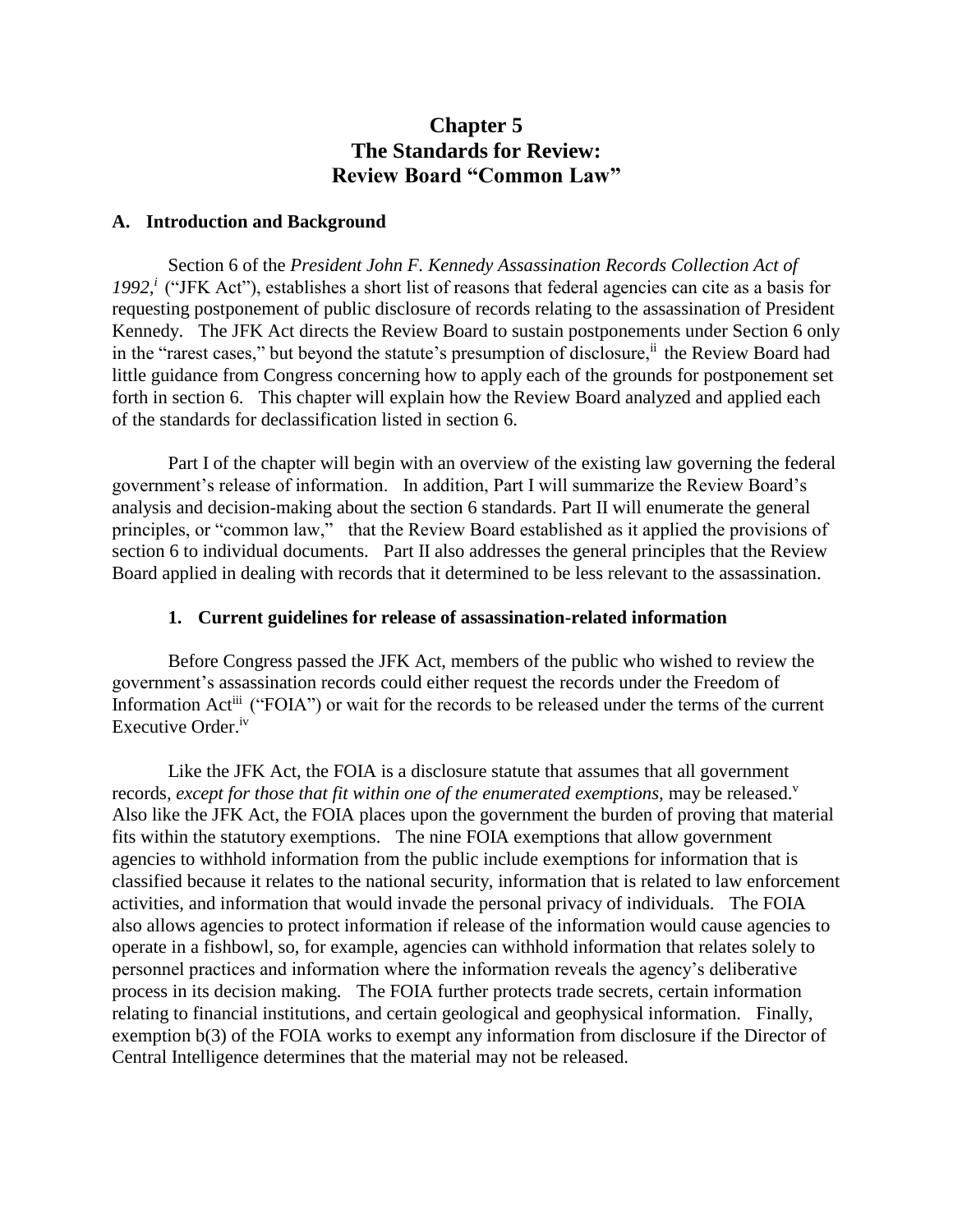The second set of guidelines that governed the disclosure of records relating to the assassination of President Kennedy before Congress passed the JFK Act is contained in the President's Executive Order. At the time that Congress enacted the JFK Act, President Reagan's Executive Order 12,356 was in effect. $\frac{vi}{n}$  In 1995, President Clinton signed Executive Order 12,958.<sup>vii</sup> The current Executive Order applies to all Executive branch records and, unlike the JFK Act, requires agencies to engage in a systematic declassification of all records more than 25 years old. The Executive Order gives agencies five years -- until April 2000 -- to declassify all *classified* information that is (1) more than 25 years old, and (2) is of permanent historical value unless the "agency head" determines that release of the information would cause one of the nine enumerated harms. The Executive Order provides for continuing protection for sources and methods where disclosure would damage the national security. It also protects, *inter alia,* information that involves diplomatic relations, U.S. cryptologic systems, war plans that are still in effect, protection of the president.<sup>viii</sup>

The JFK Act guidelines that govern the disclosure of records relating to the assassination of President Kennedy are listed below.

*JFK Act Section 6: Grounds for postponement of public disclosure of records*.

Disclosure of assassination records or particular information in assassination records to the public may be postponed subject to the limitations of this Act if there is clear and convincing evidence that --

(1) the threat to the military defense, intelligence operations, or conduct of foreign relations of the United States posed by the public disclosure of the assassination record is of such gravity that it outweighs the public interest, and such public disclosure would reveal --

(A) an intelligence agent whose identity currently requires protection;

(B) an intelligence source or method which is currently utilized, or reasonably expected to be utilized, by the United States Government and which has not been officially disclosed, the disclosure of which would interfere with the conduct of intelligence activities; or

(C) any other matter currently relating to the military defense, intelligence operations or conduct of foreign relations of the United States, the disclosure of which would demonstrably impair the national security of the United States;

(2) the public disclosure of the assassination record would reveal the name or identity of a living person who provided confidential information to the United States and would pose a substantial risk of harm to that person;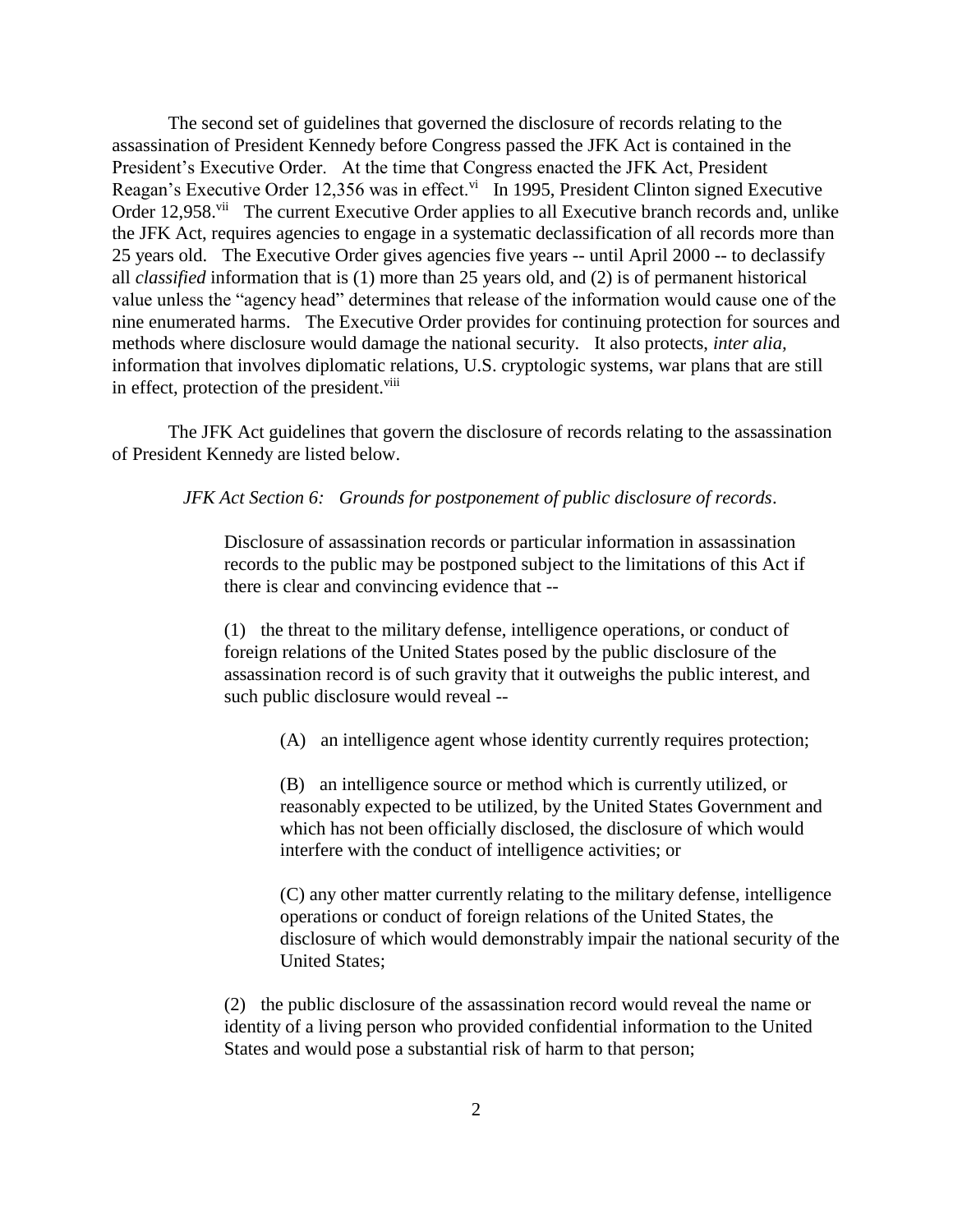(3) the public disclosure of the assassination record could reasonably be expected to constitute an unwarranted invasion of personal privacy, and that invasion of privacy is so substantial that it outweighs the public interest;

(4) the public disclosure of the assassination record would compromise the existence of an understanding of confidentiality currently requiring protection between a Government agent and a cooperating individual or a foreign government, and public disclosure would be so harmful that it outweighs the public interest;

(5) the public disclosure of the assassination record would reveal a security or protective procedure currently utilized, or reasonably expected to be utilized, by the Secret Service or another Government agency responsible for protecting Government officials, and public disclosure would be so harmful that it outweighs the public interest.

# **2. Key distinctions between standards of release under the FOIA, the Executive Order, and the JFK Act**

In considering whether the JFK Act was necessary to guarantee public access to assassination records, Congress evaluated the effectiveness of both the FOIA and the then-current Executive Order 12,356. Both the House and the Senate concluded that the FOIA and the Executive Order, as administered by the executive branch, had failed to guarantee adequate public disclosure of assassination records. At the time that the JFK Act was enacted, the largest collections of records concerning the assassination were under the control of the FBI, the CIA, and the Congressional Committees who investigated the assassination. The FOIA provides special protections for each of these entities, and thus could not serve as the mechanism for maximum disclosure of assassination records.

*First,* the FOIA exempts CIA operational files from disclosure.ix *Second,* the FOIA provides broad-based protection for law enforcement files and therefore allows the FBI to protect a substantial amount of its information from disclosure.<sup>x</sup> *Third*, the FOIA does not apply to unpublished Congressional records. ${}^{xi}$  Congress found that the FOIA did not require adequate disclosure in those records that it *did* cover. Thus, Congress believed that the FOIA was not a satisfactory mechanism for guaranteeing disclosure of assassination records.<sup>xii</sup>

Of course, President Clinton did not sign Executive Order 12,958 until April 17, 1995 - over 2 years after Congress passed the JFK Act. Clearly, the terms of the Executive Order apply to most assassination records because it applies to government records that are of permanent historical value *and* that are over 25 years old. Even if President Clinton's Executive Order had been in effect prior to 1992, it could not have achieved the type of disclosure that the JFK Act called for. The problem with the Executive Order is that it allows "agency heads" to make the decision to exempt records from automatic declassification provided that the "agency head"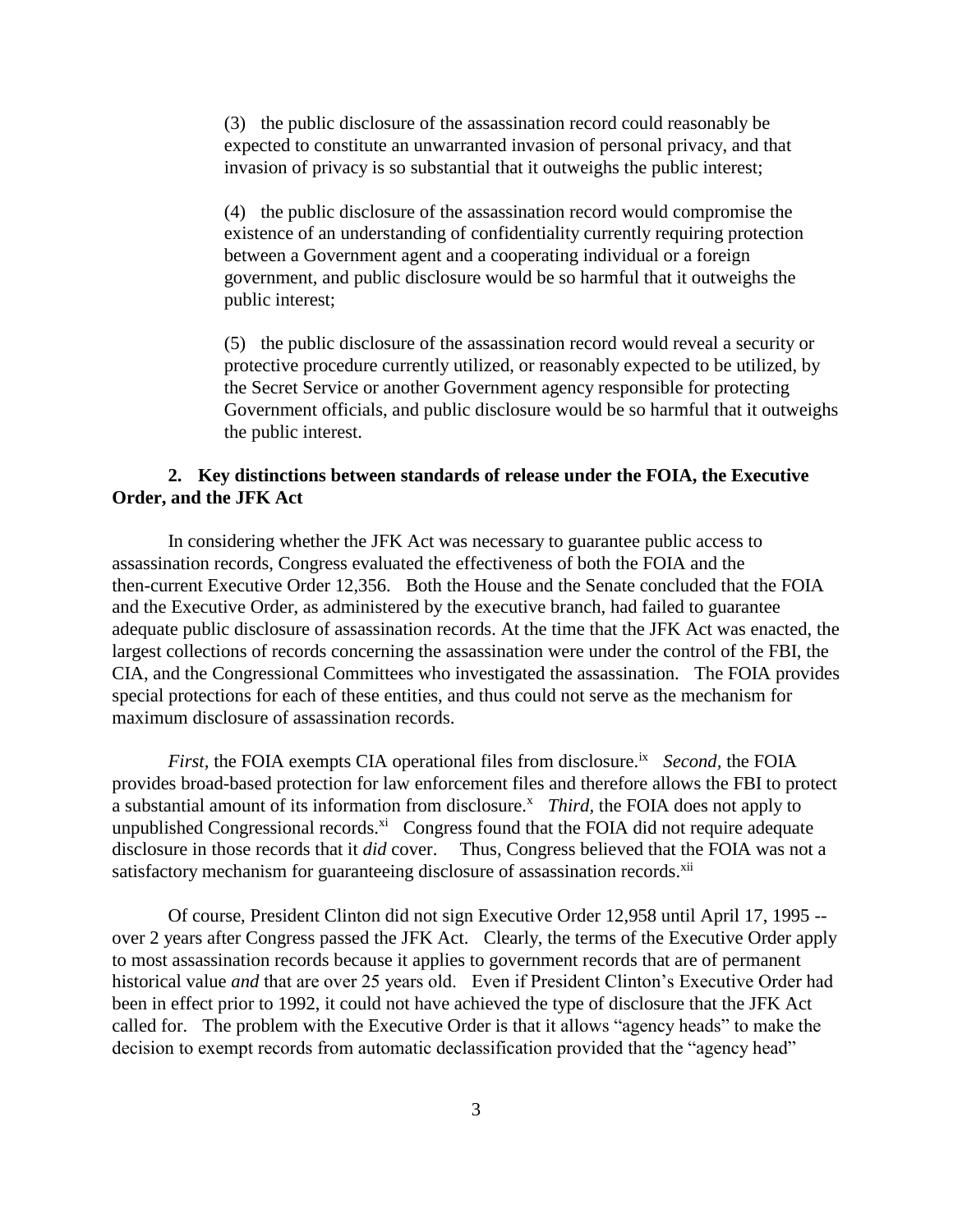expects that disclosure of the records will result in one of the nine enumerated categories of harm. As many sections of this Report explain, the Review Board found that "agency heads" tend to be quite reluctant to release their agencies' information. The Executive Order, while well-intentioned, fails to provided for any independent review of "agency head's" decisions on declassification. Thus, although the Executive Order's standards for declassification appear to be disclosure-oriented, the Executive Order fails to hold agency heads accountable for their decision-making.

The JFK Act, of course, did require agencies to account for their decisions. To ensure agency accountability, Congress included four essential provisions in the JFK Act: *first,* the JFK Act presumes that assassination records may be released; *second*, the JFK Act states that the only way that an agency can rebut the presumption of disclosure is for an agency to prove, *with clear and convincing evidence,* that disclosure would result in harm and that the expected harm would outweigh any public benefit in the disclosure; *third,* the JFK Act created an *independent* agency -- the Review Board -- whose mandate was to ensure that agencies respected the presumption of disclosure and honestly presented clear and convincing evidence of the need to protect information; and *fourth,* the JFK Act required agencies to provide the Review Board with *access* to government records, even where those records would not become part of the JFK Collection. Without these accountability provisions, the JFK Act would not have accomplished its objective of maximum release of assassination records to the public. So, while the FOIA and the Executive Order each express the goal of obtaining maximum disclosure, the JFK Act ensures that the goal will be met. The two accountability provisions that relate directly to the Section 6 grounds for postponement -- the presumption of release and the standard of proof -- are discussed in detail below. The third provision discussed below is the Review Board's obligation to balance the weight of the evidence in favor of postponement against the public interest in release.

### *a. JFK Act presumes disclosure of assassination records***.**

The most pertinent language of the JFK Act is the standard for release of information. According to the statute, "all Government records concerning the assassination of President John F. Kennedy should carry a *presumption of immediate disclosure."xiii* The statute further declares that *"only in the rarest cases is there any legitimate need for continued protection of such records."xiv*

### *b. JFK Act requires agencies to provide clear and convincing evidence*.

The bill creates a strong presumption on releasing documents. The onus will be on those who would withhold documents to prove to the review board and the American people why those documents must be shielded from public scrutiny.

--Senator John Glenn Chairman, Committee on governmental Affairs. (Senate Hearing 102-721, 102 Congress, 2nd Session. p. 1 (1992).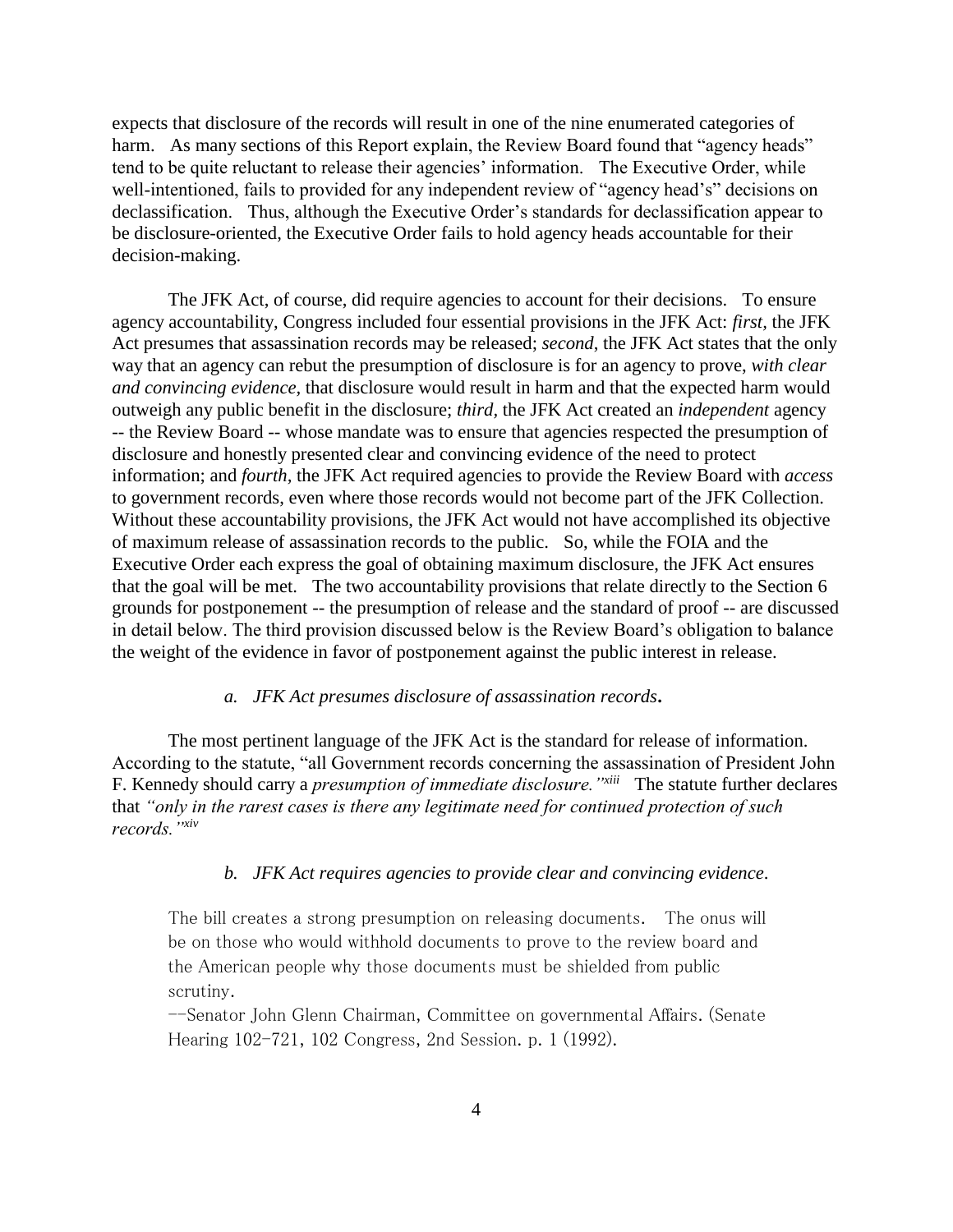If agencies wish to withhold information in a document, the JFK Act requires the agency to submit "clear and convincing evidence" that the information falls within one of the narrow postponement criteria.<sup>xv</sup>

Congress "carefully selected" the "clear and convincing evidence" standard because "less exacting standards, such as substantial evidence or a preponderance of the evidence, were not consistent with the legislation's stated goal" of prompt and full release.<sup>xvi</sup> The legislative history of the JFK Act emphasizes the statutory requirement that agencies provide "clear and convincing evidence"

There is no justification for perpetual secrecy for any class of records. *Nor can the withholding of any individual record be justified on the basis of general confidentiality concerns applicable to an entire class*.Every record must be judged on its own merits, and every record will ultimately be made available for public disclosure.<sup>xvii</sup>

When agencies do present to the Review Board evidence of harm that will result from disclosure, it must consist of more than speculation.

The [Review] Board cannot postpone release because it might cause some *conceivable or speculative harm* to national security. Rather in a democracy the *demonstrable harm* from disclosure must be weighed against the benefits of release of the information to the public.<sup>xviii</sup>

The Review Board's application of the clear and convincing evidence standard is covered in more detail in Section II of this chapter. Section II includes a discussion of the "Rule of Reason" that the Review Board ultimately adopted with regard to receiving evidence from the agencies.

c. *JFK Act requires the Review Board to balance evidence for postponement against public interest in release.*

Assuming that agencies do provide clear and convincing evidence that information should be protected from disclosure, the terms of section 6 require that information not be postponed unless the threat of harm outweighs the public interest in disclosure. As used in the JFK Act, "public interest" means "the compelling interest in the prompt public disclosure of assassination records for historical and governmental purposes and for the purpose of fully informing the American people about the history surrounding the assassination of President John F. Kennedy."<sup>xix</sup> The Review Board interprets the balancing requirement to mean that agencies must provide the Review Board with clear and convincing evidence of the threat of harm that would result from disclosure. However, to the extent that the JFK Act leaves room for discretion in evaluating the historical significance, or public interest, of particular assassination records, it is the Review Board -- not the agency that originated the document -- that is to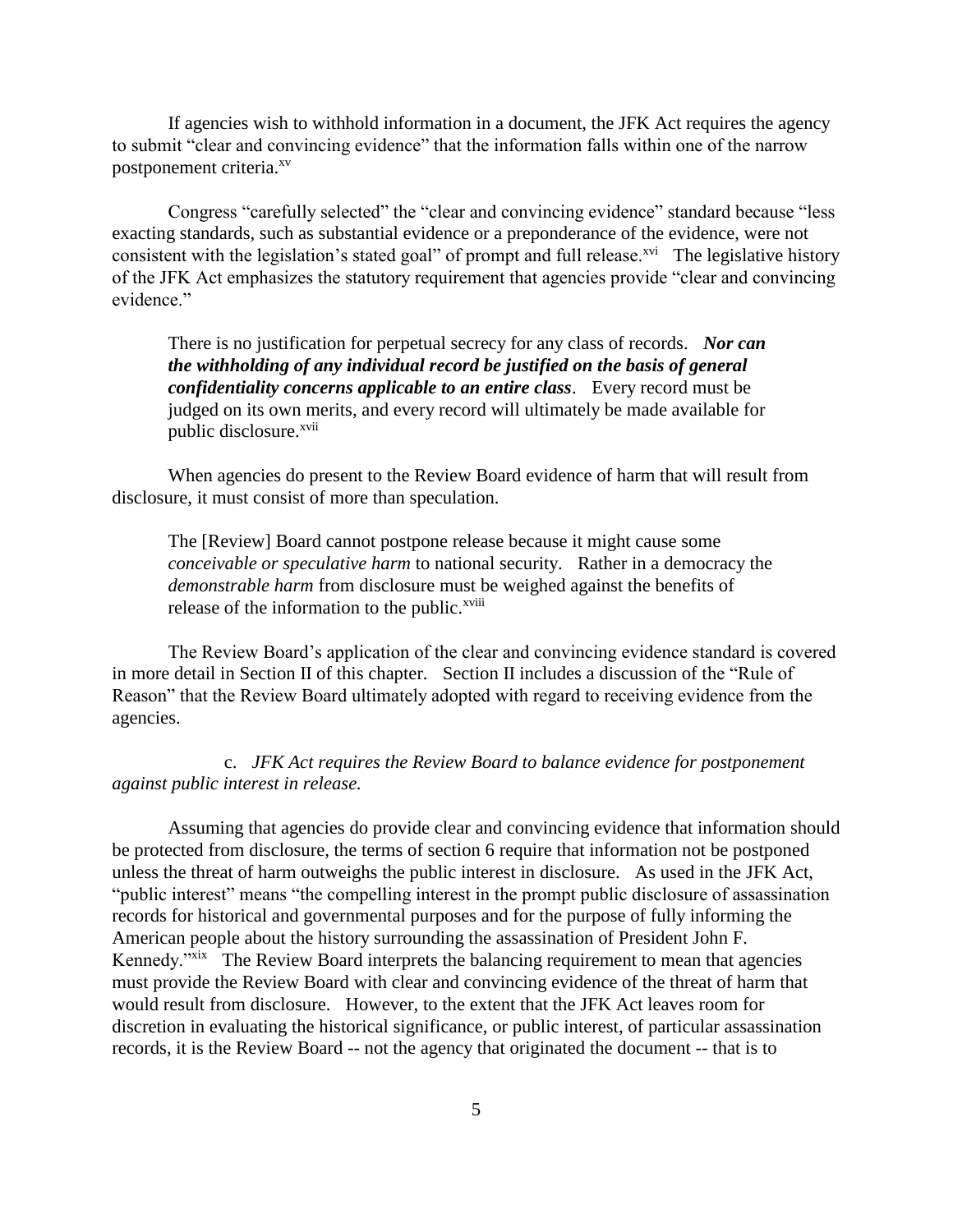exercise this discretion. The JFK Act established the Review Board as a panel of independent citizens with expertise as historians and archivists precisely in order to secure public confidence in such determinations.<sup>xx</sup>

# *d. Other relevant provisions: segregability and substitute language.*

When the Review Board determined that the risk of harm *did* outweigh the public interest in disclosure, it then had to take two additional steps: (1) ensure that the agency redacted the least amount of information possible to avoid the stated harm, and (2) provide substitute language to take the place of the redaction.

## **3. Federal agency record groups and the standards applied to each.**

The JFK Act defines "assassination records" to include records related to the assassination of President Kennedy that were "created or made available for use by, obtained by, or otherwise came into the possession of" the following groups: the Warren Commission, the four Congressional committees that investigated the assassination, any office of the federal government, and any State or local law enforcement office that assisted in a federal investigation of the assassination.<sup>xxi</sup>

When it passed the JFK Act, Congress intended for the JFK Collection to include the record groups that it identified in section 3(2), but it also intended for the Review Board to carefully consider the scope of the term "assassination record" and to issue an interpretive regulation defining this crucial term.<sup>xxii</sup> The Act requires government agencies to identify, organize, and process those assassination records that are defined as assassination records in section 3(2). Chapter 6 of this report explains how the Review Board interpreted its responsibility to define and seek out "additional records and information."

### *a. The FBI's "Core and Related" Files.*

The FBI's "core and related" files consist of those records that the FBI gathered in response to FOIA requests that it received in the 1970s for records relating to the assassination of President Kennedy. The "core" files include the FBI files on Lee Harvey Oswald and Jack Ruby, as well as the FBI's Warren Commission files and the JFK assassination investigation file. The "related" files include FBI files on Lee Harvey Oswald's wife Marina and mother Marguerite, Oswald's friend George DeMohrenschildt, and the Oswalds' Dallas friends Ruth and Michael Paine. The FBI began its processing of the core and related files in 1993. The Review Board applied very strict standards to its review of postponements in the core and related files.

# *b. CIA's Lee Harvey Oswald "201" file.*

CIA opens a 201 file on an individual when it has an "operational interest" in that person. The CIA opened it's 201 file on Lee Harvey Oswald in December 1960 when it received a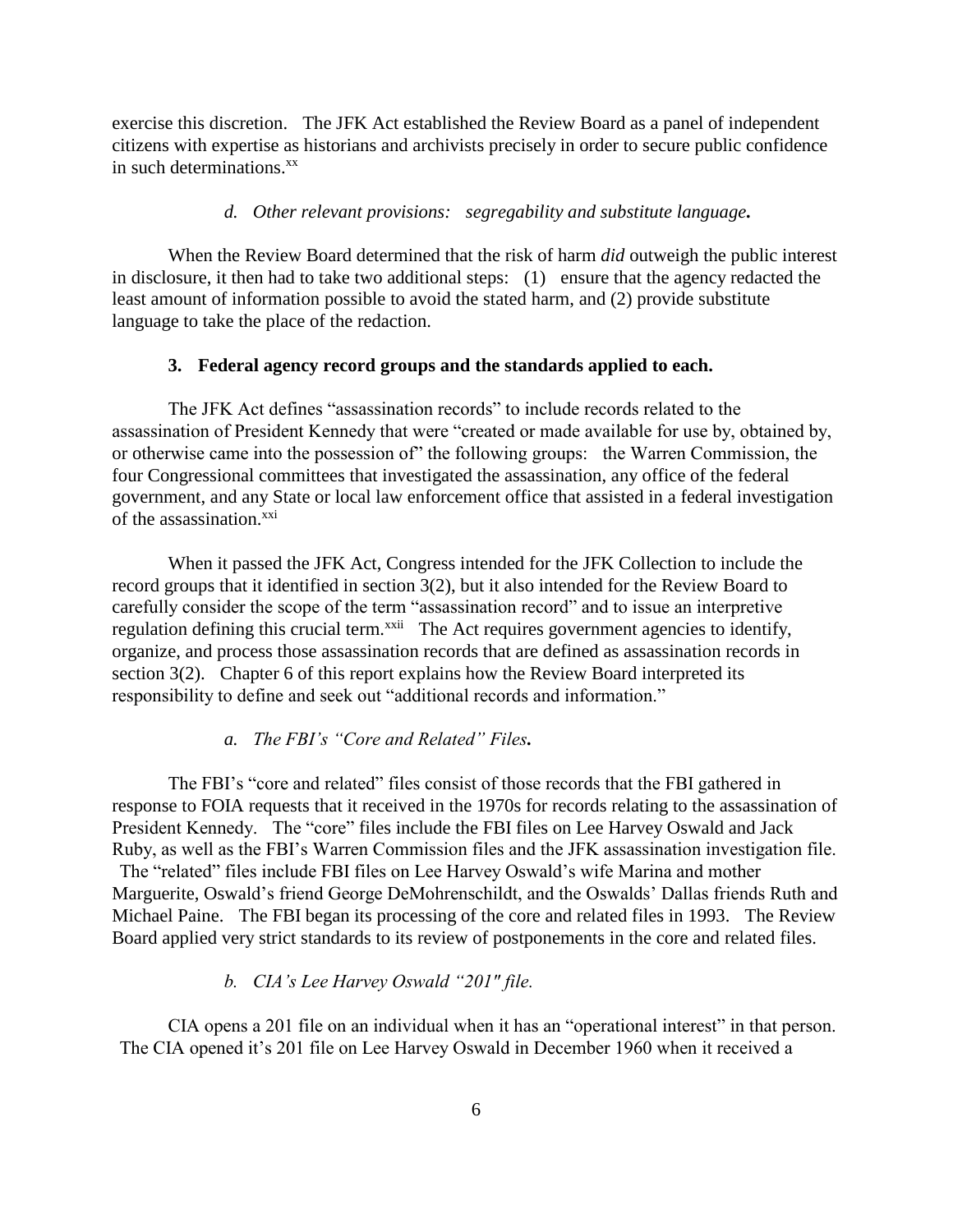request from the Department of State on defectors. After the President Kennedy's assassination, the Oswald 201 file served as a depository for records CIA gathered and created during CIA's wide-ranging investigation of the assassination. Thus, the file provides the most complete record of CIA's inquiry in the months and years immediately following the assassination.

# *c. The FBI's "House Select Committee on Assassinations" Subject Files.*

During the HSCA's tenure, the Committee made a number of requests to the FBI for records that the Committee believed might be relevant to their investigation of the Kennedy assassination. In response to the HSCA's requests, the FBI made available to the HSCA staff approximately 200,000 pages of FBI files. The FBI began its processing of the "HSCA Subject" files in 1993. The Review Board applied its "Segregated Collection" guidelines (explained *infra)* to the HSCA subject files.

### *d. The CIA's "Segregated Collection" files*.

During the investigation conducted by the HSCA, HSCA investigators gained access to CIA files. Upon completion of the HSCA's work, the CIA segregated the files that it had made available to the HSCA and retained them as a segregated collection. The CIA segregated collection is divided into two parts: paper records and microfilm. CIA made 63 boxes of paper records available to the HSCA staff. The paper records consist, in many cases, of particular records that CIA culled from various files. The 64th box of the CIA's segregated collection contains 72 reels of microfilm and represents the entire files from the CIA culled the paper files. Thus, in many cases, the microfilmed files contain material well beyond the scope of the HSCA investigation and may, for example, cover an agent's entire career when only a small portion of it intersected with the assassination story.

*e. FBI records on the Congressional Committees that investigated the assassination*.

The JFK Act defines "assassination record" to include records relating to the Kennedy assassination that were used by the congressional committees who investigated events surrounding the assassination.<sup>xxiii</sup>

Before President Clinton appointed the Review Board, the FBI collected and began to process its administrative files relating to its involvement with each of these committees. In large part, the records contained in the Bureau's administrative files related to topics other than the Kennedy assassination. To the extent that the Review Board found records in these files that concerned topics other than the Kennedy assassination, it designated the records not believed relevant (or "NBR" as that acronym is defined *infra*) and removed them from further consideration. All material related to the Kennedy assassination in these files was processed by the FBI and the Review Board according to the strict "core" file standards.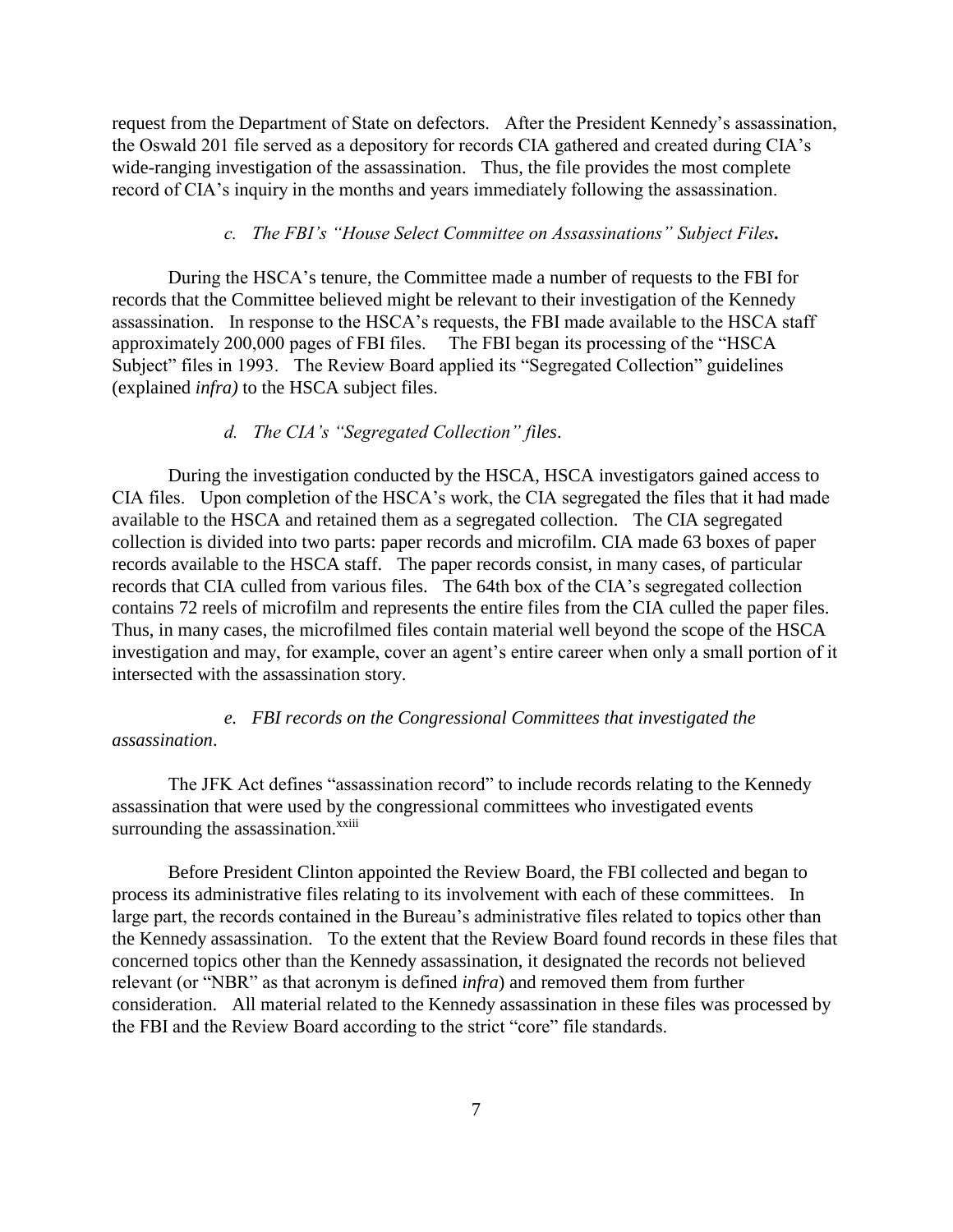### *f. Requests for Additional Information*.

Congress included in the JFK Act a provision that allowed the Review Board to obtain additional informaiton and records beyond those that were reviewed by previous investigations. Chapter 6 of this report explains in great detail the requests that the Review made and the assassination records designated as a result of those requests. The Review Board processed records that the Review Board staff identified from its "requests for additional information" using strict "core" file standards.

### **B. Declassification Standards**

I think today a great gulf exists between people and their elected officials. Doubts about this particular matter are a symptom of that, and so I think the purpose of this hearing is to ask some questions. Why does information need to be withheld? At this moment in time, what compelling interests are there for the holding back of information? Are there legitimate needs in this respect? Who and what is being protected? Which individuals, which agencies, which institutions are in the need of protection, and what national security interests still remain? -Senator William S. Cohen. (Senate Hearing 102-721, 102 Congress, 2nd Session. p. 12 (1992).

Section 6 of the JFK Act establishes a framework for the Review Board to analyze agency claims for continued protection of assassination records. The Review Board's primary purpose, as outlined in section 7(b) of the JFK Act, is to determine whether an agency's request for information in postponement of disclosure of an assassination record meets the criteria for postponement set forth in section 6. Section 6 consists of an introductory clause, which establishes the "clear and convincing evidence" standard, and five subsections that set forth the criteria under which the Review Board can agree to postpone public disclosure of assassination-related information.

### **1. Standard of Proof: Clear and Convincing Evidence**

*Text of Section 6*

*Disclosure of assassination records or particular information in assassination records to the public may be postponed subject to the limitations of this Act if [agencies provide] clear and convincing evidence that [the harm from disclosure outweighs the public inteest in release.]*

*a. Review Board guidelines.* For each recommended postponement, the JFK Act requires an agency to submit "clear and convincing evidence" that one of the specified grounds for postponement exists.<sup>xxiv</sup> The Review Board required agencies to submit specific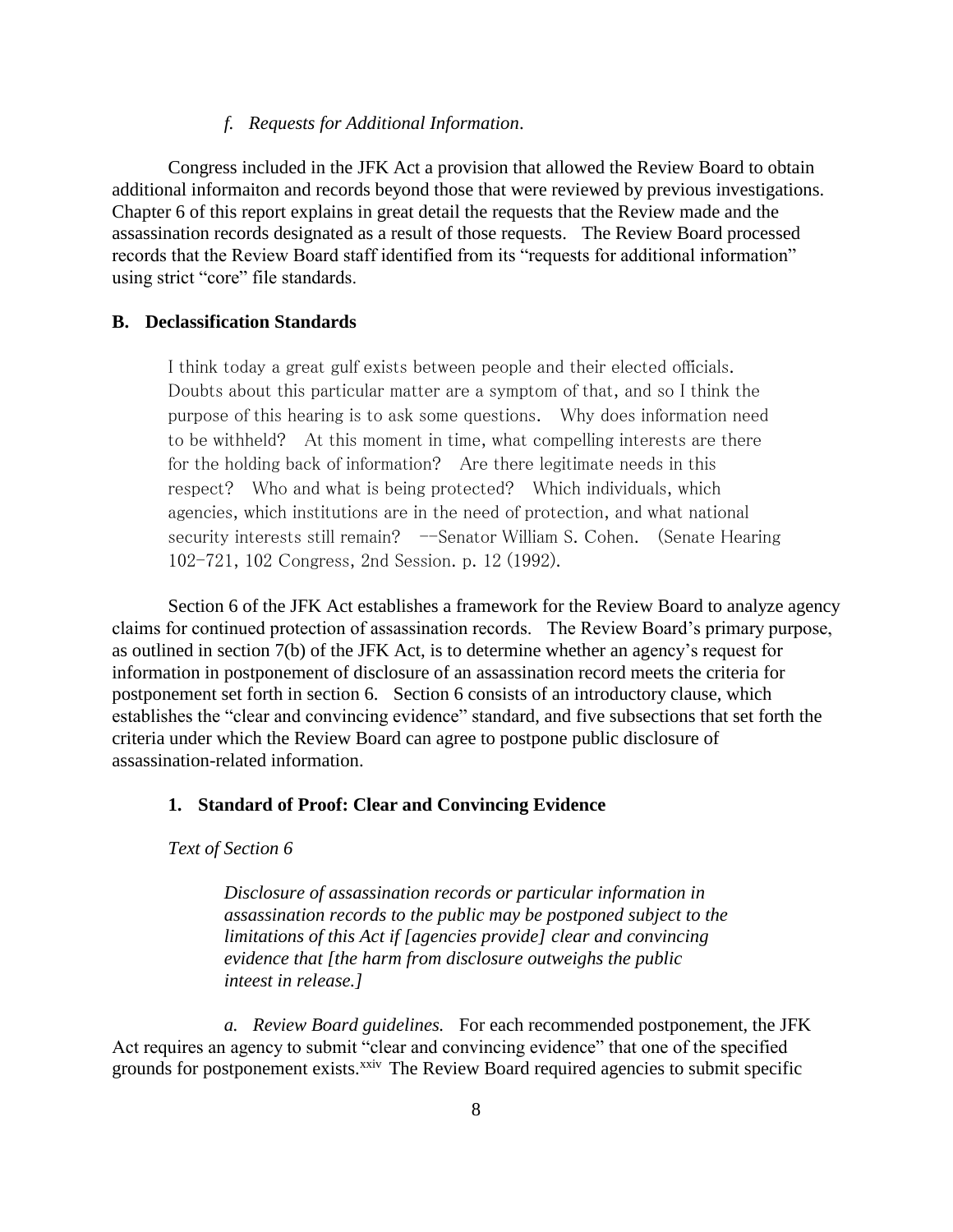facts in support of each postponement, according to the Review Board's guidelines for each postponement type.

*b. Commentary.* Although the agencies argued that the clear and convincing evidence standard could be satisfied by a general explanation of those agencies' positions in support of postponements, the Review Board determined that the clear and convincing evidence requirement was a document-specific one. Thus, the Board required agencies to present evidence that was tailored to individual postponements within individual documents.

The JFK Act clearly required agencies to provide "clear and convincing evidence" in support of their postponements, but it did not establish a mechanism for when and how such evidence should be presented. The legislative history provides a clue as to Congress' intent: "[T]o the extent possible, consultation with the government offices creates an understanding on each side as to the basis and reasons for their respective recommendations and determinations."<sup>xxv</sup> The Review Board did consult with government offices to determine fair, efficient, and reasonable procedures for presenting evidence.

The Review Board began its review of assassination records by considering pre-assassination records on Lee Harvey Oswald. In an attempt to arrive at consistent decisions, the Board asked the staff to present the records on an issue-by-issue basis. In the case of the FBI records, the Review Board's views on the "clear and convincing evidence" standard came to light according the following chain of events. First, the Review Board slated a group of FBI records for review and notified the FBI of the meeting date at which it intended to vote on the records. The Review Board invited the FBI to present its evidence. Second, the FBI requested that it be allowed to brief the members of the Review Board. At the briefing, the FBI presented its position to the Board -- both in an oral presentation and in a "position paper." The FBI's "position papers" summarized the FBI's general policy preferences for continued classification of certain categories of information. Third, the Review Board staff researched existing law on each of the FBI's "positions" and determined that the arguments that the FBI put forth in support of its JFK Act postponements were essentially the same arguments that the FBI offers to courts for FOIA cases. Of course, in legislating the declassification standards of the JFK Act, Congress intended for the JFK Act standards--and not the FOIA standards--to apply. Aware of Congressional intent, the Review Board rejected the FBI's general policy preferences on the basis that the arguments did not constitute the "clear and convincing" evidence necessary to support a request for a postponement under section 6. The FBI did appeal the Review Board's decisions to the president, but the Review Board's document-specific interpretation of the "clear and convincing" evidence standard ultimately prevailed.

*1. "Rule of Reason."* Of course, some assassination records are of great interest to the public. With regard to records that had a close nexus to the assassination, the Review Board was extraordinarily strict in its application of the law. For example, the Review Board voted to release in full nearly all of the information in the FBI's pre-assassination Lee Harvey Oswald file and the HSCA's report on CIA activities in MexicoCity--the "Lopez"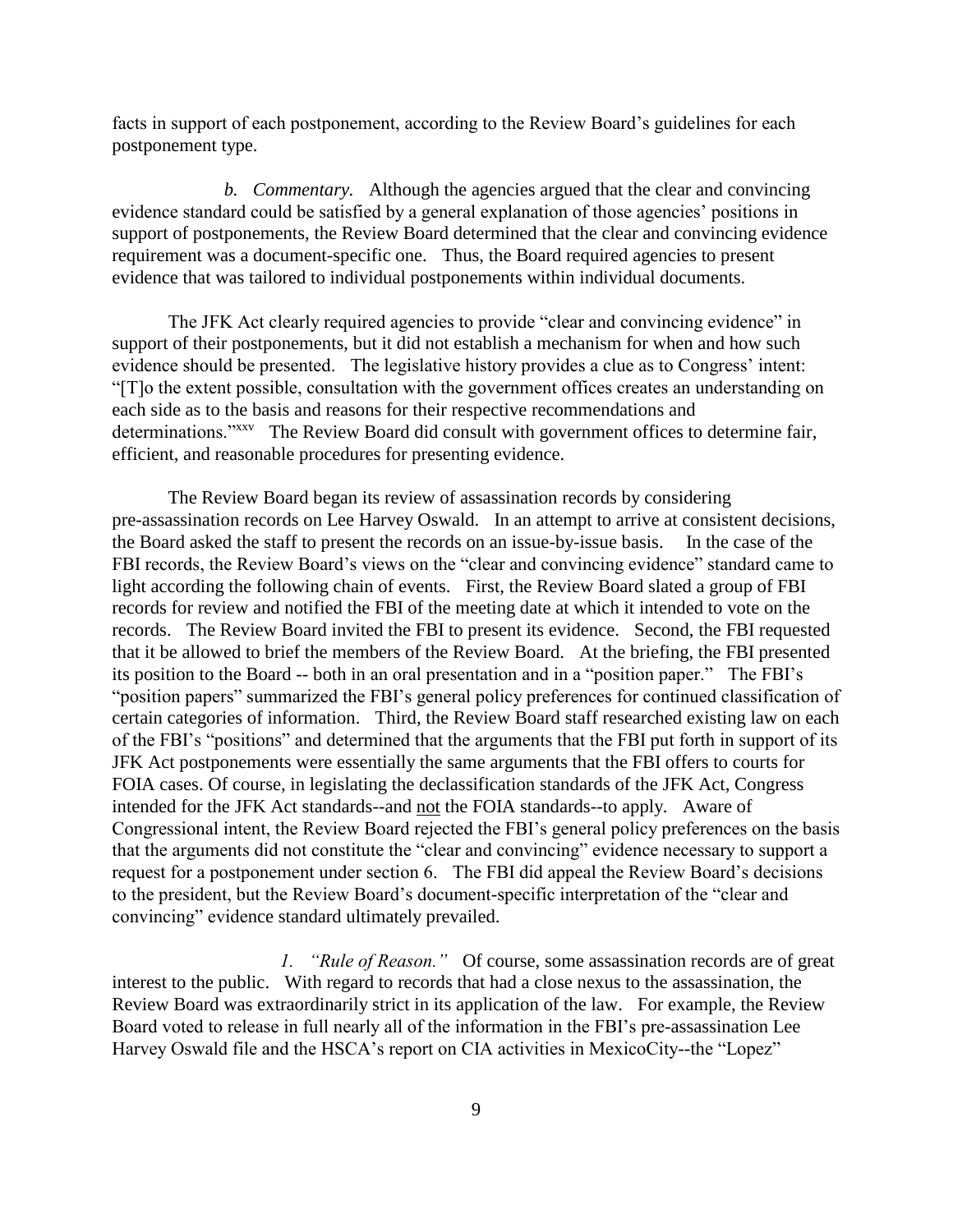report--because of the high public interest in that material. With regard to the FBI files, the FBI believed that its arguments were compelling enough to merit appeals to the president on nearly all of the Review Board's decisions on the pre-assassination Lee Harvey Oswald records. The FBI, the Review Board, the White House Counsel's Office, and ultimately the State Department spent a substantial amount of time resolving the issues that arose in the appeal process, and for those important records that were at issue, the Review Board considered its time well-spent. The Review Board similarly dealt with other key records and spent as much time as was necessary to deliberate and decide upon those records.

The postponement-by-postponement review at each Review Board meeting proved to be a rather slow process. In its January 1995 meeting, the Review Board reviewed, considered, and then did not vote on, four Warren Commission records. While the Review Board did need time to develop its policies, the Board's pace had to increase. In an effort to streamline its work, the Review Board consulted with federal agencies such as the CIA and FBI to work out an approach for review of records that would allow the Review Board to make informed decisions, but not require agencies to spend hundreds of hours locating evidence for and providing briefings on each postponement within an assassination record.

The first step to developing a reasonable approach was for the Review Board to formulate general rules for sustaining and denying postponements. The Review Board's "guidance" to its staff and the agencies became a body of rules -- a Review Board "common law" -- that this chapter describes in Part II. Once the Review Board notified an agency of its approach on a particular type of postponement, the agency learned to present only those facts that the Review Board would need to make a decision. For example, with regard to FBI informants, the Review Board notified the FBI of what it considered to be the relevant factors in its decision-making. In other words, it defined for the Bureau what it considered to be "clear and convincing" evidence." Then, the Review Board worked with the FBI to create a one-page form titled an "Informant Postponement Evidence Form" that the FBI could use to provide evidence on an informant. The form allowed the FBI to simply fill in the answers to a series of questions about the informant in question, which in turn allowed the Review Board to focus on those facts that it deemed to be dispositive in a particular document. This approach had the added benefit of providing consistency to the Review Board's decision-making.

A large number of records that the JFK Act defined as "assassination records" proved to be of very low public interest. The JFK Act required the Review Board to process all records that were "made available" to the Warren Commission and the Congressional Committees that investigated the assassination, whether or not the records were used by the Commission or the committees. Many of these records, while interesting from a historian's perspective, are not closely related to the assassination. For those documents that were of little or no public interest, the Review Board modified its standards in the two ways described below.

*A. "NBR" Guidelines: Records that Review Board believed were not relevant to the assassination.* for those records that truly had no apparent relevance to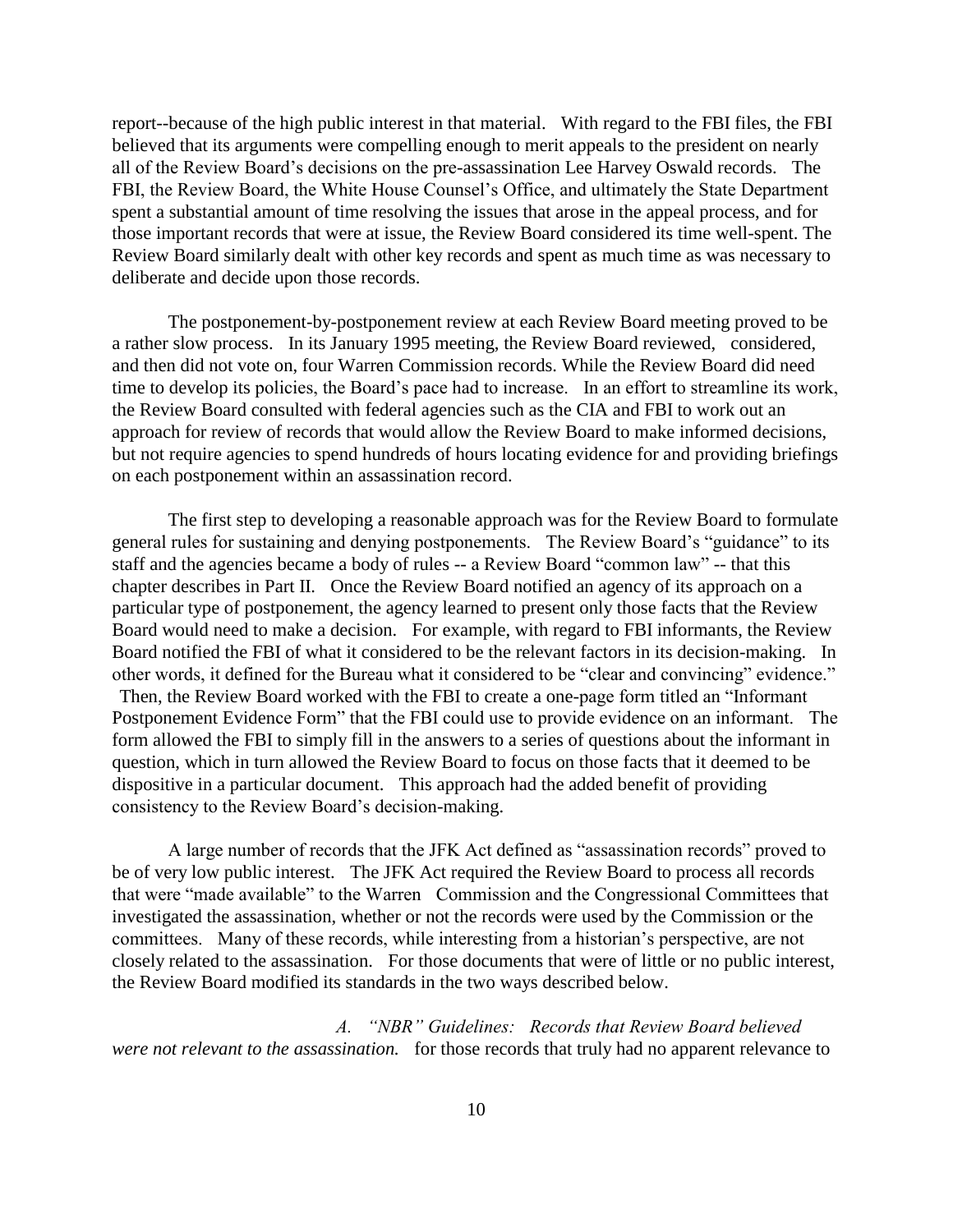the assassination, the Review Board designated the records "not believed relevant" ("NBR.") The "NBR" guidelines allowed the Review Board to remove irrelevant records from further consideration. Records that the Review Board designated "NBR" were virtually the only groups of records that the Review Board agreed to postpone in full. Thus, the Review Board was always extremely reluctant to designate records "NBR" and only did so on **(need to count NBR memos)** occasions.

*B. Segregated Collection Guidelines:* For those records that were not immediately relevant, but shed at least some light on issues that the Congressional Committees that investigated the assassination explored as potentially relevant to the assassination, the Review Board created the "Segregated Collection Guidelines." The segregated collections records, although marginally relevant, were not appropriate for "NBR" designation, as the "NBR" Guidelines would have resulted in withholding records in full. Instead, the Board passed the "Segregated Collection" Guidelines, which ensured that the Review Board staff would review every page of the marginally relevant records, but would not require agencies to present the same amount of evidence in support of postponements. The regulations that the Review Board adopted on November 13, 1996, define "Segregated Collections" to include the following: (1) FBI records that were requested by the House Select Committee on Assassinations ("HSCA") in conjunction with its investigation into the assassination of President Kennedy, the Church Committee in conjunction with its inquiry into issues relating to the Kennedy assassination, the other Congressional Committees (such as the Pike and Rockefeller Committees) that investigated issues related to the assassination; (2) CIA records including the CIA's segregated collection of 63 boxes as well as one box of microfilm records and the microfilm records (box 64) and several boxes of CIA staff "working files." The Review Board adopted revised guidelines on April 23, 1997 in an attempt to streamline the review process of postponements in the segregated collections, and ensure a page-by-page review of all documents in the segregated collections. The guidelines state, "...even with the assumption that our operations may be extended through Fiscal Year 1998, the Review Board cannot hope to complete review of posptonements in the Segregated Collections under the current method of review." Where the Review Board's standards differed between core files and segregated collection files, the guidelines set forth below note the distinction.

Thus, throughout its tenure, the Review Board sought to be vigorous in applying the law, but, in order to complete its work, found it necessary to employ a "rule of reason."

### **2. Intelligence agents**

#### *Text of Section 6(1)(A)*

*. . .clear and convincing evidence that the threat to the military defense, intelligence operations, or conduct of foreign relations of the United States posed by the public disclosure of the*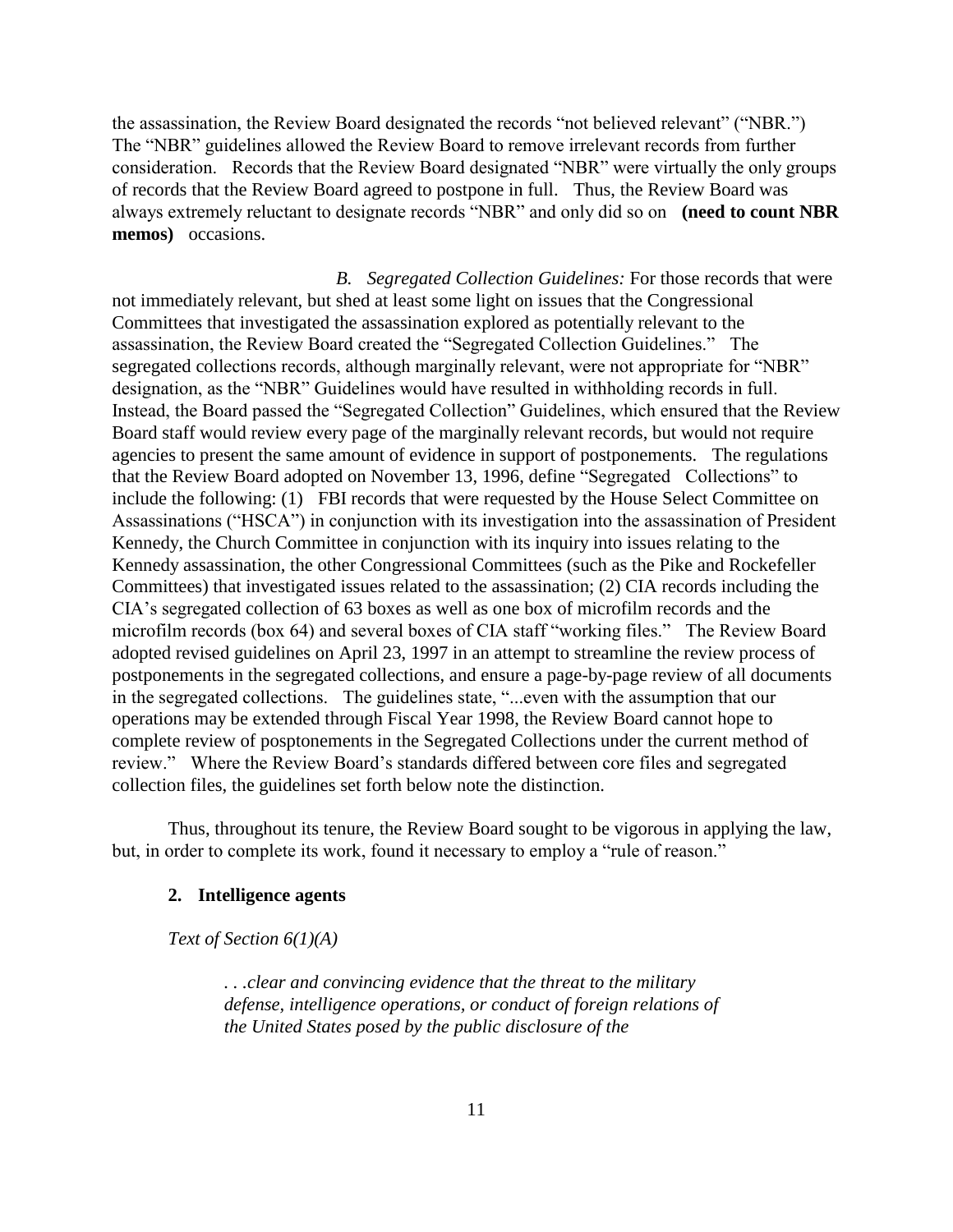*assassination record is of such gravity that it outweighs the public interest, and such public disclosure would reveal --*

*(A) an intelligence agent whose identity currently requires protection*

#### *a. CIA Officers.*

*i. Review Board guidelines*. The Review Board usually protected the names of CIA Officers who are still active or who retired under cover in potentially risky circumstances. The Review Board usually released names of deceased CIA and the names of CIA officers whose connection to the CIA was public knowledge. When the Review Board postponed names, it usually substituted the phrase, "CIA Employee."

*ii. Commentary*. Large number of names of CIA officers appeared in the CIA's assasssination records. The Review Board and the CIA had to confront the challenge presented by the statute, which is that the statute requries name specific evidence, but gathering such evidence proved to be time-consuming and burdensome for the CIA and the names of CIA officers in the records were not always very relevant tothe assassination. The statute, of course, states that the only way that the Review Board could protect names of intelligence agents was if the CIA provided clear and convincing evidence that the CIA officer's identity "currently" required protection

The CIA initially believed that the solution to the above-referenced challenge was for the Review Board to agree with CIA that the names of all CIA officers within the JFK Collection should be postponed until the year 2017. The CIA supported its request for blanket postponements with two arguments: *first,* since many CIA employees are "under cover," CIA argued that its intelligence gathering capability depended on employees maintaining cover, and *second,* even though the majority of CIA officer names in the Collection are names of retired CIA employees, CIA is bound by a confidentiality agreement to protect the relationship. Many of these former employees objected to release of their former Agency affiliation, complaining that it violates this agreement and suggesting that such release might jeopardize business relationships or threaten personal safety.

Mindful of the JFK Act's requirement that it require agencies to provide name-specific evidence, the Review Board would not agree to CIA's request for blanket postponements of CIA names. Instead, the Review Board requested CIA to provide evidence for each name.

The CIA, however, was reluctant to provide name specific evidence and, on occasion, CIA failed to provide evidence when it promised to do so. CIA's initial refusal to provide evidence on individual names was met, not with the wholesale release of names by the Board, but with a firm insistence that the Agency meet the requirements of the Act. The Review Board released the names of a few individuals who were of central importance to the assassination story early in the process, but gave the Agency a number of additional opportunities to provide specific evidence on other names.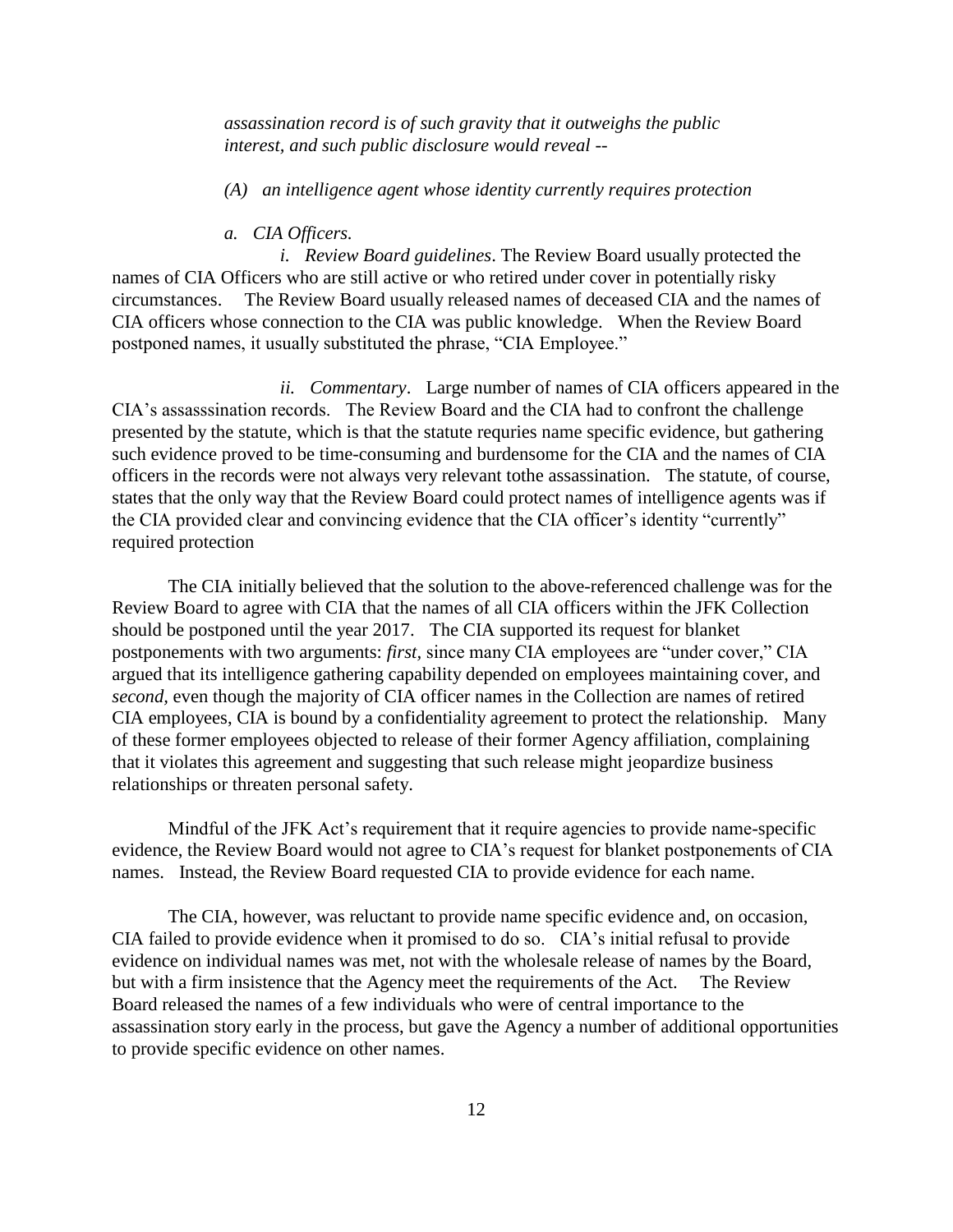For example, in December 1995, the Review Board designated one day of their meeting "name day," and invited CIA to provide evidence for names the Review Board had encountered in CIA records during the previous six to seven months. On that day, CIA again requested the Review Board to sustain the postponement of all CIA names. The Review Board did not want to jeopardize the personal safety of individuals and gave CIA more time to provide evidence. The Board set other name days were set in May 1996 and May 1997. As deadlines for submission of evidence approached, CIA agreed to release some names, but in most cases, continued to offer less than satisfactory evidence on those they wished to protect. Gradually the CIA did begin to provide supporting evidence of the postponement of individual names.

By May of 1996, the Review Board had decided what evidence it believed would meet the clear and convincing evidence standard. If the CIA provided evidence that the individual retired under cover or abroad or evidence that the individual objects to the release of his or her name when contacted (CIA agreed to attempt to contact former employees), the Review Board would protect the CIA officer's name. Moreover, where the CIA specifically identified an ongoing operation in which the individual was involved or CIA could demonstrate that the person was still active with CIA, the Review Board would protect the name. Because the JFK Act required the Review Board to balance the potential harm from disclosure against the public interest in release, there were cases in which the Review Board determined that, even though the CIA had provided adequate evidence, the Review Board believed that the individual was of sufficiently high public interest that it would require the CIA to provide additional evidence before it would consider protecting the name. In these cases, the Review Board asked CIA to provide information on the employee's current status, his or her location, and the nature of the work he or she did for the CIA.

The Review Board determined that names were of high public interest when the CIA officer at issue had a substantive connection to the assassination story or where the CIA officer's name appeared in CIA's Oswald 201 file. By July of 1997, the Review Board had determined that where CIA officer names did not fit within one of the "high public interest" categories, it would require CIA to provide significantly less evidence in support of its requests for postponement. Given the large number of CIA officer names in the CIA records, the Review Board determined that it had to adopt the practical high public interest/low public interest approach, particularly since it had limited time and resources available to complete its own review of CIA records. The Review Board would have preferred to review each name at the same high level of scrutiny that it used to review names of high public interests. On the other hand, the Board's approach compelled CIA to release many more names than they would have desired. Though protracted and selective, Board review of CIA employee names forced the CIA to take a careful look at the names and weigh the need to postpone each one. It also allowed the Review Board to carefully weigh evidence on important names.

*b. "John Scelso" (pseudonym).*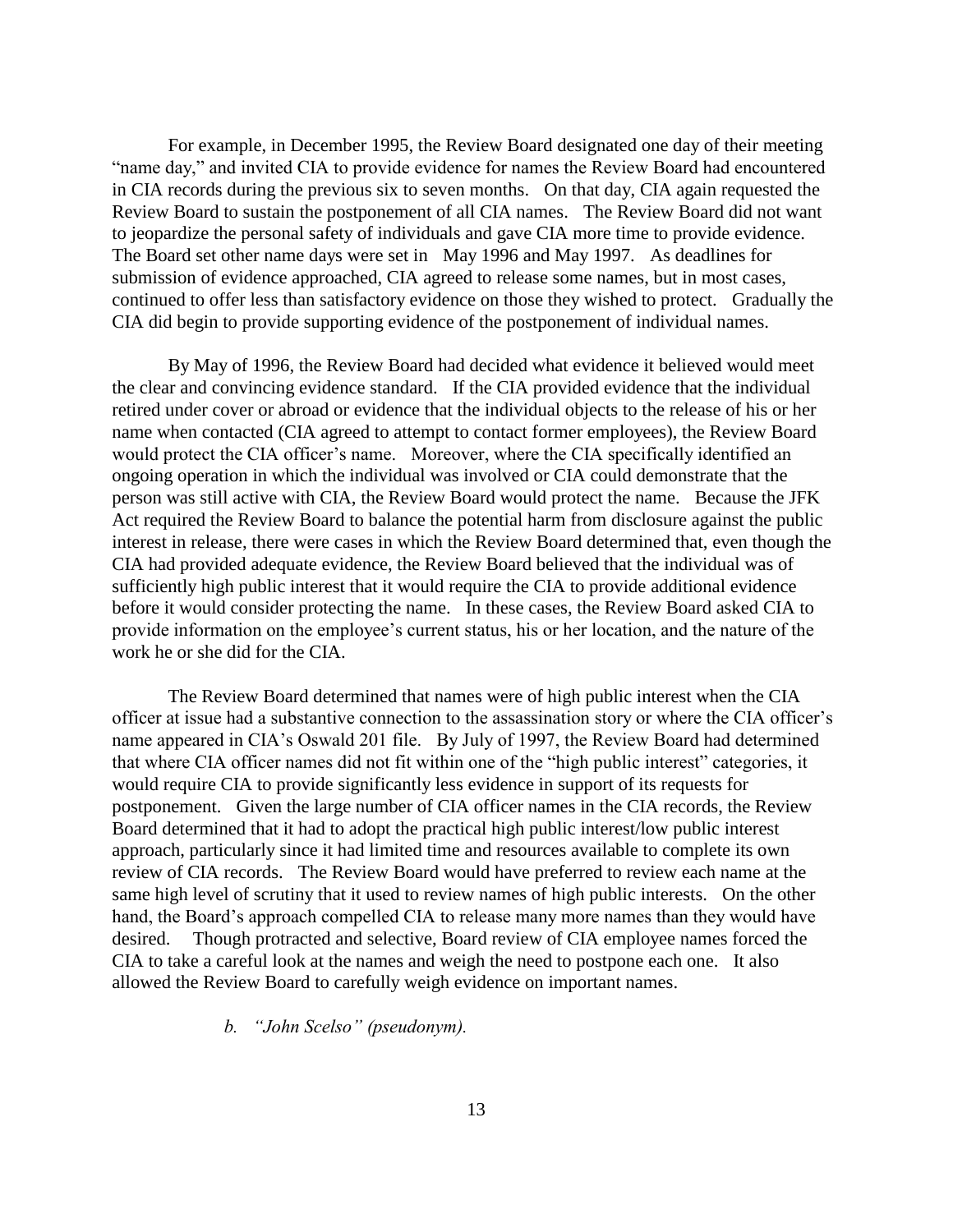*i. Review Board guidelines.* The Review Board protected the true name of the individual known by the pseudonym of John Scelso until May 1, 2001 or three months after the decease of the individual, whichever comes first.

*ii. Commentary.* The CIA employee who was head of CIA's division "Western Hemisphere 3" during the period immediately after the assassination of President Kennedy testified before the HSCA under the "throw-away" alias John Scelso. His true name appears on hundreds of documents in the JFK collection, many of which were the product of the Agency's extensive post-assassination investigation that spanned the globe. In reviewing this particular name, the Review Board's desire to satisfy the public's interest in release clashed with the CIA's strong evidence in support of postponement. Initially, the Board was inclined to release Scelso's true name, but the Agency argued convincingly against release. CIA provided evidence on his current status of the individual, shared correspondence sent by him, and even arranged an interview between him and a Review Board staff member. As an interim step, the Review Board inserted his prior alias "Scelso" as substitute language. Then, at its May 1996 meeting, Board members determined to release "Scelso's" true name in five years or upon his death.

*c. Information that identifies CIA officers*.

*i. Review Board guidelines.* For specific information that, if released, would reveal the identity of an individual CIA officer, the Review Board protected the information if it voted to protect the name and released the information if it voted to release the name.

*ii. Commentary.* Whenever the Review Board voted to protect the identity of an individual throughout federal agency assassination records, it had to be realistic enough to realize that some information about individuals is so specific that release of the information would reveal the individual's identity. Examples of specific identifying information include home addresses, birth dates, job titles, names of family members, and other less obvious, but equally revealing pieces of information.

*d. Names of National Security Agency employees.*

*i. Guidelines.* The Review Board protected the names of all National Security Agency employees that it encountered. The Review Board would have considered releasing names of National Security Agency employees if it determined that a particular name was extremely relevant to the assassination.

*ii. Commentary.* Due to the nature of NSA information, few NSA employee names appeared in NSA's assassination records. Even though the Review Board did not often encounter NSA employee names, it did have to vote on those names that it did confront. NSA's policy of not releasing the names of its employees conflicted with section 6(1)(A) of the JFK Act that presumed release of such information unless NSA could prove that individual NSA employee names required protection. NSA argued that the release of any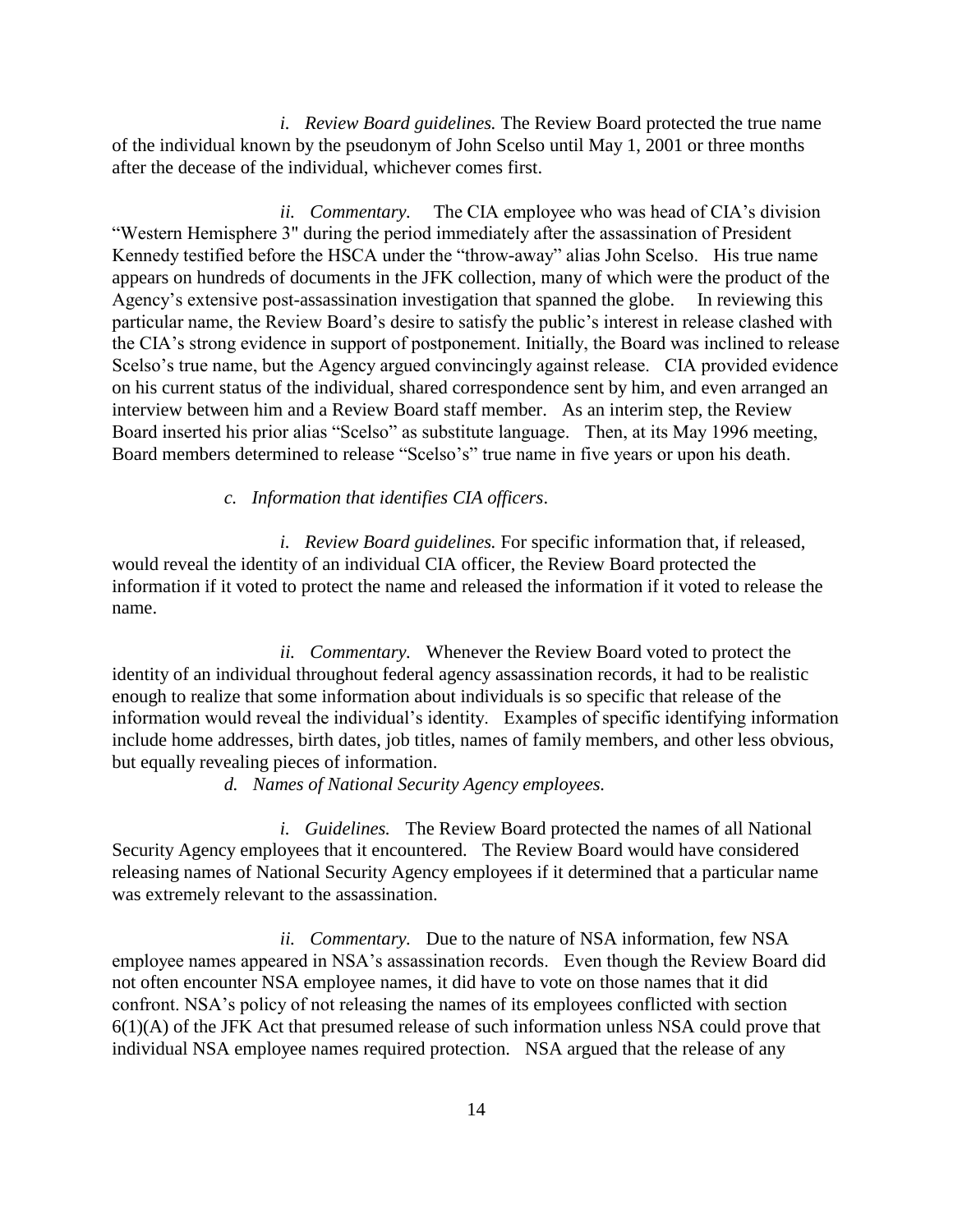names, other than those of publicly acknowledged senior officials, jeopardized the potential security of U.S. cryptographic systems and those individuals. As it did with the names of other intelligence agents and officers, the Review Board considered the names of NSA officers on a document by document basis. Given the nature of NSA information, the Review Board members agreed that none of the few names which appear in the documents, and for which NSA requested protection, was of high enough public interest or central to an understanding of the assassination story, thus it protected the names.

# **3. Intelligence sources and methods, and other matters relating to the national security of the United States**

*Text of Section 6(1)(B) and (C)*

*. . .clear and convincing evidence that the threat to the military defense, intelligence operations, or conduct of foreign relations of the United States posed by the public disclosure of the assassination record is of such gravity that it outweighs the public interest, and such public disclosure would reveal --*

*(B) an intelligence source or method which is currently utilized, or reasonably expected to be utilized, by the United States Government and which has not been officially disclosed, the disclosure of which would interfere with the conduct of intelligence activities; or*

*(C) any other matter currently relating to the military defense, intelligence operations or conduct of foreign relations of the United States, the disclosure of which would demonstrably impair the national security of the United States;*

*a. CIA Sources***.**

*i. Review Board guidelines.* The Review Board handled CIA sources, assets, informants, and specific identifying information under standards similar to the Board's standards for CIA officers. Where names possessed a high level of public interest, the Review Board subjected them to close scrutiny. The Board generally protected the identity of foreign nationals unless they were of high public interest and then the Review Board required CIA to provide specific evidence in support of its claimed postponements. The Review Board protected domestic sources, assets and informants where CIA demonstrated that release would jeopardize ongoing operations or harm individuals. If CIA did not provide evidence of one of the two above-referenced harms, the Review Board released the name at issue. In addition, where te public already knew the names of individuals who were connected to the CIA, especially if the government had previously released the information, the Review Board released the information.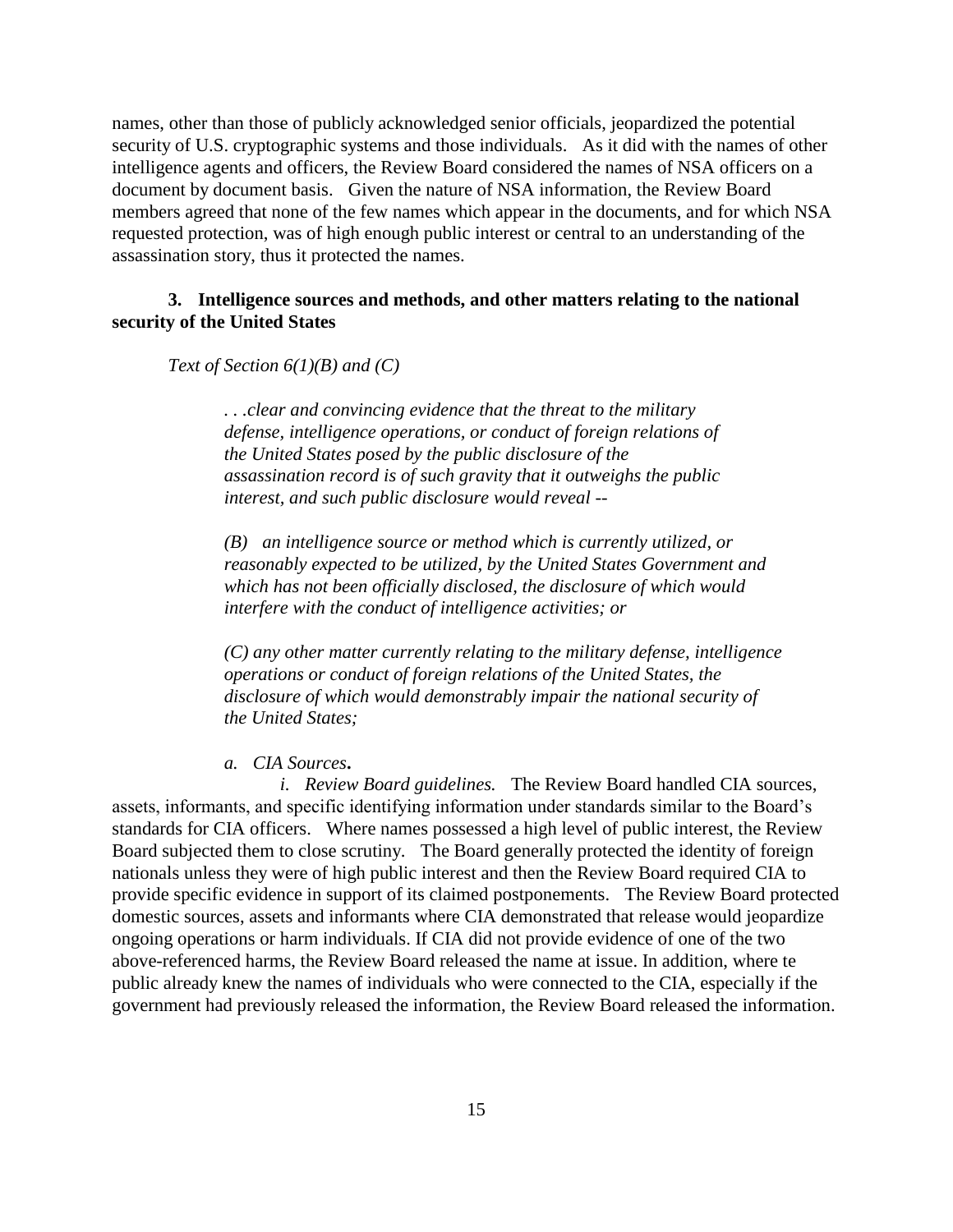*ii. Commentary*. The Review Board addressed the issue of whether to postpone or release source names at the same time that it considered CIA employee names. and encountered the same problems as in the review of CIA employee names. As with CIA employe names, CIA was reluctant to provide name-specific evidence to the Review Board opting instead to offer general principles supporting CIA's request that the Review Board redact all names.

The Review Board's ultimately decided to protect the names of sources, assets, and informants in cases where the identity of the source is of reduced public interest because it understood that most CIA sources live in countries other than the U.S. and were more likely to face harm if the Board disclosed their relationship with CIA. In those records where the source's identity was of possible public interest in relation to the assassination story or was important to understanding information related to the assassination, the Review Board required the CIA to provide additional evidence to support the protection of the source's identity.

When the Review Board postponed release of source names, it did so for ten years except in cases where someone might accuse the source of committing treason. In those cases, the Review Board protected the source's name and identifying information until 2017.

# *b. CIA pseudonyms.*

*i. Review Board Guidelines*. With only a few exceptions, the Review Board released the pseudonyms of individuals. In some instances, the Review Board used pseudonyms as substitute language for the individual's true name.

*ii. Commentary*. Very early in the review process, the Review Board determined that, since pseudonyms were a sort of "throw away" identity for individuals who were under cover, the Review Board could release the pseudonym without harming the individual. The CIA did not object to the Review Board's policy to release pseudonyms. The CIA did identify several psuedonyms that it believed to be particularly sensitive, and demonstrated to the Review Board with clear and convincing evidence that the Board should not release those pseudonyms.

# *c. CIA crypts.*

*i. Review Board guidelines*. The Review Board released some CIA "crypts" -- code words for operations and individuals. The Review Board also generally released CIA "digraphs" -- the first two letters of a crypt that link a particular crypt to a particular location. CIA had crypts for each U.S. Government agencies and the Review Board made a blanket decision to release all U.S. Government crypts. The Review Board nearly always released CIA crypts where those crypts denoted operations or individuals relating to Mexico City or Cuba. (The digraph for Mexico City was "LI," and for Cuba, it was "AM.") For a all other crypts, the Review Board protected the digraph and released the remainder of the crypt. The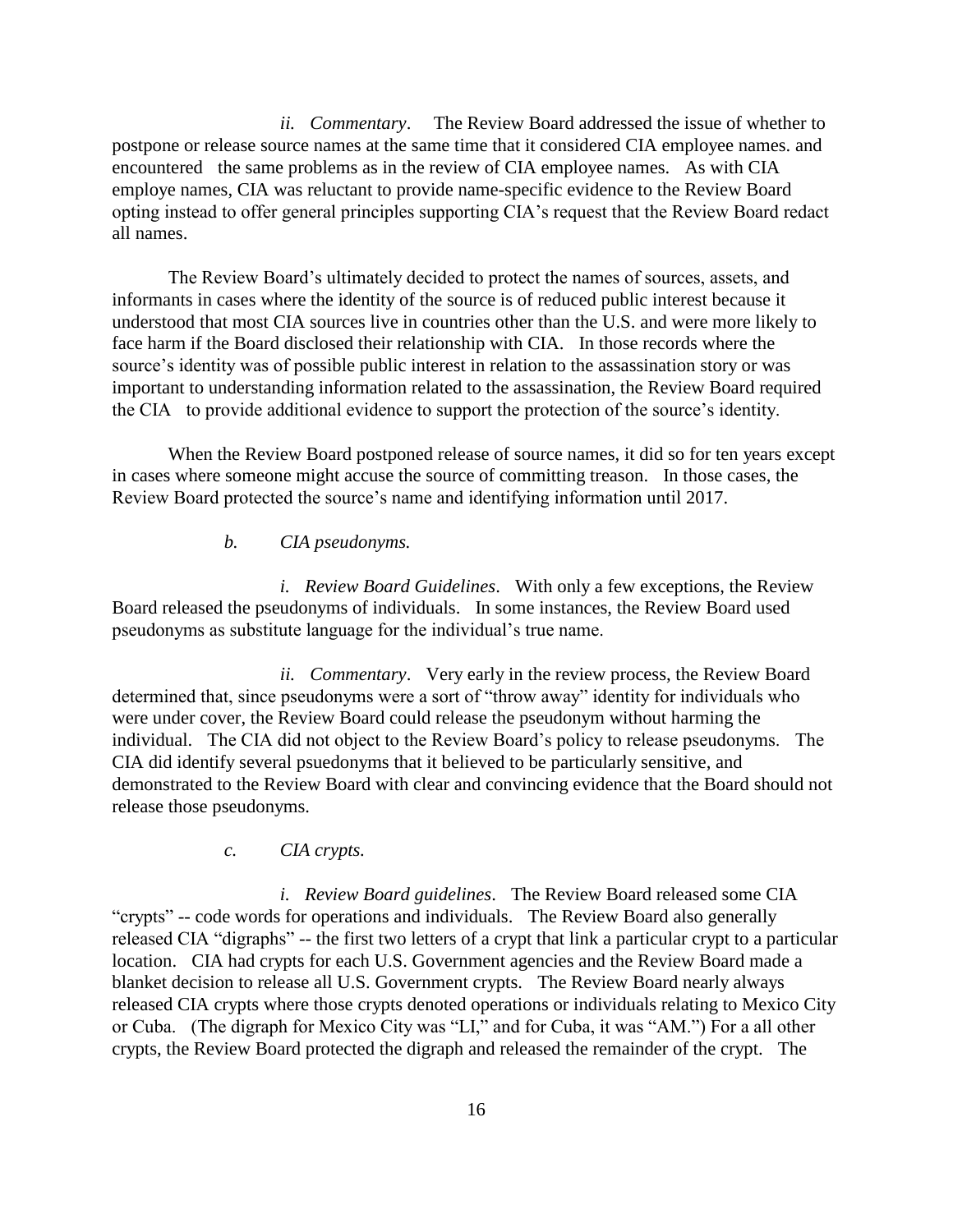Review Board established a few exceptions, and where exceptions applied, the Board required CIA to provide crypt-specific evidence of the need to protect.

*ii. Commentary*. The Review Board had to determine whether it believed that release of CIA crypts would harm CIA operations and individuals. Section  $6(1)(B)$ and (C) of the JFK Act provided the standard for postponement of CIA crypts. The Review Board required the CIA to provide crypt-specific clear and convincing evidence that CIA currently used, or expected to use the crypt and that CIA had not previously released the crypt. Thus, in order to convince the Review Board to sustain postponements, the Board required CIA to research each crypt to determine whether CIA still used the individual or the operation and provide that evidence to the Review Board.

As it did with CIA agent names, CIA initially requested the Review Board to sustain postponements of all CIA crypts -- even "ODENVY" -- the CIA's old crypt for the FBI that CIA had already released in other CIA records. CIA argued that its use of crypts was an operational method that should remain secret, even though CIA had replaced most of the crypts at issue years earlier. CIA believed that if the Review Board released the crypts, researchers would be able to piece together the records and determine the identity of operations and individuals. CIA further argued that that the burden of locating evidence on each crypt was too heavy.

The Review Board, conversely, believed that CIA conceived crypts as a code to hide the identity of an operation or an individual, and so the Review Board could release the crypts and not compromise the operation or the individual. As with CIA agent names, the Review Board allowed the CIA ample time to locate evidence on each crypt. Finally, the Review Board released a group of CIA crypts from Mexico City with the "LI" digraph. CIA eventually agreed to release its crypts and digraphs in assassination records, and the Review Board eventually agreed to protect certain sensitive crypts.

Ultimately, the Review Board recognized that it could not conduct a crypt-by-crypt review for every CIA record that it encountered, as CIA records contains hundreds of thousands of crypts. Given the need to finish its work, the Review Board decided that, for all crypts *except* the "LI," "AM," and "OD" series crypts, it would agree to postpone the location-specific digraph and release the actual crypts. Thus, the Review Board released most crypts in the collection and the most relevant digraphs. The Review Board did make three exceptions to its general rule: it protected the digraph in non-core files when (a) the crypt appeared next to a true name that had been released, and (b) when the crypt appeared next to specific identifying information, and (c) when CIA provided clear and convincing evidence that the Review Board should protect the digraph.

### *d. CIA Slugline*.

*i. Review Board guidelines*. "Sluglines" are CIA routing indicators that consist of two or more crypts, that appear a couple of lines above the text in CIA cables. The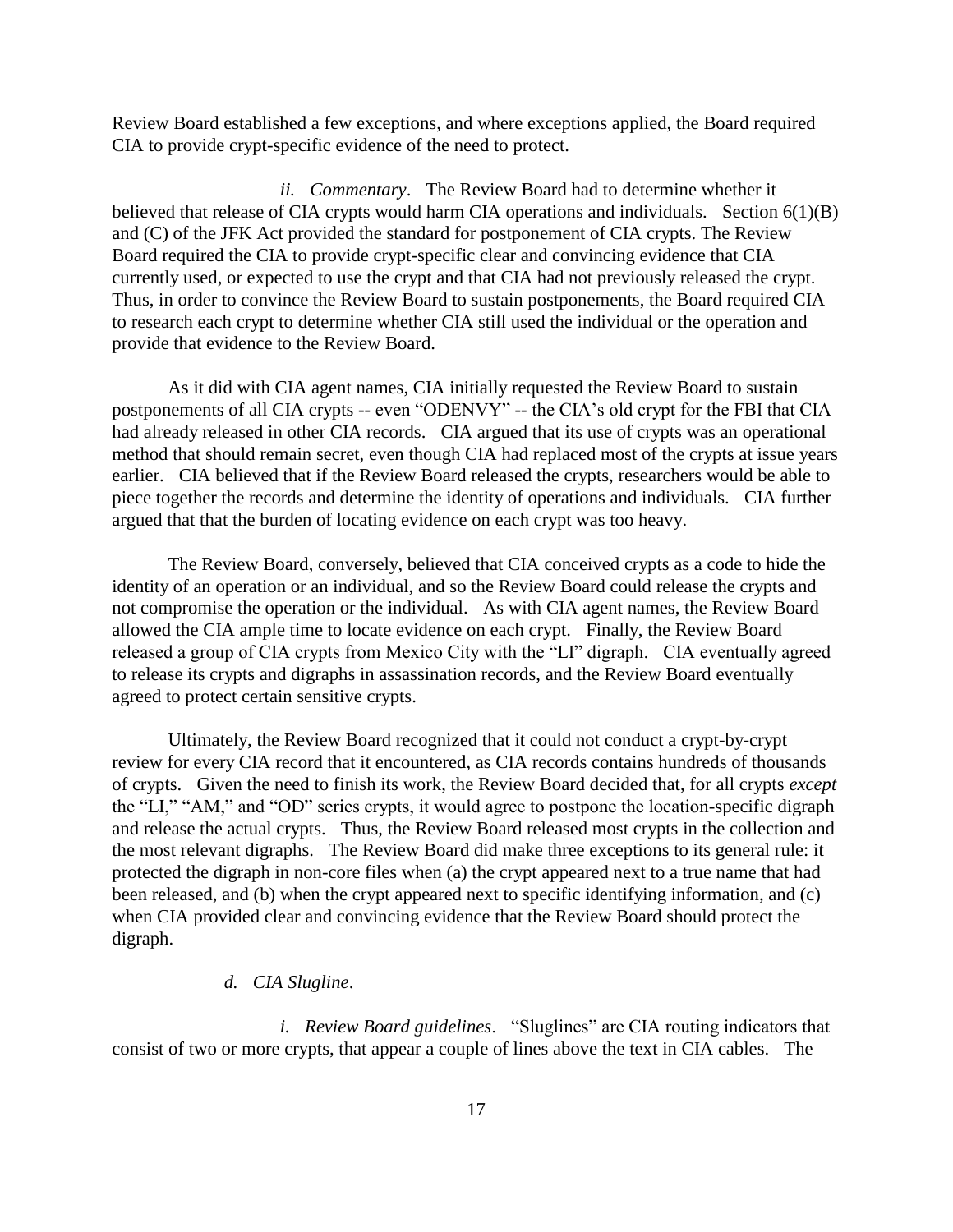Review Board released CIA sluglines according to the same criteria it applied to crypts and digraphs.

*ii. Commentary*. The JFK Act dictated that the Review Board release CIA sluglines because the CIA never offered the Review Board any evidence to explain why it believed the Review Board should sustain the postponement of sluglines.

An example of a CIA slugline is the slugline "RYBAT GPFLOOR." "RYBAT" is a CIA crypt that meant "secret," and GPFLOOR was the crypt that CIA gave Lee Harvey Oswald during its post-assassination investigation. CIA initially asked the Review Board to postpone the CIA slugline even where CIA had released the individual crypts that made up the slugline elsewhere. For example, in the case of "RYBAT GPFLOOR," the CIA agreed to release the crypt "RYBAT" in two places elsewhere in the document at issue, and the CIA agreed to release the crypt GPFLOOR when it appeared in the text. CIA told the Review Board that it could not, however, release the slugline "RYBAT GPFLOOR." CIA offered no substantive arguments to support its request for postponement of the slugline. Given the statute's demand that CIA provide clear and convincing evidence in support of its requests for postponement, the Review Board voted to release CIA sluglines.

# *e. CIA surveillance methods.*

*i. Review Board guidelines*. The Review Board generally released CIA surveillance methods, the details of their implementation and the product produced by them where the Review Board believed the methods were relevant to the assassination. The Review Board sustained postponements of CIA surveillance methods where CIA provided convincing evidence that the method still merited protection. Where the Review Board sustained the CIA's requests for postponement of surveillance methods, it substituted the language, "surveillance method," "operational details," or "sensitive operation."

*ii. Commentary*. As with all of its sources and methods, CIA initially requested the Review Board to postpone its surveillance methods across the Board since, CIA argued, CIA currently conducts surveillance operations. The Review Board, on the other hand, believed that it was not a secret that CIA currently conducts surveillance operations. Moreover, the Review Board did not believe that its votes to release CIA surveillance methods in Mexico City in 1963 would jeopardize current CIA surveillance operations. Finally, the Review Board recognized that certain CIA surveillance operations in Mexico City in 1963 were already well-known to the public because the U.S. Government had disclosed details about those operations. CIA surveillance, particularly telephone taps and photo operations, was a major element in the story of Oswald's 1963 trip to Mexico City.

CIA surveillance, particularly telephone taps and photo operations, was a major element in the story of Oswald's 1963 trip to Mexico City. The Board, therefore, concluded that the public interest in disclosure far outweighed any possible risk to national security and directed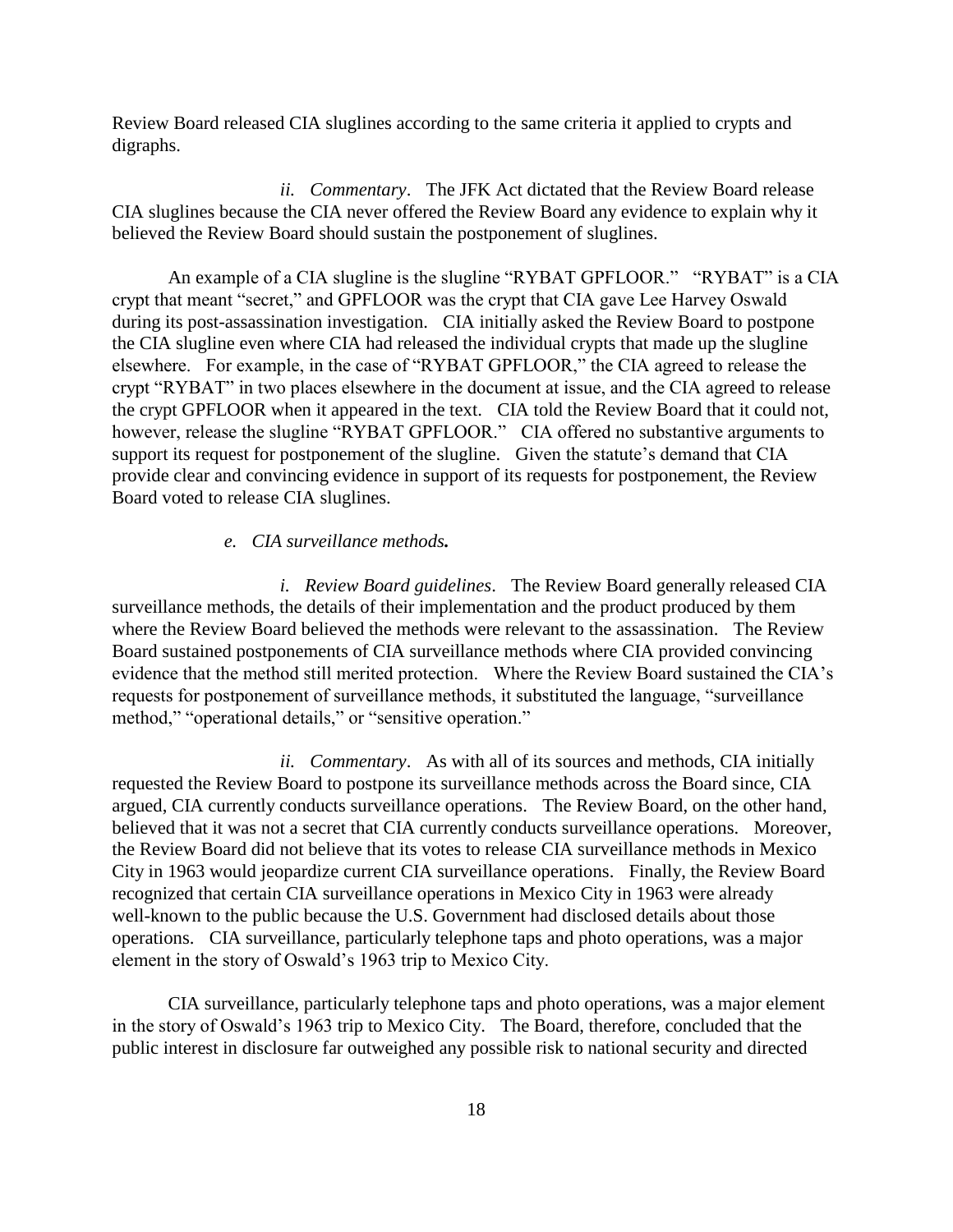release of the information. However, in records that CIA proved did contain information about current operations, the Review Board voted to postpone the information.

# *f. CIA installations*.

*i. Review Board guidelines*. The Review Board used date "windows" within which it released the locations of CIA installations where the location was relevant to the assassination. Specifically, the Review Board released the location of CIA installations relating to Mexico City during the time period 1960-1969. Likewise, the Review Board generally released the location of *all* CIA installations that were relevant to the assasination during the time period between the date of the assassination -- November 22, 1963 -- and the date that the Warren Commission issued its report in October 1964. Finally, the Review Board generally released the location of *all* CIA installations that appear in Oswald's 201 file during the time period January 1, 1961 through October 1, 1964. The Review Board did grant CIA a few exceptions to its general rule, and except for the specific time windows described above, the Review Board protected all information that identified CIA installation locations.

The Review Board created substitute language for its postponement of CIA installations that will allow researchers to track a particular CIA installation through the JFK collection without revealing the city or country that is its location. To accomplish this, the Review Board divided the world into five regions: Western Hemisphere, Western Europe, Northern Europe, East Asia/ Pacific, and Africa/ Near East/ South Asia. Then the Board added a number to refer to each different location in the region. Thus, "CIA Installation in Western Hemisphere 1" serves as a place holder for a particular installation in all CIA assassination records.

*ii. Commentary*. Initially, the Review Board released CIA installation locations in CIA documents relevant to Oswald's visit to Mexico City. CIA did not raise significant objections to the Review Board's release of its installations in these records.

When the Review Board began to vote to release the location of additional CIA installation locations, the CIA did object, but did not offer evidence of the harm to national security that it believed would result if the Review Board disclosed the information. The CIA threatened to appeal to the president to overturn the Review Board's votes, but the Review Board's position was that the JFK Act required release of information where CIA did not provide convincing evidence to support their postponements. The Review Board did allow the CIA ample time to gather and present its evidence to support its requests for postponements as both the CIA and the Review Board hoped to avoid a CIA appeal to the president.

Ultimately, the CIA determined that it would trust the Review Board members with the information that Review Board required to sustain the location of a small number of CIA installations. In an effort to balance high public interest in the location of CIA installations and the need to protect certain installations, the Review Board decided to establish "windows" within which it would release CIA installation locations.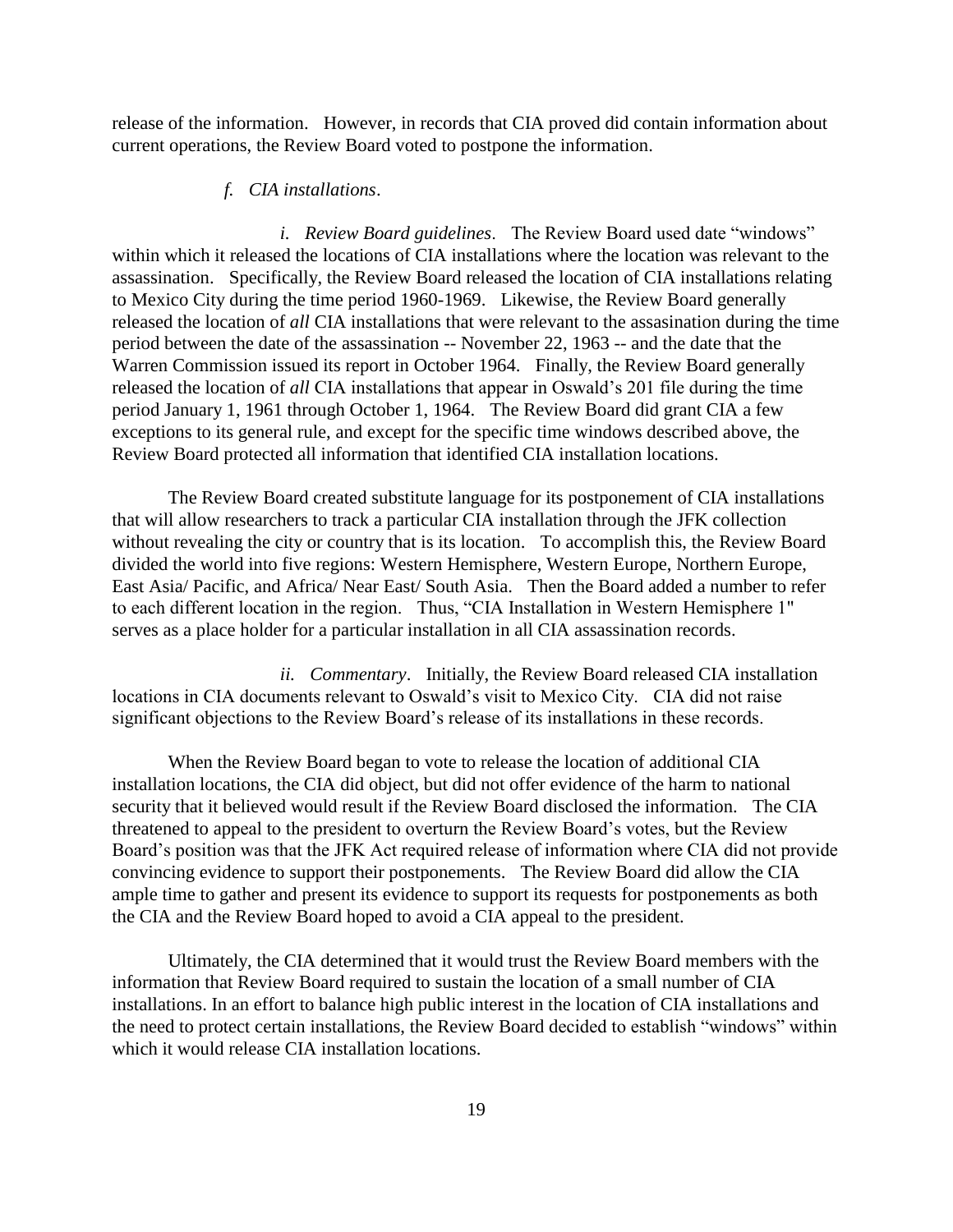The CIA never did appeal a Review Board vote to the president.

# *g. CIA prefixes (cable, dispatch, field report).*

*i. Review Board guidelines*. CIA cable, dispatch, and field report "prefixes" are identifiers that CIA uses on its communications to indicate the installation that generates a particular message. Where the Review Board had voted to release the location of a particular CIA installation, the Review Board also voted to release CIA cable, dispatch, and field report prefixes that the installation generated. Likewise, the Review Board protected cable, dispatch, and field report prefixes where it voted to protect the location of the CIA installation.

The Review Board replaced the prefixes that it voted to protect with similar substitute language that it used for CIA installations. An example of substitute language for CIA prefixes is: "Cable [or 'dispatch' or 'field report] Prefix for CIA Installation in Western Hemisphere 1."

*ii. Commentary*. Once the Review Board voted to release the location of a particular CIA installation, the Review Board and CIA did not disagree that the Board should release cable, dispatch and field report prefixes.

# *h. CIA job titles*.

*i. Review Board guidelines*. The Review Board voted to release CIA employee's job titles except when the Board's disclosure of the title might reveal the identity of an individual that CIA stated required protection or where the Board's disclosure of the title might reveal the existence of a CIA installation that the Review Board voted to protect.

*ii. Commentary*. Although the Review Board did not believe that it should vote to protect CIA job titles, standing alone, it sometimes voted to protect the titles where the title revealed other information that the Review Board had voted to protect.

# *i. CIA file numbers.*

*i. Review Board guidelines.* CIA organizes many of its files by country and assigns "country identifiers" within particular file numbers. The Review Board released nearly all CIA file numbers that referred to Mexico City. The Review Board protected the "country identifiers" in CIA file numbers for all other countries. The Review Board released country identifiers "15" and "19." The Review Board generally released all CIA "201" or "personality" file numbers where the files related to the assassination.

*ii. Commentary*. The CIA rarely objected to the Review Board's release of it file numbers.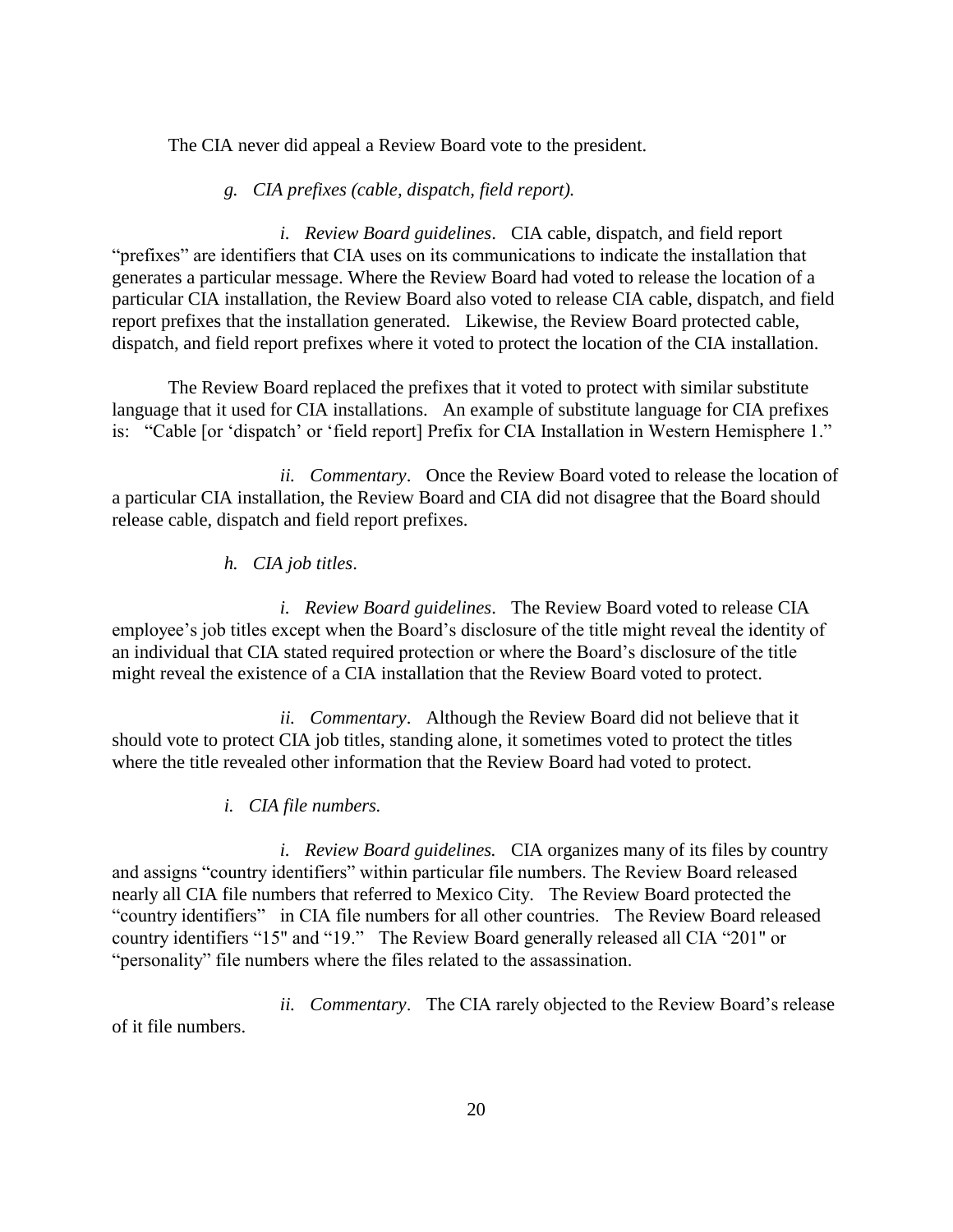### *j. CIA domestic facilities*.

*i. Review Board guidelines*. The Review Board released references to domestic CIA facilities where the CIA has previously officially released the existence of the facility. The Review Board did not release information that would reveal the location of domestic CIA facilities provided that CIA provided the Review Board with evidence that the facility was still in use.

*ii. Commentary*. The Review Board rarely encountered the issue of whether to release the location of CIA domestic facilities in assassination records, as CIA officially acknowledges most of its domestic facilities. When the Review Board did vote to postpone the location of CIA domestic facilities, they required the CIA to provide extensive evidence as to why the CIA had to keep the location of those facilities secret.

# *k. CIA official cover*.

*i. Review Board guidelines.* CIA "official cover" is a means by which a CIA officer can operate overseas in the guise of an employee of another government agency. In *Congressional documents*, the Review Board released general information about official cover but protected specific details about official cover. With regard to *executive branch documents,*  the CIA convinced the Review Board that, while Congress might reveal information about official cover, the executive branch does not generally reveal information about official cover because to do so would damage the national security. Thus, the Review Board sustained CIA's postponements regarding official cover in executive branch documents unless the U.S. Government had previously officially disclosed the information at issue.

The Review Board inserted the phrase "official cover" as substitute language when it postponed information about official cover.

*ii. Commentary*. The Review Board initially considered the issue of official cover to be an "open secret" that was well-known to the public. Thus, they were loathe to withhold such obvious information. The CIA, however, threatened to appeal to the president any Review Board vote to reveal instances of official cover. The CIA supported its strong objections in briefings and negotiations with the Board, and eventually convinced the Review Board that the harm in releasing information about official cover outweighed any additional information that assassination researchers might gain from knowing details about official cover.

#### *l. Alias documentation.*

*i. Review Board guidelines*. CIA employees and agents use aliases and the CIA creates documentation to support their employees' and agents' aliases. The Review Board released information that revealed that CIA employees and agents used aliases. The Board protected specific details about how CIA documents particular aliases.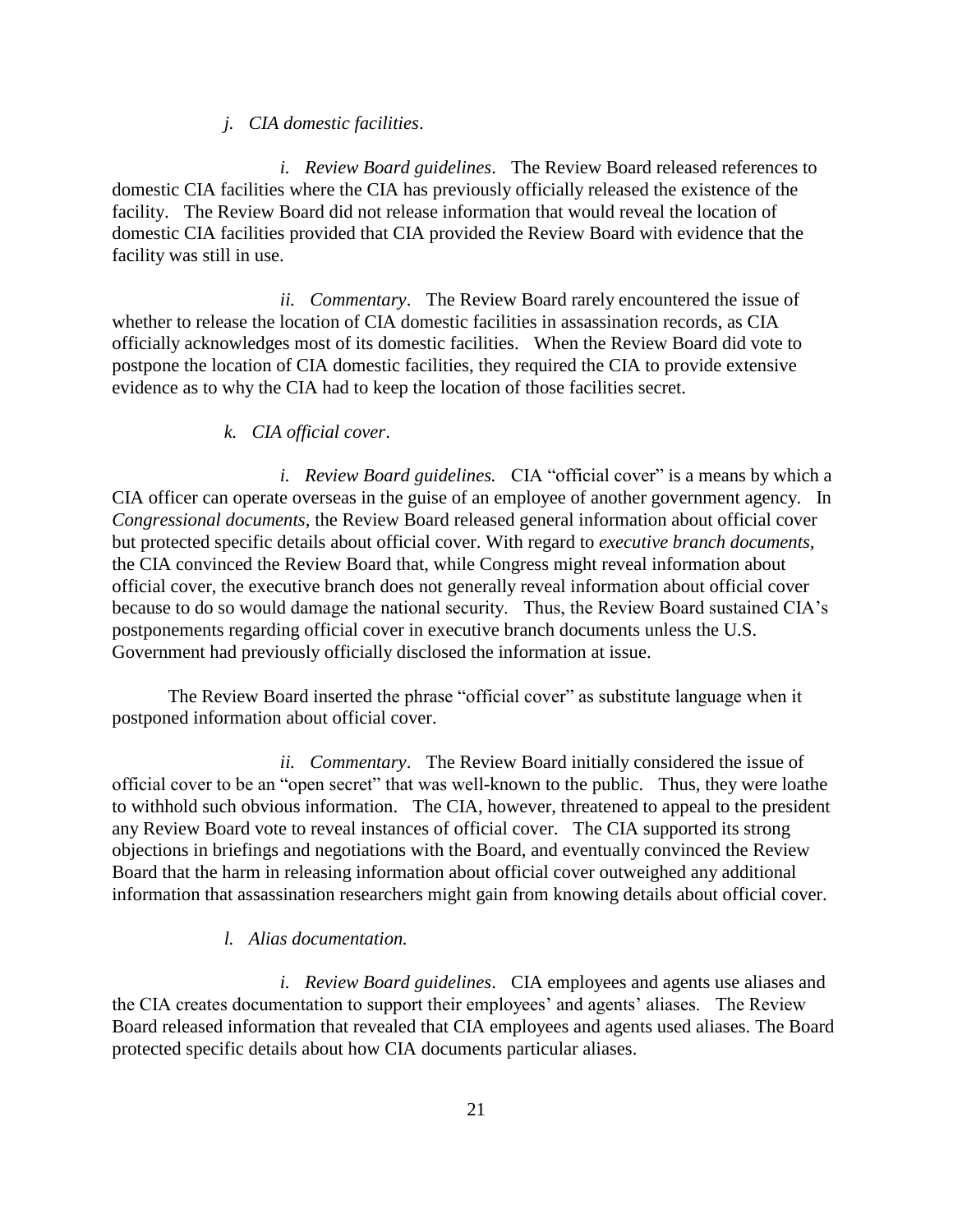*ii. Commentary*. The CIA argued that it currently uses alias documentation and that aliases are vital CIA's performance of its intelligence operations. The CIA also argued that the Review Board's release of specific information about alias documentation would not be useful to assassination researchers. The Review Board members accepted CIA's arguments, primarily because they agreed that the public interest in the specific details about alias documentation was low. The Review Board determined that it did not want the CIA to spend a large amount of time gathering evidence in support of postponements that were of low public interest and thus, it did not require the CIA to provide evidence in support of every postponement relating to alias documentation.

#### *m. Human sources in FBI foreign counterintelligence (assets).*

*i. Review Board guidelines.* The Review Board evaluated the need to postpone the identity of human sources in foreign counterintelligence operations on a case-by-case basis. Where the human source was a *foreign national*, the Review Board generally agreed to protect the individual's identity *unless* the individual's connection with the FBI was already known to the foreign government at issue. Where the human source was a *United States citizen interacting with foreign government officials,* the Review Board sometimes released the identity of the individual if the public interest in the name of the asset was high. Where the human source was a *United States citizen interacting with other United States citizens*, the Review Board tended to evaluate the release of the source's name more like other domestic informants.

*ii. Commentary.* In its position paper, the FBI defined "intelligence source" as "any individual who has provided or is currently providing information pertaining to national security matters, the disclosure of which could reasonably be expected to result in damage to the FBI's intelligence and counterintelligence-gathering capabilities."

The FBI offered the following arguments in support of its request to keep intelligence sources' identities secret: (1) Review Board disclosure of intelligence sources would harm the FBI's ability to develop and maintain new and existing sources, because sources would reasonably believe that the government would reveal their identities. (2) Review Board disclosure of intelligence sources may subject the sources, their friends, and their families to physical harm, ridicule, or ostracism.

The Review Board's interpretation of the "clear and convincing" evidence standard required it to reject the FBI's general policy arguments, and instead required the FBI to present asset-specific evidence that explained the particular harm that the FBI expected the asset to face if the Review Board voted to disclose his or her identity. As a general rule, the Review Board usually protected the identities of foreign nationals who could be prosecuted in their home countries for espionage. Likewise, where the asset was a United States citizen interacting with foreign government officials, the Review Board considered whether the individual was in a position of trust with the foreign government and whether he or she might be in danger if the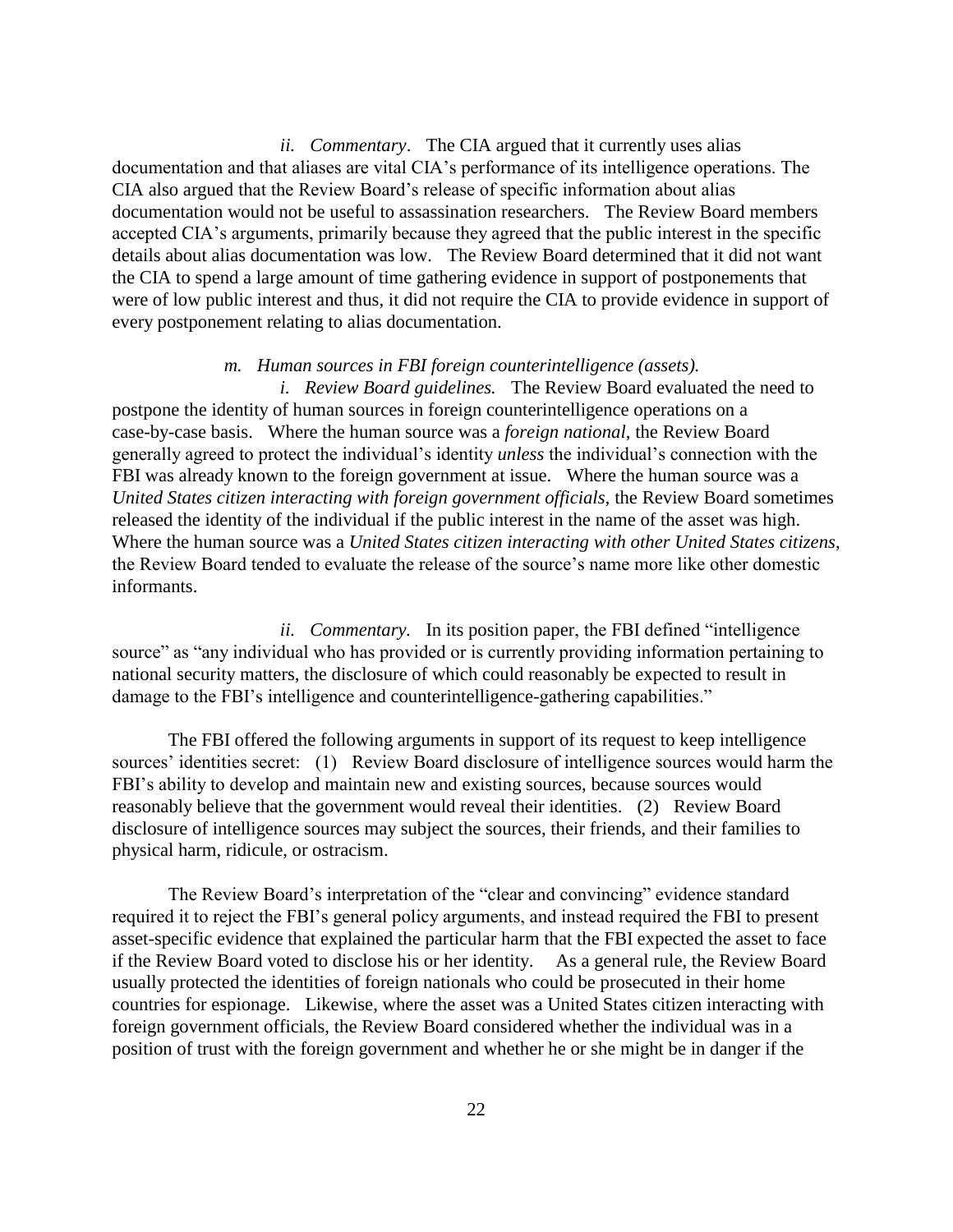Review Board disclosed his or her relationship with the FBI. Unlike the above-referenced scenarios, the source who was a *United States citizen interacting with other United States citizens* was generally evaluated according to the Board's domestic informant standards.

#### *n. FBI foreign counterintelligence activities.*

*i. Review Board guidelines*. As a general rule, the Review Board believed that most aspects of the FBI's foreign counterintelligence ("FCI") activities against Communist Bloc countries during the cold war period were well-known the public, were of high public interest, and were not eligible for postponement pursuant to  $\S(6(1)(B)-(C))$  of the JFK Act.

*ii. Commentary and overview of foreign counterintelligence appeals*. The FBI's assassination records contain information that reveal many of the FBI's foreign counterintelligence activities during the cold war period. Beginning in late 1995, the Review Board considered how it could release as much information as possible in the records without jeopardizing operations that still require protection.

In spring 1996, the Review Board considered and voted on a group of FBI records relating to the FBI's foreign counterintelligence Activities. In response to the Review Board's requests for evidence on the foreign counterintelligence records, the FBI had provided its "position paper" on foreign counterintelligence activities. In its position paper, the FBI defined "intelligence activities" as "intelligence gathering action or techniques utilized by the FBI against a targeted individual or organization that has been determined to be of national security interest."

The FBI's primary argument in support of its request for continued secrecy of intelligence activities was that disclosure of specific information describing intelligence activities would reveal to hostile entities the FBI's targets and priorities, thereby allowing hostile entities to develop countermeasures.

Sections  $6(1)(B)$  and  $(C)$  of the JFK Act provided the standard for postponement. In addition, the JFK Act's legislative history instructed the Review Board to consider a variety of factors related to the need to postpone disclosure of intelligence sources and methods, including the age of the record, whether the use of a particular source or method is already well-known by the public, . . . and whether the source or method is inherently secret, or whether it was the information it collected which was secret.<sup>xxvi</sup>

The Review Board considered the FBI's evidence and weighed it against the public interest in the records. After careful consideration, the Review Board decided to release some foreign counterintelligence information. The Board's primary reason for releasing the records was its belief that the FBI's evidence did not enumerate specific harms that would result from disclosure.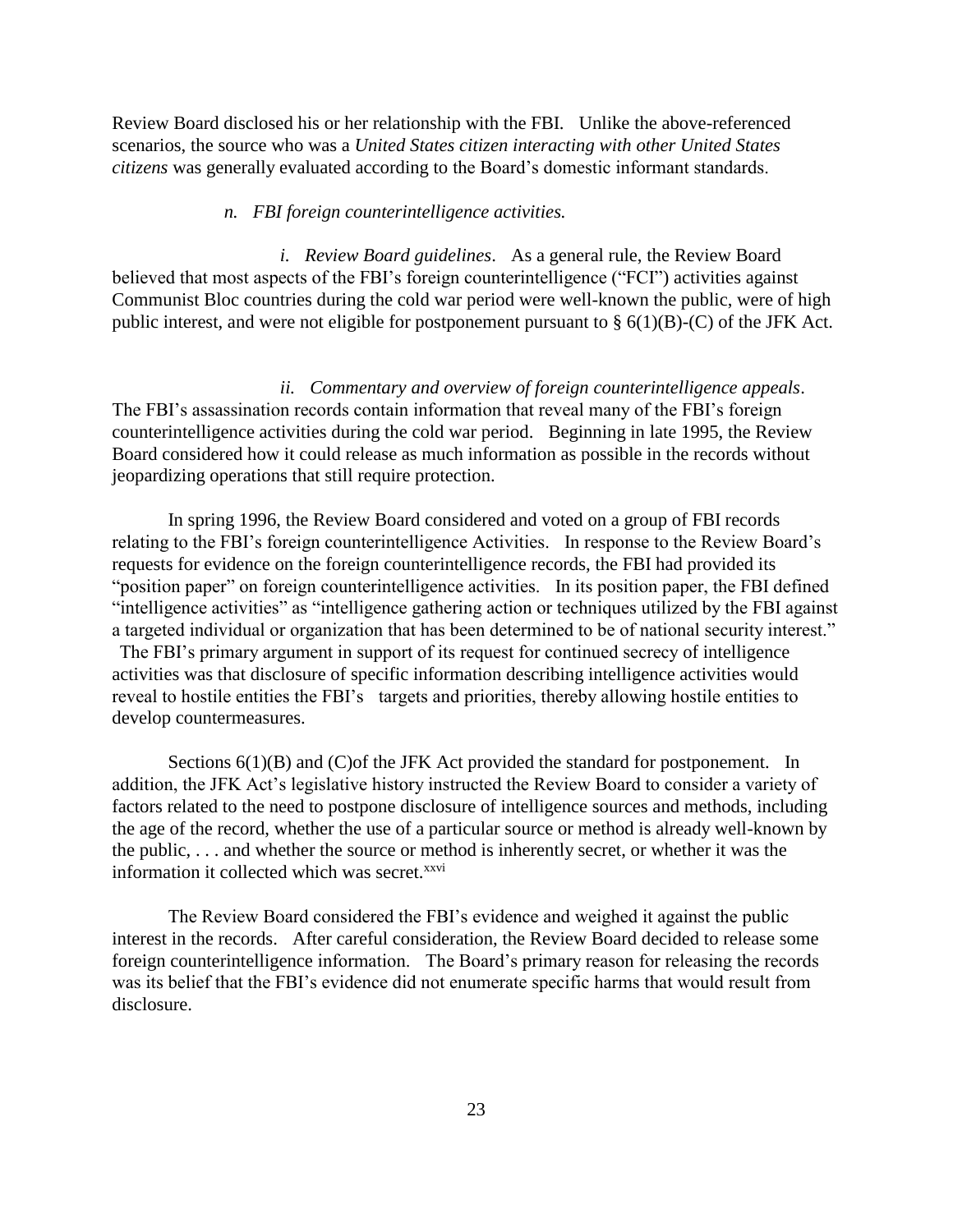*A. The FBI's May 1996 Appeals to the president*. On May 10 and 28, 1996, the FBI appealed to the president to overturn the Board's vote on 17 records -- all relating to the FBI's surveillance of officials and establishments of four Communist countries - the Soviet Union, Cuba, Czechoslovakia, and Poland -- during the 1960s. The FBI's overarching arguments were that disclosure of the information would reveal sensitive sources and methods that would compromise the national security of the United States, and that disclosure of the targets of the surveillance -- the four Communist countries -- would harm the foreign relations of the United States.

The FBI sought to postpone five types of source and method capabilities: tracing of funds, physical surveillance (lookout logs), mail cover, electronic surveillance, and typewriter and fingerprint identification. The Review Board's response briefs to the president dealt with each source or method in turn. Specific details regarding the appeal of each issue are discussed below.

In response to the FBI's overarching argument that disclosure of the information would reveal sensitive sources and methods and compromise the *national security*, the Review Board responded that if the national security would be harmed by release of this information, the harm would have already occurred, since the FBI had already released both the identities of the target countries *and* the sources and methods that the FBI used in its operations. In response to the FBI's arguments that disclosure of the targets of the surveillance would harm the *foreign relations* of the United States, the Review Board responded in three parts: *one,* the information that the FBI sought to protect is widely available in the public domain, from both official government sources and secondary sources, so if foreign relations are harmed by disclosure of the information, then the harm has already occurred; *two,* the FBI simply did not prove its argument that it may have violated international law or "diplomatic standards" by employing the sources or methods at issue as the FBI did not cite the laws or treaties to which it referred and the Review Board could not locate any laws or treaties that were in effect at the time that the records were created; and *three,* despite the FBI's assertion to the contrary, the Review Board had evidence that other governments *do* acknowledge that, in past years, they conducted foreign counterintelligence operations against other countries.

The Review Board believed that the FBI had not provided evidence of a "significant, demonstrable harm" to current foreign relations or intelligence work. Thus, the Board asked the president to deny the FBI's requests for postponement. The White House did not expressly rule on the appeals. Instead, after several meetings involving representatives from the Review Board, the FBI, and the White House, the White House directed the FBI to provide the Review Board with specific evidence in support of its postponements. The White House requested the Review Board to reconsider the Bureau's specific evidence. The FBI, in turn, withdrew the first two of its pending appeals, including some records in which the Review Board voted to release information obtained from a technical source.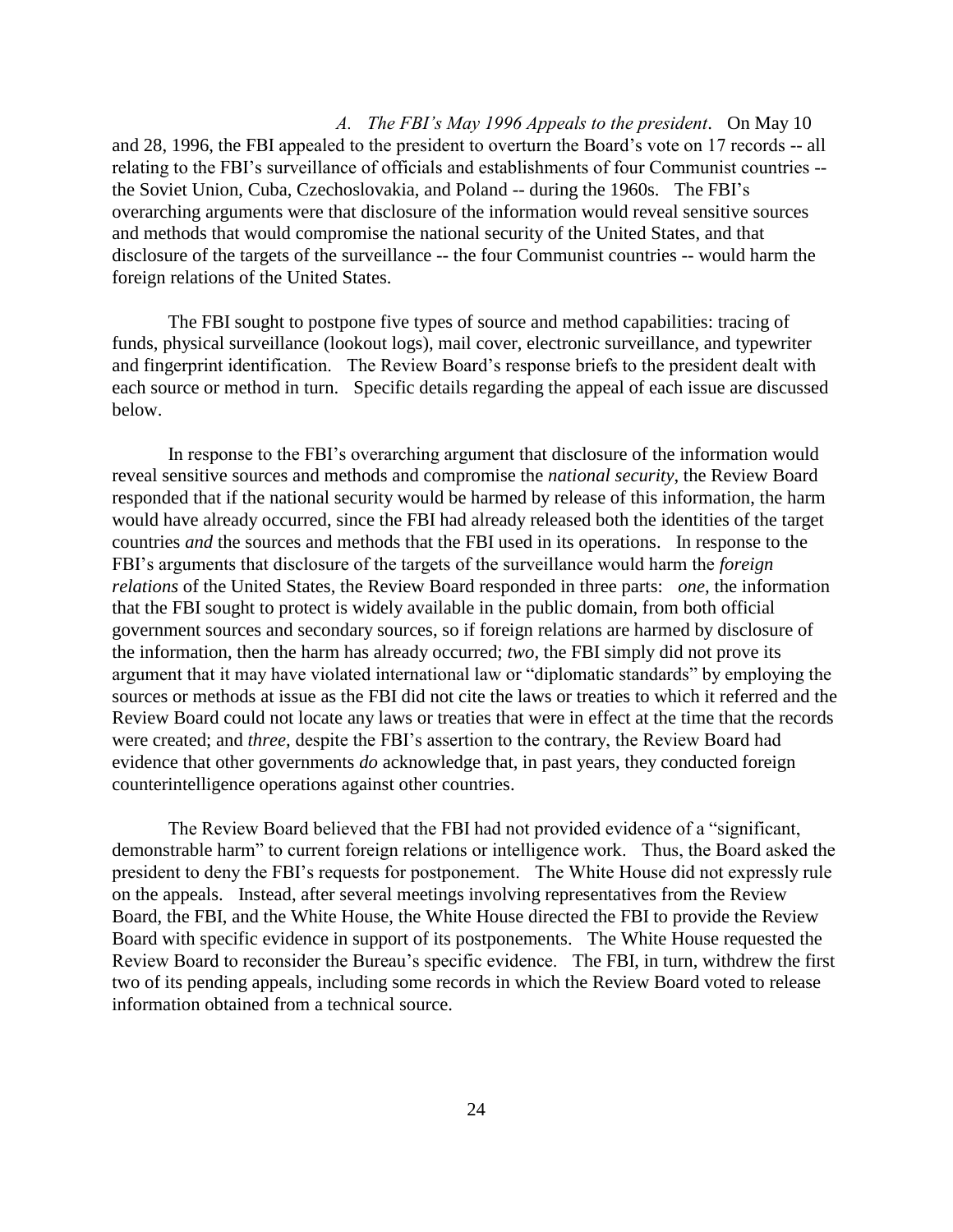*B. Post-appeal decisionmaking.* After more negotiations, the Review Board and the FBI agreed that the Bureau would consent to release most information regarding its foreign counterintelligence activities against Communist Bloc countries as "consent releases." In those few cases where the Bureau believed that foreign counterintelligence activity against Communist-Bloc countries still required protection, the Bureau submitted for the Board's determination postponement-specific evidence.

To the extent that the information in the FBI's proposed redaction did not meaningfully contribute to the understanding of the assassination, the Review Board allowed the FBI to postpone direct discussions of foreign counterintelligence activities against *non*-Communist Bloc countries. With regard to the FBI's "segregated collections," the Review Board stated,

It is presumed that the FBI will, at least partially, carry over its post-appeal standards for disclosing foreign counterintelligence activities targeting Communist-bloc nations. To the extent that the HSCA subjects reflect foreign counterintelligence activities against other nations that have not been addressed by the Review Board in the "core" files, the FBI will be allowed to redact direct discussion of such activities, unless the information in the proposed redaction meaningfully contributes to the understanding of the assassination.

*o. Information that reveals the FBI's investigative interest in a diplomatic establishment or personnel of a diplomatic establishment.*

*i. Review Board guidelines.* The Review Board released information that revealed that the FBI had an investigative interest in Communist Bloc countries' diplomatic establishments and personnel. Likewise, the Review Board generally agreed to protect information that reveals that the FBI has an investigative interest in a non-Communist Bloc foreign diplomatic establishment or in foreign personnel.

*ii. Commentary.* In the FBI's May 1996, appeals to the president, the overriding issue was whether the FBI could, in 1996, keep secret its 1960s investigative interest in the diplomatic establishments and personnel of Communist Bloc countries. For a full discussion of the Review Board's decision-making with regard to the FBI's foreign counterintelligence activities, *see* section 15(b) above.

*p. Technical sources in FBI foreign counterintelligence*.

*i. Review Board guidelines.* The Review Board usually released nearly all general information and some specific information (or operational details) regarding the FBI's non-current technical sources where the source provided information on Communist Bloc targets.

"General" information is information that the FBI obtains from its technical sources on Communist Bloc countries' diplomatic establishments and personnel, including transcripts from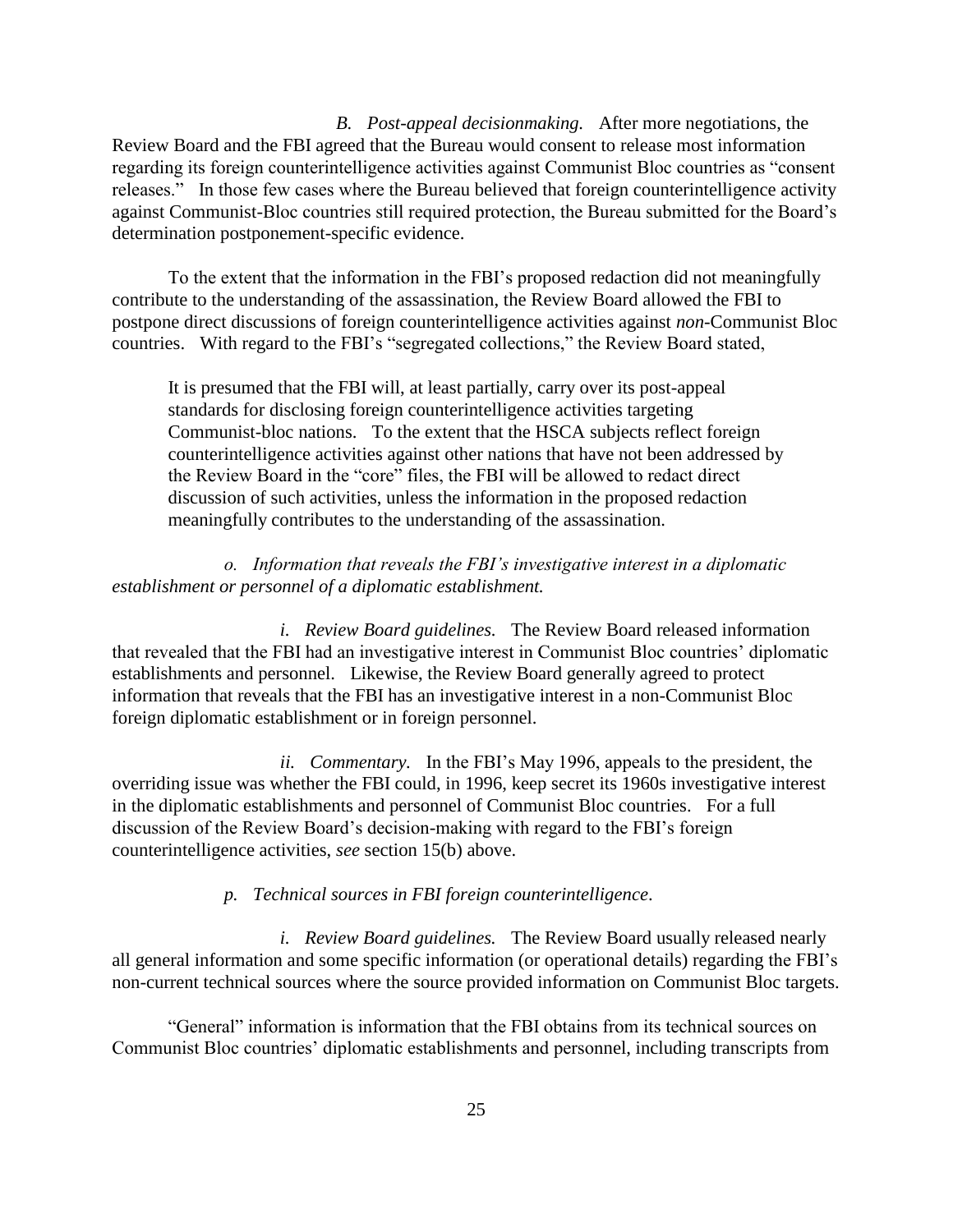electronic surveillance."Specific" information is information regarding installation, equipment, location, transmittal, and routing of technical sources. The Review Board evaluated "specific" information about technical sources on a case-by-case basis, agreeing to sustain postponements provided that the FBI proved that the "operational detail" at issue was currently utilized and not officially disclosed.

As a general rule, the Review Board agreed to postpone until the year 2017 symbol and file numbers for technical sources provided that the source was still properly classified pursuant to the current Executive Order.The Review Board released classified symbol and file numbers for technical sources if the number had been previously released in a similar context, or if the source was of significant interest to the public. The Review Board agreed that the phrases, "source symbol number" and "source file number" would provide adequate substitute language.

Even for that material that did not contribute in a meaningful way to the understanding of the assassination, the Review Board still released as much information as possible about the FBI's use of technical sources in its foreign counterintelligence activities against non-communist bloc countries. In these less relevant cases, the Review Board did, however, often protect the identity of the country that was the target of the FBI's surveillance. The Review Board was more willing to protect specific details regarding installation, equipment, location, transmittal, and routing of technical sources where the FBI proved, (1) that the source currently required protection, and (2) that the U.S. Government had not officially disclosed the source.

*ii. Commentary.* The JFK Act directed the Review Board to release information that specifically identifies "listening devices on telephones." The Act states that these are an "intelligence source or method" that should *not* be postponed in circumstances where they are "already well known by the public."*xxvii* 

The Review Board believed that he FBI's use of non-human sources or methods (*e.g.,*  electronic surveillance and "black bag jobs") in foreign counterintelligence operations against Communist Bloc countries diplomatic establishments and personnel was, in many aspects, a matter of official public record. The FBI appealed to the president a number of Review Board decisions involving non-human sources or methods. The Review Board staff called to the attention of the president those prior disclosures that it believed were relevant to deciding the issues on appeal.

In its May 10, 1996, appeal of the Review Board's decisions on foreign counterintelligence records, the FBI requested that the The president override the Review Board's decisions to release information that related to electronic intercepts of telephone and teletype communications involving Communist Bloc officials. In its appeal briefs, the FBI argued that the identity of its electronic surveillance targets were secret. The Review Board collected a large body of evidence proving that, at least with regard to Communist-Bloc countries, the government has already acknowledged that the FBI conducted extensive technical surveillance of foreign establishments during the 1960s. In fact, the official public record and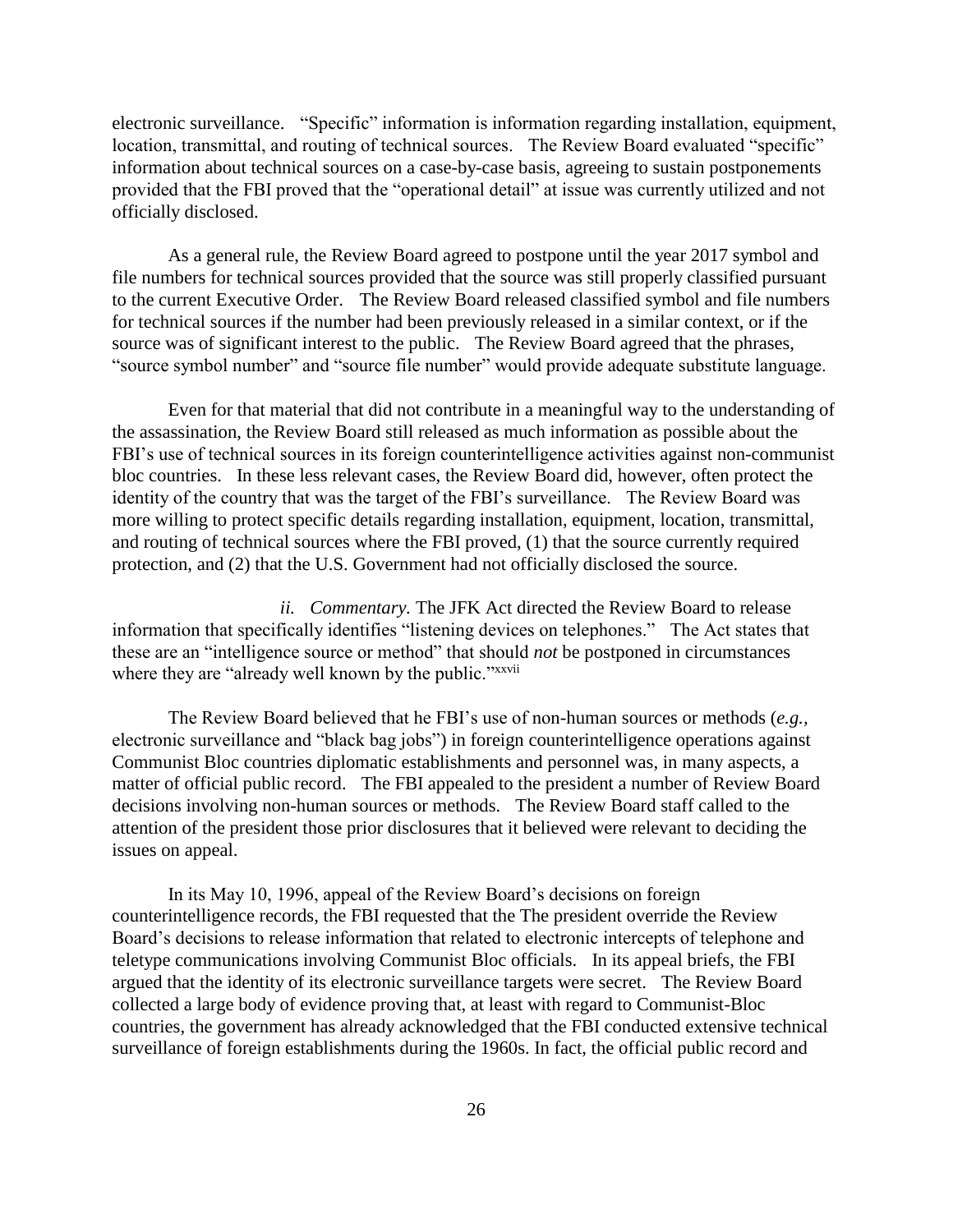secondary sources revealed information regarding wiretaps and electronic surveillance against foreigners and foreign establishments that was more specific than information that the FBI sought to protect.

Although the Presidcent did not make a decision, the FBI ultimately agreed to release general information acknowledging that the FBI had technical sources against Communist Bloc targets during the cold war period.

# *q. Other classified file numbers in FBI foreign counterintelligence*.

*i. Review Board guidelines.* The Review Board generally agreed to protect classified file numbers in FBI foreign counterintelligence files, provided the FBI could prove that the file number corresponded to a current and ongoing operation. However, where the FBI had released a particular classified file number in other contexts, the Review Board voted to release the number.

*ii. Commentary*. The Review Board agreed that file numbers corresponding to current and ongoing intelligence operations were entitled to protection under section  $6(1)(B)$  and  $(C)$ . The only question, then, was whether the Review Board would allow the FBI to protect classified file numbers when the corresponding operation was no longer current. The Review Board took the position that non-current classified file numbers were *not* entitled to protection. In its May 28, 1996, appeal on foreign counterintelligence records, the FBI argued that if the Review Board released classified file numbers for terminated operations, that release would prompt people to file FOIA requests for the underlying files, "resulting inevitably in more and more information from the file being released."<sup>xxxviii</sup> In its response, the Review Board stated simply that, "[m]aking it more difficult for researchers to file FOIA requests is not among the reasons for postponement provided by the JFK Act."

The president did not decide the issues on appeal, but the FBI ultimately agreed to release some non-current classified file numbers.

# *r. FBI mail cover in foreign counterintelligence investigations.*

*i. Review Board's Guidelines*. The Review Board released information that revealed that the FBI conducted mail cover operations against the Soviet Embassy in the 1960s. The Review Board did not encounter a great number of additional records regarding mail cover operations. When the Review Board did encounter mail cover operations in other FBI records, it released the information at issue unless the FBI could provide evidence that the operation was still ongoing and required protection. The Review Board did not relax its standard on this issue in the segregated collection files.

*ii. Commentary*. With regard to the FBI's use of mail cover, the Review Board had to decide whether and to what extent it should reveal the Bureau's use of this method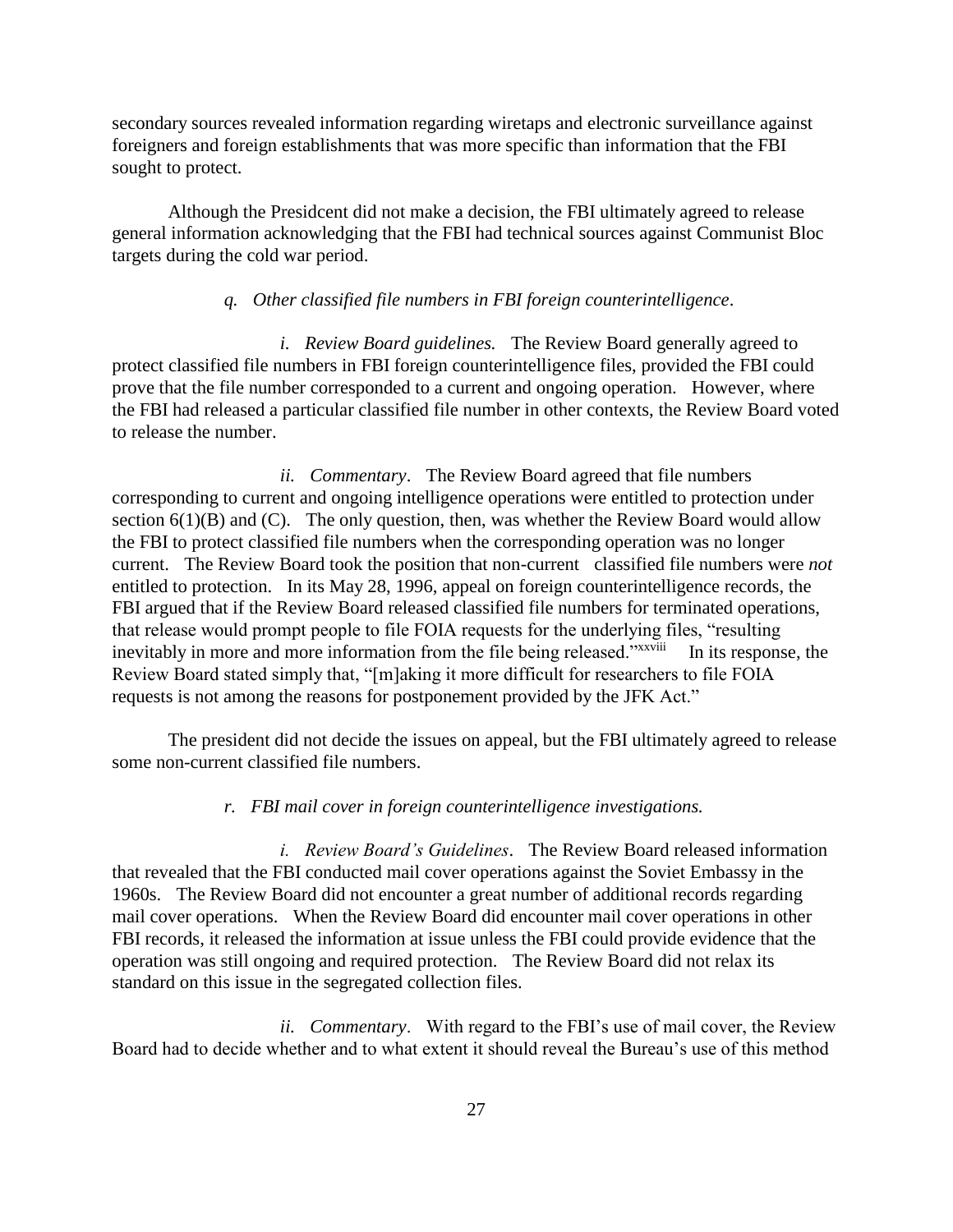in conducting foreign counterintelligence activities. The Review Board used the same reasoning it employed for other foreign counterintelligence activities -- mainly that foreign counterintelligence operations against the USSR and other Communist Bloc countries during the cold war no longer merit protection. Moreover, the Review Board believed that the public is already well aware that the FBI used the methodology of mal cover and thus, such operations should not be protected.

In its May 10, 1996, appeal to the president, the FBI asked the president to overturn the Board's decision to release information from two documents that the FBI alleged would reveal that the FBI engaged in a "mail cover" operation against the Soviet Embassy in Washington, D.C. in 1963. The Bureau argued that the "[h]ow, when where, and [the] circumstances" of its mail cover operation were among its most "closely guarded secrets."

The Review Board responded that the information that the Bureau sought to redact had already been released. The Church Committee disclosed the mail cover operation at issue -- the "Z-coverage" program -- in the mid-1970s. In addition, the Review Board produced three previously disclosed assassination records in which the FBI disclosed that the Soviet Embassy in Washington, D.C. was targeted under the "Z-coverage" program, a program that the document discloses existed pursuant to an agreement with the Post Office. As with the other foreign counterintelligence records that the FBI appealed, the FBI ultimately withdrew its appeals and began to treat this type of information as a consent release.

# *s. FBI tracing of funds in foreign counterintelligence investigations.*

*i. Review Board's Guidelines*. The Review Board released information that disclosed that the FBI was capable of tracking funds and examining bank accounts of Communist-Bloc enterprises during the cold war era.

*ii. Commentary*. The issue that arose with regard to the FBI's tracing of funds was whether the Review Board should release the FBI's monitoring of financial records and bank accounts for the purpose of investigating espionage. The Review Board decided that since the U.S. Government had previously been disclosed this method to the public, it should not protect the information. The Review Board voted to release FBI records regarding tracing of funds transferred to Oswald in Russia and records regarding the FBI's ability to track funds from diplomatic establishments.

In its May 10, 1996, appeal to the president, the FBI and the State Department asked the president to overturn the Review Board's decision to release information from six documents related to the FBI's ability to track funds from diplomatic establishments. The FBI and the State Department argued, *first*, disclosure would reveal sensitive sources and methods, and *second,* disclosure would reveal that Soviet government bank accounts were the target of FBI counterintelligence activities.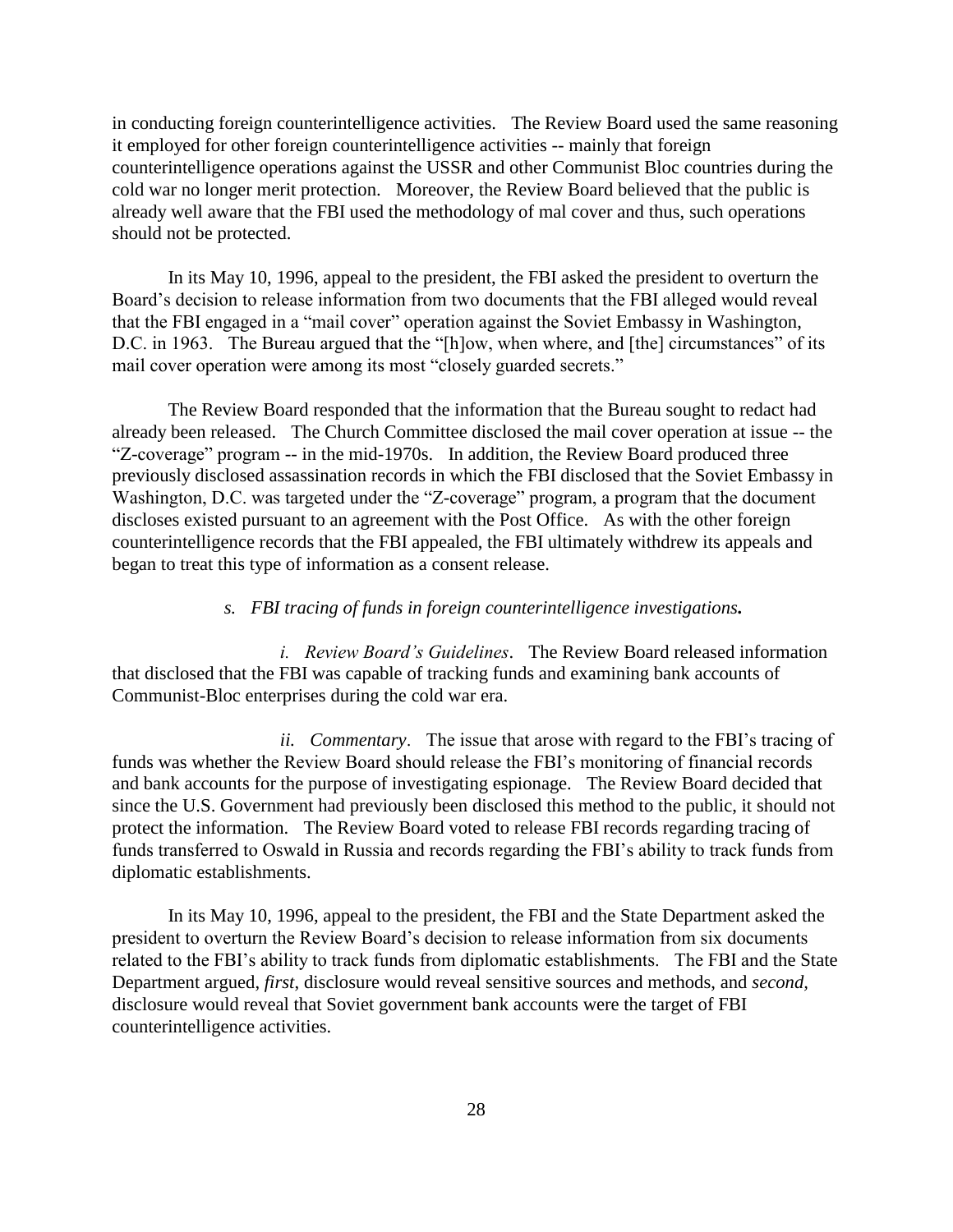The Review Board responded that the "sources and methods" employed in tracking of funds already has been disclosed, citing FBI documents that reveal the FBI's ability to trace funds as well as other federal government records that explained that the FBI engaged in covert examination of financial records and bank accounts in order to determine whether an individual is engaged in espionage. In addition, the Review Board noted that the FBI cannot now classify that the Soviet government was the principal target of the Bureau's foreign counterintelligence activities in the United States, again citing FBI documents as well as a lengthy list of publicly available federal government publications that disclosed the FBI's interest in Soviet financial activities in the United States. In late 1996, the National Security Agency and the CIA removed whatever fig leaf remained covering the FBI's tracing of funds. In the NSA/CIA joint publication, *Venona: Soviet Espionage and the American Response 1939-1957 (Robert Louis Benson & Michael Warner, eds., 1996),* the agencies released records that explicitly stated that the FBI monitored Soviet bank accounts in the United States. The *Venona* releases also show that the Soviets knew about the FBI's monitoring of their finances in the 1940s.

The Review Board concluded that previous official disclosures of the FBI's ability to trace funds in foreign counterintelligence investigations prevented the FBI from making any plausible or convincing argument that the method was one that should remain secret. The White House did not make a decision on the appealed records. Ultimately, the Bureau agreed to release the documents at issue.

# *t. FBI physical surveillance*.

*i. Review Board guidelines*. The Review Board released information that disclosed that physical surveillance is a method that the FBI employs in conducting investigations. Moreover, the Review Board specifically released information that the FBI conducted physical surveillance in its foreign counterintelligence investigations against Communist-Bloc countries.

*ii. Commentary*. In the course of many FBI investigations, physical surveillance is not a classified operation and thus would not be protectable under section 6(1). However, as part of its May 10, 1996, appeal to President Clinton, the FBI requested the president to overturn the Review Board's decision to release on document because it revealed that the FBI conducted physical surveillance on the Soviet Embassy and that it kept a "lookout log" that recorded visitors to the Embassy.

The Review Board voted to release the record because the FBI had not offered adequate evidence in support of its redactions.

The Review Board again stressed the statutory requirement that the FBI provide document-specific, clear and convincing evidence in support of its proposed redactions. In its response brief, the Review Board also noted that not only had the FBI previously officially acknowledged the particular physical surveillance operation that the document at issue revealed,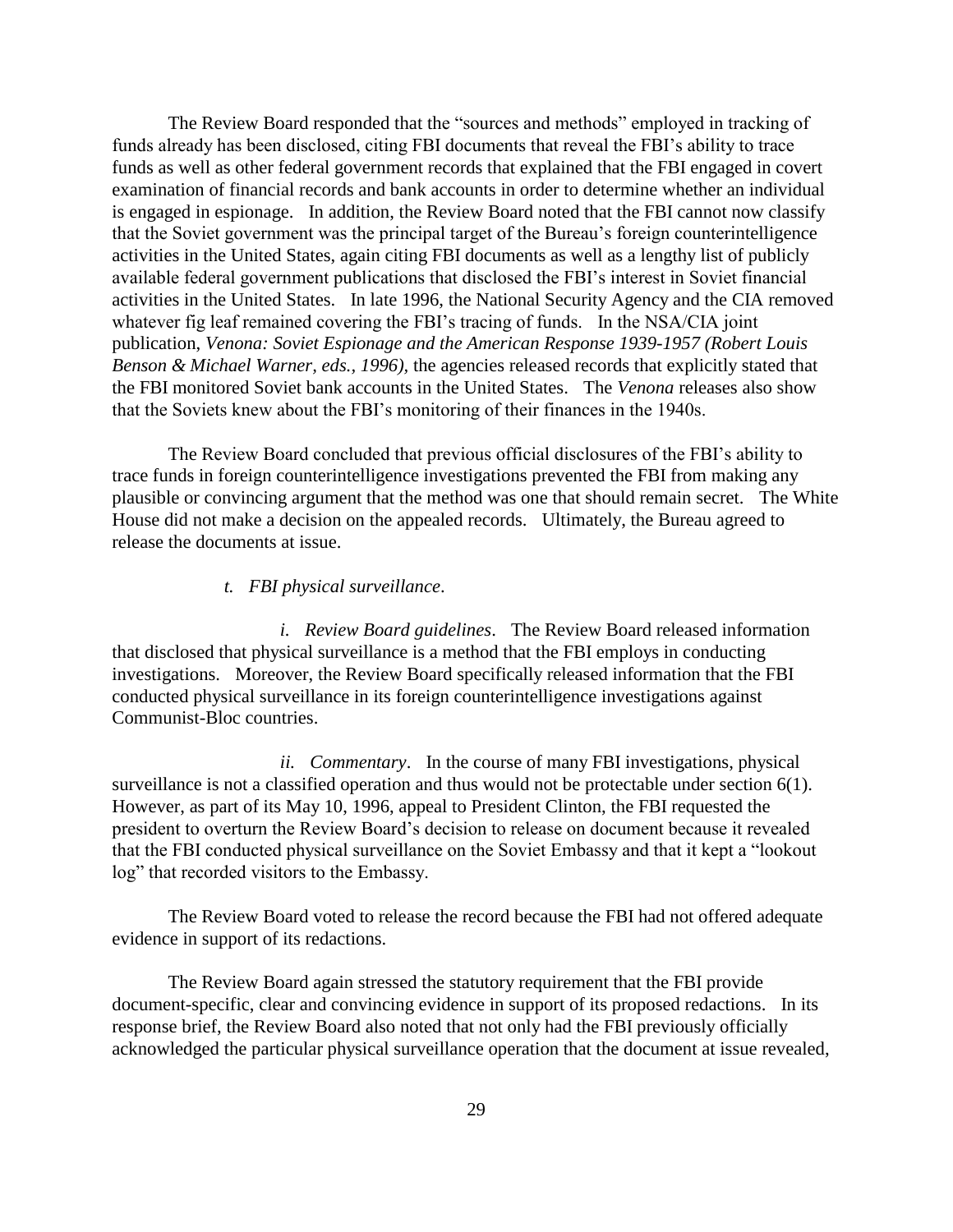but that former Director Webster had publicly acknowledged that the FBI conducts physical surveillance and used the physical surveillance of the Russian Embassy as an example.

The Review Board concluded that previous official disclosures of the FBI's physical surveillance of the Soviet Embassy prevented the FBI from making any plausible or convincing argument that the method was one that should remain secret. The FBI ultimately withdrew its appeal of the Board's decision on "lookout logs."<sup>xxix</sup>

The Review Board's also took the position that, even in documents where the Board might agree to protect the identity of a particularly sensitive target of the FBI's physical surveillance, the fact that the FBI uses the method of physical surveillance in conducting investigations is not secret and is not eligible for postponement.

# *u. Operational details concerning Department of Defense operations.*

*i. Guidelines.* In many military records, particularly Joint Chief of Staff records and Army records, the Review Board often upheld agency requests for postponements under Section 6(1)(C) of the JFK Act. The Review Board protected details of force deployments (*i.e.,* numbers of ships, aircraft, troops, warheads, etc.), details concerning precise targeting information, details of proposed operational activities or OPLANs,and information that revealed real-world exercise situations or real-world threat environments. The Department of Defense had to provide evidence that disclosure of the information today, because the similarity of some currently proposed combat operations or OPLANs, was so close to those used in the documents in question, would demonstrably impair the national security of the United States.

The Review Board substituted the phrase "operational details" wherever it agreed to the above-referenced postponements.

*ii. Commentary.* The Review Board encountered operational details when it reviewed the first large groups of military records on Cuba and Vietnam policy.

### *v. National Security Agency sources and methods.*

*i. Guidelines.* The Review Board generally protected National Security Agency sources and methods such as targeting, intercept, and transmission indicators, internal production indicators, and routing and dissemination information unless the Review Board determined that the specific source of method was important to an understanding of the assassination or events surrounding the assassination

*ii. Commentary.* With regard to signals intelligence (SIGINT), NSA informed the Review Board that specific information revealed in raw intercept traffic or intercept reporting can provide a great deal of information to foreign entities on U.S. Government targeting, intercept, and cryptographic capabilities which could harm current SIGINT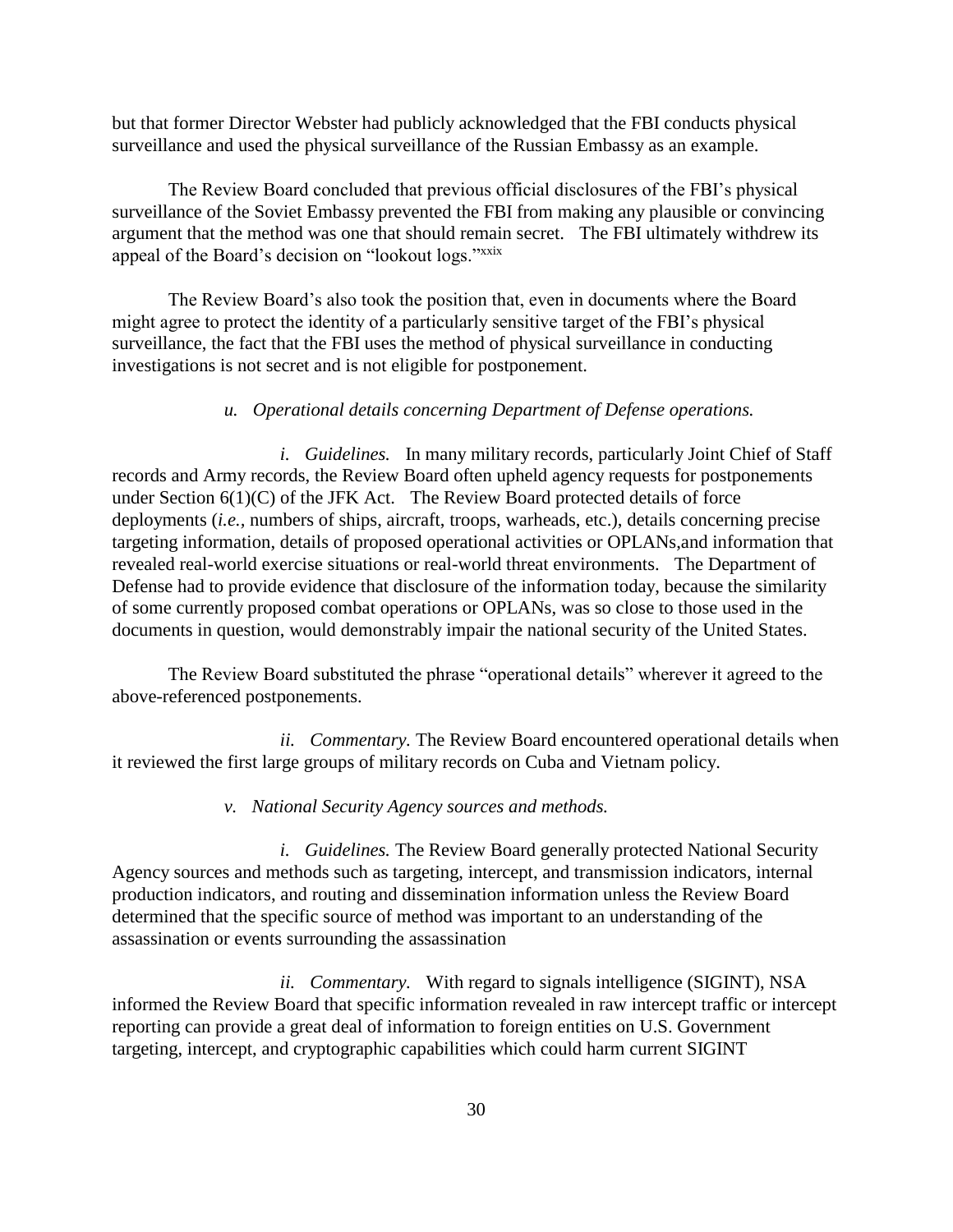capabilities. To reveal to a foreign government or entity that the U.S. Government was capable of targeting and reading some or all of their communications, even in 1963, could provide information to that government or entity as to whether NSA has the targeting, intercept, and cryptographic capabilities to read similar communications today. NSA's position was that it is often not the basic information contained in the intercept but rather the fact of the intercept or the specific technical details of how and from where the intercept was acquired that requires protection. The Review Board protected NSA information such as specific details like transmission times, transmission methods, geographic locations, and government buildings or military unit numbers

where the Board determined that such information was not important to an understanding of the events surrounding the assassination.

# *w. National Security Agency intercept traffic.*

*i. Guidelines.* The Review Board generally protected National Security Agency intercept traffic unless the Review Board determined that the specific source of method was important to an understanding of the assassination or events surrounding the assassination

*ii. Commentary.* NSA's position is that the nature of intercept traffic is such that it picks up a wide variety of information and a significant amount of non-relevant information. NSA summaries of intercept traffic usually examine a wide variety of intercepts on many different subjects worldwide. Thus, the Review Board protected blocks of information where it believed the information did not appear to be relevant to an understanding of the Kennedy assassination story.

#### **4. Personal Privacy**

*Text of Section 6(3)*

*. . .clear and convincing evidence that the public disclosure of the assassination record could reasonably be expected to constitute an unwarranted invasion of personal privacy, and that invasion of privacy is so substantial that it outweighs the public interest*

*a. Personal privacy generally.*

*i. Review Board guidelines.* During the course of the Review Board's work, the Board almost never agreed to sustain agency's requests for postponements on personal privacy grounds. The two exceptions to the Review Board's policy to release records with privacy postponements were social security numbers and information about prisoners of war. The Review Board determined that the public interest in disclosure of social security numbers was so small that any risk of harm would outweigh it. Accordingly, the Board routinely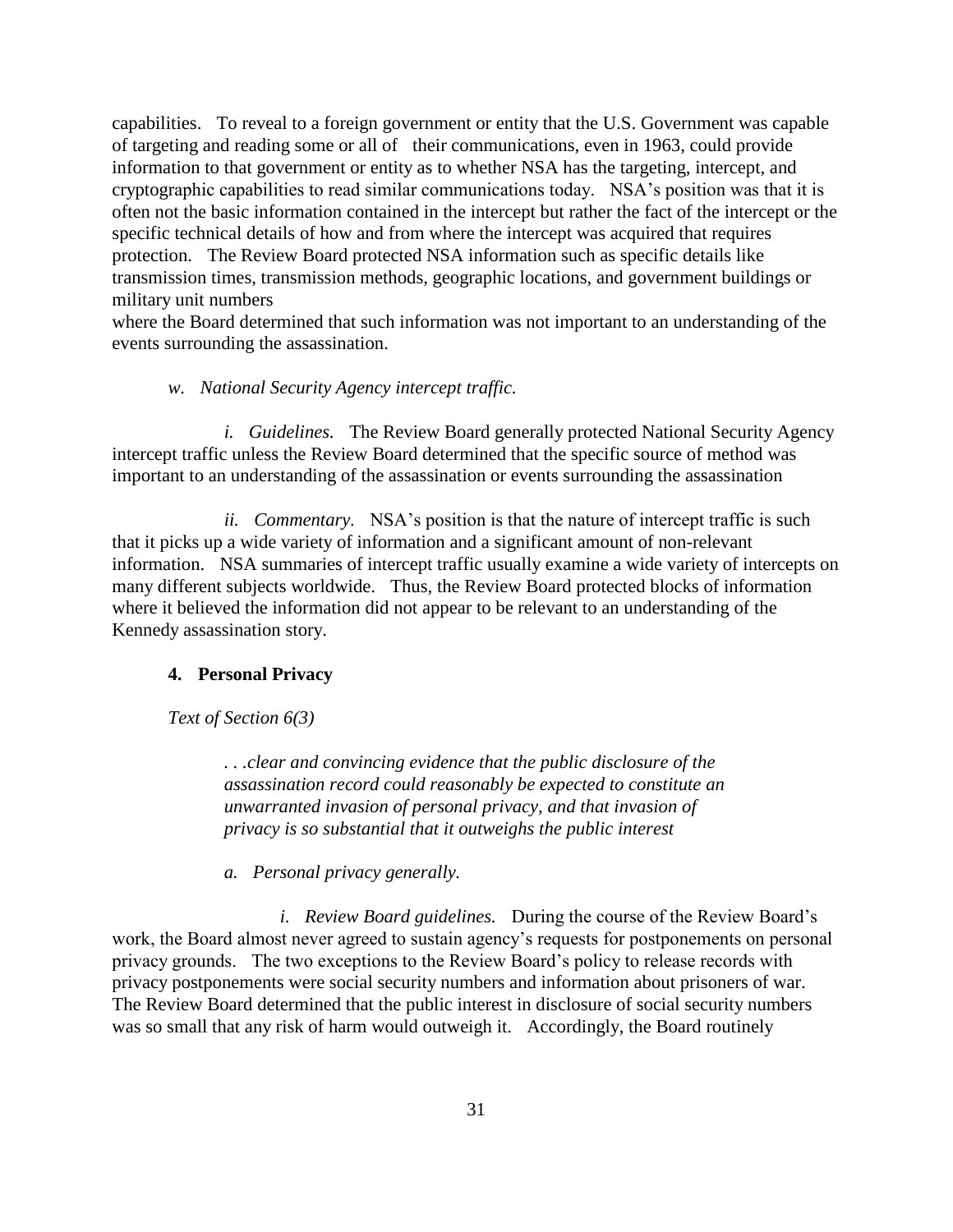protected social security numbers throughout assassination records. Likewise, the Board protected significant amounts of information in files of prisoners of war, as explained below.

In the segregated collections, the FBI rarely requested that the Review Board sustain privacy postponements, and so the FBI unilaterally released the information that would fall into the category of "personal privacy" information. In some segregated collection records, the Review Board agreed to postpone personal privacy information where agencies provided the Review Board with evidence that the person in question is alive, living in the same area, the public interest in the information is extremely low, and the individual would truly suffer a substantial intrusion of privacy if the Board releases the information. For example, the Review Board agreed to sustain the postponement of the identity of a 13 year old girl who was a rape victim. The name in question appeared in the file of an organized crime figure who was himself only of marginal relevance to the assassination story.

*ii. Commentary*. The Review Board began its document review work in its closed meeting on January 25, 1995. At that meeting, the Review Board discussed personal privacy information in four Warren Commission records, but did not vote on the four records at that meeting, opting instead to defer final decision on the records. On March 6th and 7th, 1995, the Review Board staff presented to the Review Board a briefing book on personal privacy postponements. The Board's General Counsel provided the Board with a memorandum that identified several types of information that would potentially implicate privacy concerns. The Review Board discussed the scope and intent of section 6(3) and how the personal privacy provisions of the JFK Act might apply to eighteen sample documents. At the end of the meeting, the Review Board again decided that it would defer a vote on the records and on the personal privacy postponements in general.

Although the Review Board expected that it would encounter a number of personal privacy postponements, the FBI did not request many postponements citing section 6(3). The CIA never requested a privacy postponement.

In one case, the FBI appealed to the president the Review Board's vote to release information about a prominent Warren Commission critic that the FBI requested be postponed on personal privacy grounds. The Review Board very carefully considered the privacy concerns involved and requested that the president uphold the Board's decision to release the important information in the record. As of this writing (August 1998), the White House had not resolved the issues on appeal.

#### *b. Prisoner of War Issues*

*i. Guidelines.* Military records that contained information regarding Korean war prisoners of war contained issues of personal privacy that the Review Board resolved as follows. The Review Board determined that it would release the name of the POW subject of interest, dates and basic facts of his imprisonment, any documents describing or quoting written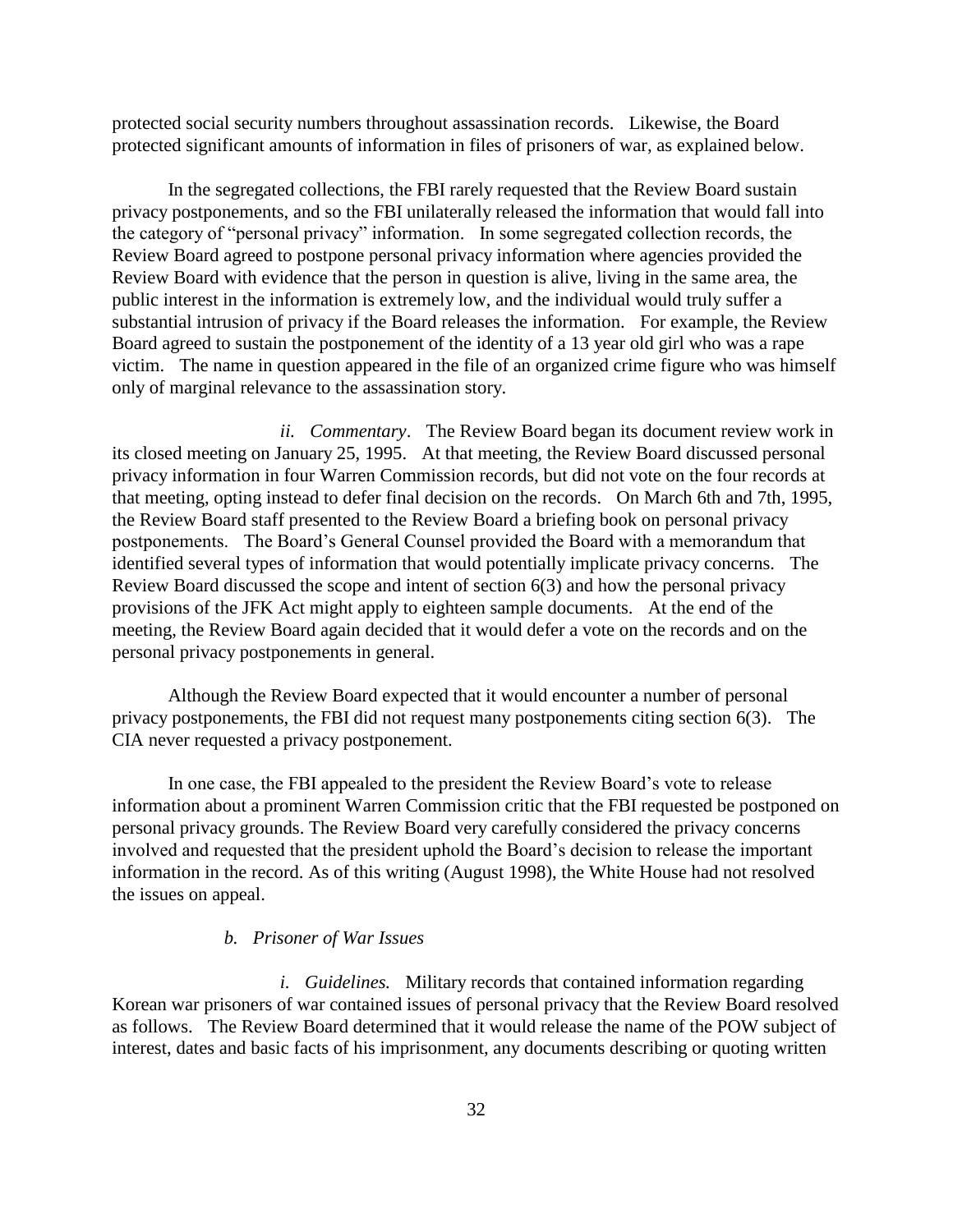or oral statements made by the POW subject of interest for the imprisoning authority during his confinement, and debriefing statements the POW subject of interest made about himself, or any statements others made about him. The Review Board agreed to postpone until the year 2008 personal identifiers of both the subject of interest and all other individuals mentioned in the subject's debriefing file (*e.g.*, date and place of birth and military service number), the names of those who made statements about the subject of interest during debriefings, and all statements made during debriefings about POWs *other than the subject of interest.*

*ii. Commentary.* The Review Board was eventually confronted with the challenge of deciding whether, and how, privacy postponements requested under Section 6 (3) of the JFK Act would be applied to Korean War POW records in general, and specifically, to POW debriefing records, in cases where the Review Board deemed the individual at issue to be relevant to the assassination. Initially the Army and the Defense Prisoner of War/Missing Personnel Management Office (DPMO) requested that the Review Board sustain postponements of *all* prisoner of war debriefing records on privacy grounds. Ultimately, the Review Board and the military came to agreement that the Review Board could release the most relevant information in POW records without causing an unwarranted infringement on personal privacy.

The Army requested that the Review Board postpone information for 10 years, until 2008, on the basis of its belief that most surviving POWs from the Korean conflict would be deceased by that time. The subject of POW records from the Vietnam war or other conflicts did not come before the Review Board, but the Army informally informed the staff that they were extremely hesitant to apply any acceptable release date to Vietnam-era records. If any Vietnam-era POW records had been declared assassination records, presumably the year 2017 would have been applied as the release date by the Board Members to the postponed portions of each record.

# *c. Names of individuals in Secret Service "threat sheets."*

*i. Guidelines.* Because of high public interest in the information, the Review Board voted to release the identities of individuals who threatened President Kennedy even where the Secret Service maintained mental health records and other personal information concerning such individuals.

*ii. Commentary.* The Secret Service kept records on individuals whom the Secret Service's Protective Research Section considered to be potential threats to President Kennedy, Vice President Johnson, and their families, between March and December 1963. HSCA staff member Eileen Dineen reviewed the Secret Service files and kept detailed notes on the material that she reviewed. Dinneen's documents identified the names of the individuals, and contained condensed information about their personal background and affiliations. In some cases, the documents contained brief information about an individual's mental health history. Although the Secret Service did not oppose the release of the text of these documents, it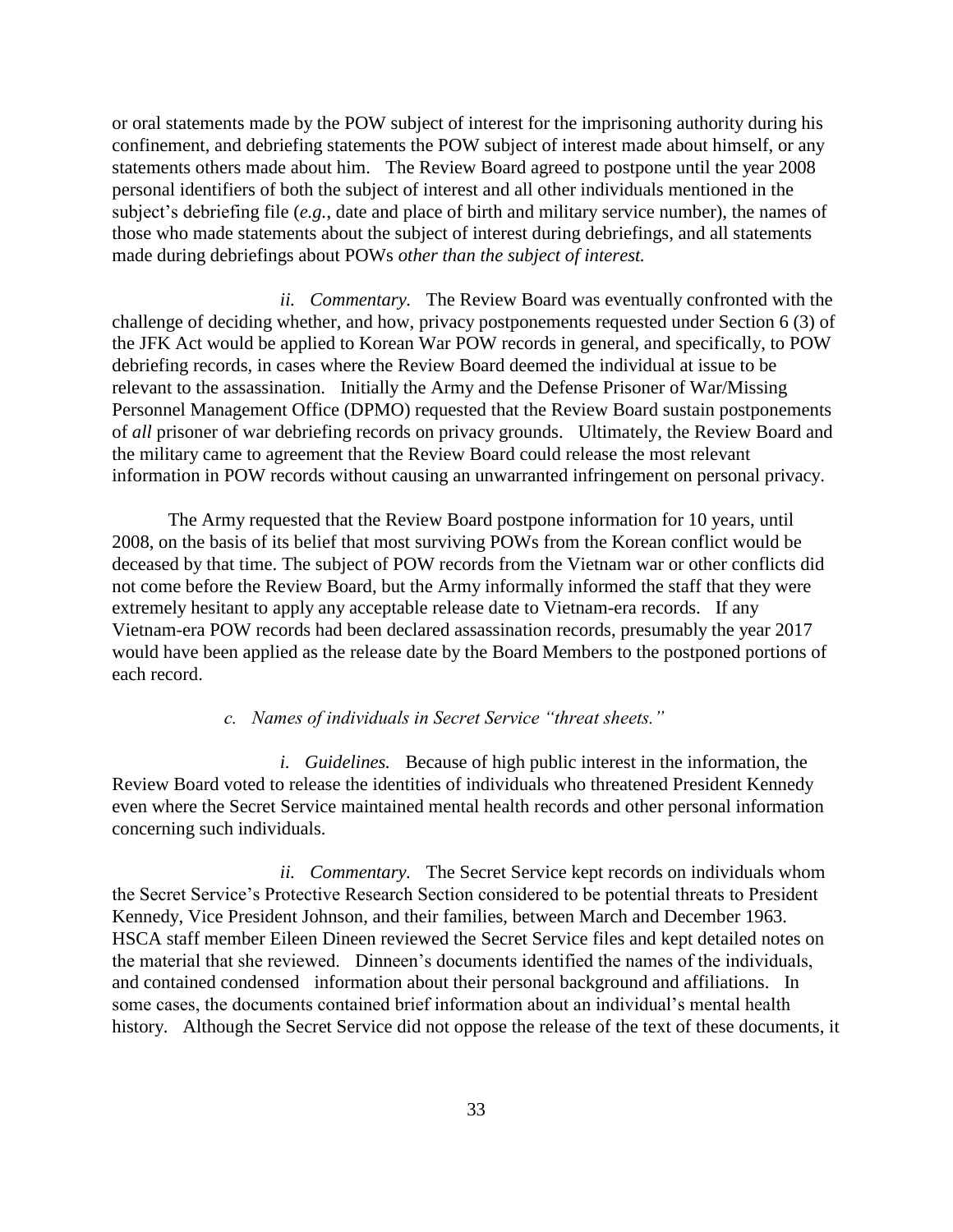argued that many of the names should be postponed pursuant to Section 6(3) of the JFK Act as an "unwarranted invasion of personal privacy."

The Review Board afforded the Secret Service the opportunity to present clear and convincing evidence as to why the names in the documents should be postponed. Through written submissions and oral presentations, the Secret Service primarily offered policy reasons in support of its arguments for postponement of the names. After carefully considering the Secret Service's arguments, the Review Board determined that the Secret Service had not met its statutory burden of proof by "clear and convincing evidence," and voted to release four records, including names, in April 1998.

The Secret Service appealed the Review Board's decision to the president. In its Reply to the Secret Service's Appeal, the Review Board argued that the Secret Service failed to meet its statutory burden of proof with respect to the postponement of these names, and urged the president to release these historically significant documents in full.<sup>xxx</sup> As of this writing (August 1998), the White House had not made a decision as to whether to uphold or overturn the Review Board's votes. The Review Board believes that the records, including the names, should be opened and strongly urges the president to uphold the Review Board's decisions.

#### **5. Informant Postponements**

*Text of Sections 6(2) and 6(4)*

*section (2).. . .clear and convincing evidence that the public disclosure of the assassination record would reveal the name or identity of a living person who provided confidential information to the United States and would pose a substantial risk of harm to that person*

*section (4). . .clear and convincing evidence that the public disclosure of the assassination record would compromise the existence of an understanding of confidentiality currently requiring protection between a Government agent and a cooperating individual or a foreign government, and public disclosure would be so harmful that it outweighs the public interest;*

*a. Informant postponements generally.*

*i. Guidelines.* As a general rule, the Review Board did not postpone information that would reveal the identity of an informant unless the FBI could provide, at least, evidence that the informant was alive and still living in the same area. The Review Board recognized two significant exceptions to the general rule. First, even where the FBI provided such evidence, the Review Board released informant identities if it found that the informant's identity was of high public interest. Second, the Review Board did, in some cases, allow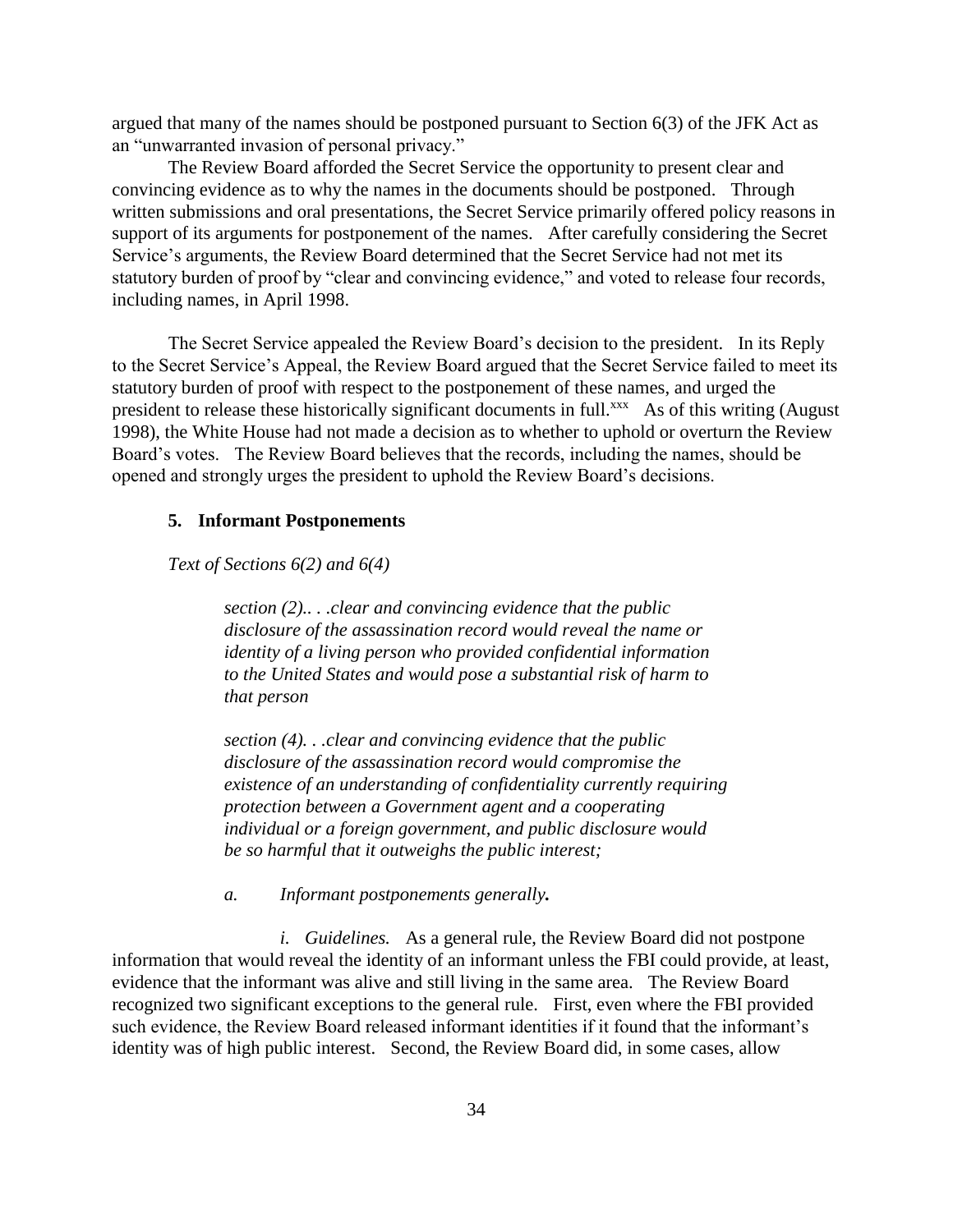postponement of informant identities even though the FBI could not provide evidence that the informant was alive and living in the same area if the FBI could prove that disclosure would subject the informant to an extremely significant threat of harm.

Where a person's relationship with the FBI had already been made public, the Review Board did not agree to protect the fact of the relationship between the government and the individual.

# *ii. Commentary.*

*A. A note on the statutory framework for review of FBI informant postponements*. The FBI initially cited sections 6(2) and 6(4) in support of informant postponements. Section 6(2) clearly required that the Bureau prove that the informant was living and that the informant faced a substantial risk of harm if Review Board released the information. Because section 6(2) required informant-specific evidence, the FBI decided to rely exclusively on Section 6(4) for informant postponements, and not Section 6(2) -- even though most of the records, as originally processed by the FBI, referred to both subsections in support of informant postponements.

*B. History of Review Board's decision-making on informant postponements*. The Review Board first considered informant postponements in its meeting on May 2nd and 3rd, 1995. The FBI's initial evidence in support of informant postponements consisted of a briefing that FBI officials gave to the Review Board, followed by the FBI's "position papers" on confidential informant postponements. In the position paper, the FBI distinguished among informants, explaining that informants differ depending on the type of information they provided to the FBI and the level of confidentiality that existed between the FBI and the informant at the time that the informant provided the information.

After hearing the FBI's general policy arguments, the Review Board informed the FBI that it interpreted the "clear and convincing" evidence standard to require the agencies to provide very specific evidence tailored to individual postponements.

In the summer of 1995, the Review Board considered four documents containing informant postponements. Three of the documents concerned symbol number informants. The fourth document disclosed the name of a deceased informant. Because the FBI did not present document-specific evidence in support of its postponements, the Board voted to release the records. On August 11, 1995, the FBI appealed to the president the Review Board's decisions on those four records. The FBI argued that disclosure of informant information would result in the following harms: *first,* harm to existing informants; *second,* harm to the FBI's ability to recruit new informants and its ability to obtain cooperation from existing informants, and *third,*  harm to the government's "word" since disclosure results in a breach of a promise of confidentiality.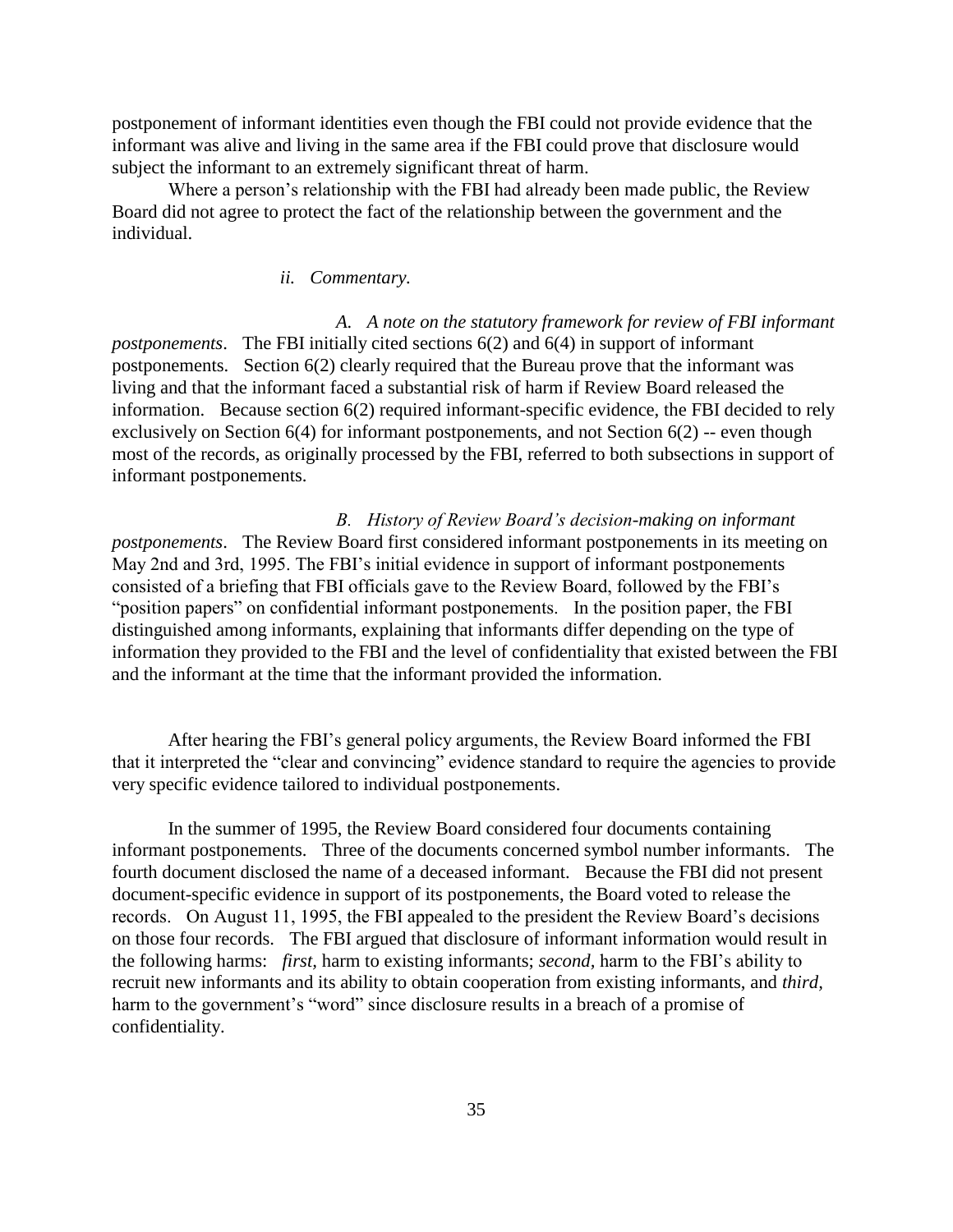In its response briefs to the president, the Review Board emphasized the JFK Act's clear and convincing evidence standard and explained that speculative harm does not provide sufficient grounds for withholding of information. In addition, the Review Board offered examples of prior releases that had not resulted in expected harm. The FBI did agree to provide particularized evidence on three of the four documents. The FBI's evidence was to interview the informants to determine whether they would object to having their identities disclosed. Of course, all of the informants or their relatives objected to disclosure of their identities. Upon receipt of the FBI's evidence, the Review Board reconsidered the informant postponements and determined that it would release all information except for the numeric portion of the symbol numbers.

The Review Board's September 28, 1995, letter to the FBI informing the FBI of its decisions on the documents provided useful and specific guidance as to what type of evidence the Review Board was looking for -- interviewing informants would not be necessary, nor would the Review Board find it useful. Instead, the Review Board needed to know whether informants were still alive and whether the informant file contained corroborating evidence of harm that would befall the informant if identity were disclosed. Ultimately, the FBI was able to satisfy the Review Board's requests for evidence on informant issues by providing information that was available at FBI headquarters.

After the FBI appealed the Review Board's decisions on four informant records, the FBI eventually came to eliminate general policy arguments from its evidence submissions and began to provide evidence in support of informant postponements on standard forms titled "Informant Postponement Evidence Form." Once the Review Board received the FBI's specific evidence, it started to develop a group of guidelines for the review of informant postponements.

*C. Effect of prior disclosures*. If the name of an informant in a particular record had already been released in a context that *disclosed the informant relationship with the FBI*, then the Review Board released the name. If an informant symbol number in a particular record had already been released in a context where the same informant symbol number provided the same information as in the record at issue, the Review Board released the symbol number.

As a practical matter, both the FBI and the Review Board made an effort to track the names and symbol numbers of FBI informants whose relationships with the FBI had already been made public. When Review Board staff members encountered informant names or symbol numbers that were eligible for postponement, staff members researched whether the name or symbol number had already been released. Similarly, the FBI maintained and checked an informant card file that tracked those informant names and symbol numbers that had been publicly disclosed and in what contexts.

*b. Individuals who provided information to the FBI, but who did not have an ongoing confidential relationship with the FBI.*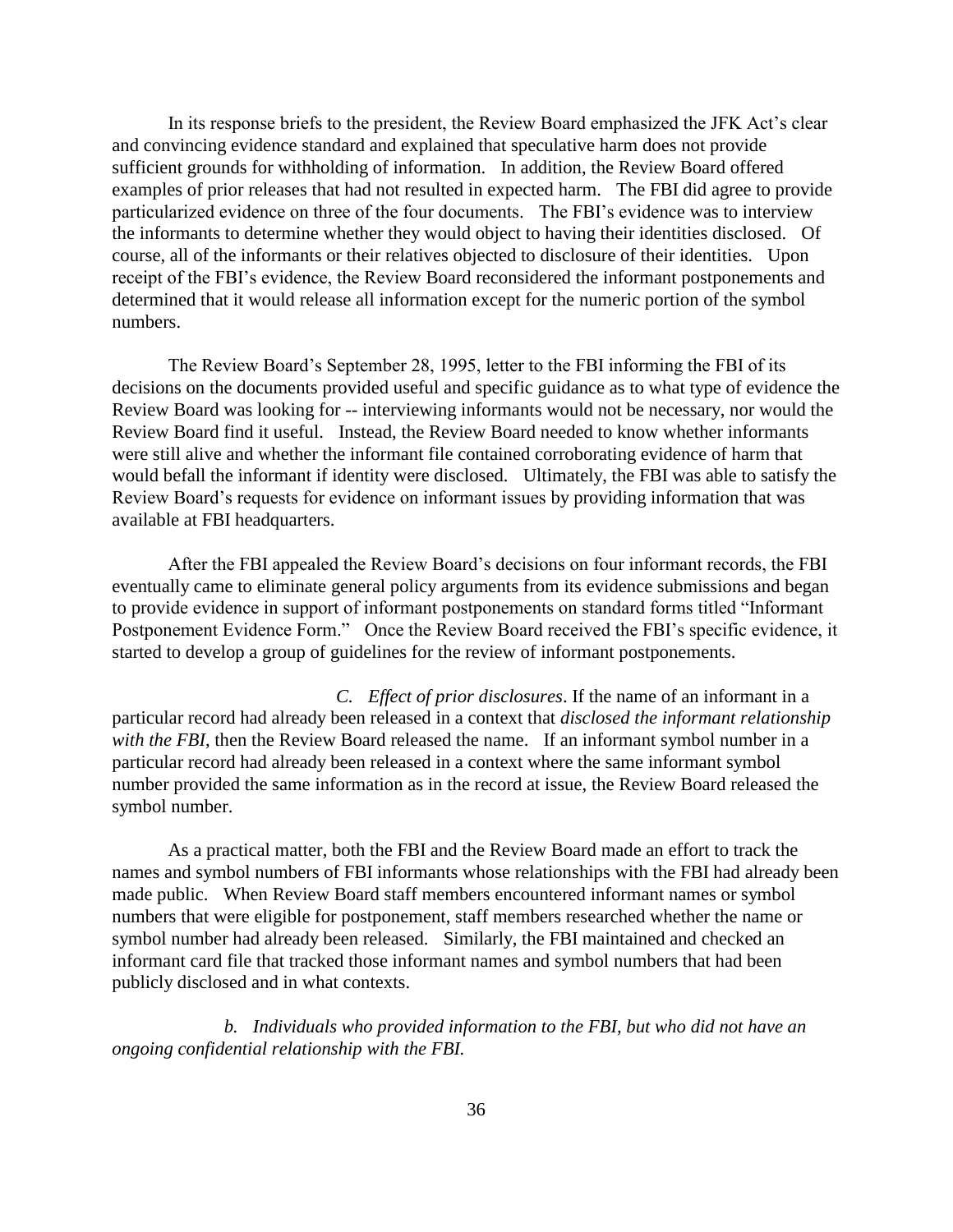*i. Review Board guidelines*. Where an individual provided information to the FBI and requested that the FBI protect his or her identity, *but the FBI provided no evidence of an ongoing confidential relationship with the individual*, the Review Board voted to disclose all identifying information about that individual.

*ii. Commentary*. When the FBI first began to present evidence to the Review Board in defense of its attempts to protect its informants, it asked that the Review Board protect the identity of any individual who either expressly or implicitly requested confidentiality when providing information to the Bureau. Persons who provide information in exchange for express promises of confidentiality may include neighbors or other acquaintances of a subject of investigation, as well as employees of state and local governments, financial institutions, airlines, hotels, etc. . . . According to the FBI,

"Where such a promise is given, documents containing such information will contain the name of the person providing the information as well as language specifically setting forth the fact that confidentiality was requested. No file is opened on such persons and no symbol numbers are assigned to protect their identities."xxxi

Initially, the FBI's policy was to protect "the identities of persons who gave the FBI information to which they had access by virtue of their employment," regardless of whether "their providing the information . . . involve[d] a breach of trust," provided that the person in question requested confidentiality. Moreover, the FBI implied that, even where a request for confidentiality is not explicit on the face of the document, the identities of such persons will be withheld in cases where their providing the information to the FBI involved a "breach of trust":(*e.g.*, a phone company employee who gives out an unlisted number.)

The Review Board rejected the FBI's argument and voted to release the names pursuant to Section 6(4) of the JFK Act. Section 6(4) required that the FBI provide clear and convincing evidence that disclosure would compromise the existence of an understanding of confidentiality currently requiring protection between a government agent and a cooperating individual. That the individual lacked one of the Bureau's many informant designations (*e.g.*, potential security informant ("PSI"), potential criminal informant ("PCI"), panel source, established source, informant symbol number) suggested to the Review Board that the individual did not have an ongoing relationship with the FBI. To the extent that FBI believes that a particular "protect identity" source did have an ongoing relationship with the FBI, it provided evidence to the Review Board of the relationship. Without the benefit of such evidence, the Review Board assumed that "protect identity" sources were not sources with an "understanding of confidentiality currently requiring protection." The Review Board learned that FBI agents often offered confidentiality as a matter of course to interviewees, whether or not the individual requested or required confidentiality. Eventually, the Review Board and the FBI agreed that the FBI would release the names of these individuals unilaterally.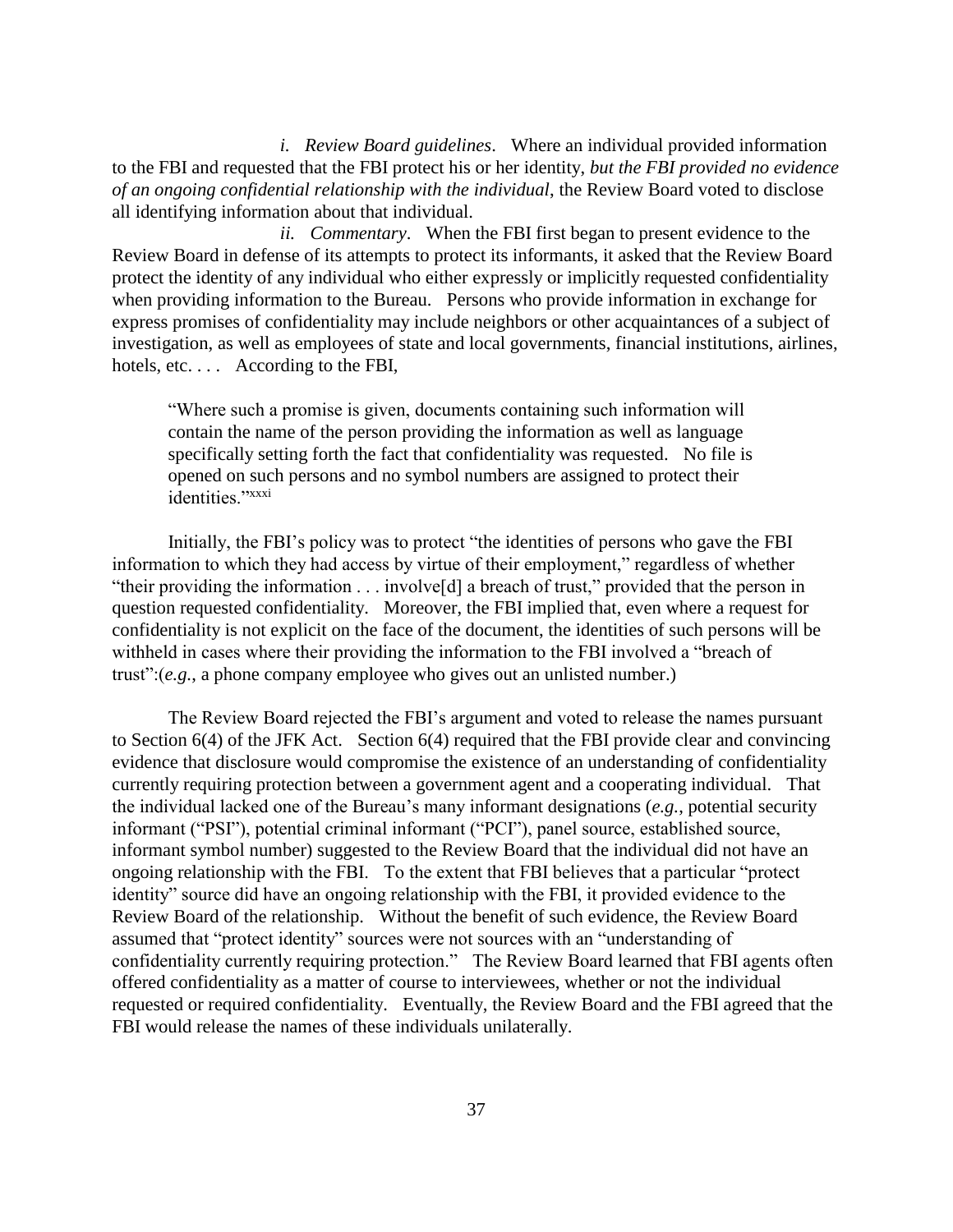*c. Individuals who gave the FBI information to which they had access by virtue of their employment.*

*i. Guidelines.* The FBI unilaterally released the identities of individuals who gave the FBI information to which they had access by virtue of their employment, such as telephone company employees, utility employees,

*ii. Commentary.* Until the summer of 1995, the FBI protected the identities of all persons who gave the FBI information to which they had access by virtue of their employment provided one of the two following circumstances existed: (1) the employee requested confidentiality, or (2) the employee's providing the information involved a breach of trust (*e.g.,* a phone company employee who gave out an unlisted number.) The Review Board believed that disclosure of the identities of such individuals would not subject the individuals to the type of harm that the JFK Act required to sustain informant postponements. Once the Review Board voted to release the identities of persons who gave the FBI information to which they had access by virtue of their employment, the FBI acquiesced and proceed to unilaterally release the identities of such individuals.

# *d. Deceased informants*.

*i. Guidelines.* With very few exceptions, the Review Board released the identities of deceased informants in the core and related files.

In the segregated collection files, the Review Board did not require that the FBI provide evidence that an informant was alive to sustain a postponement *unless* the Review Board staff member had some reason to believe that the informant was deceased. Thus, unless the informant was of relatively high public interest, the Review Board voted to protect the informant's identity. In the cases where a staff member had a reason to believe that an informant was deceased, the staff did request the FBI to provide evidence concerning the informant and released the informant's identity if the informant was deceased.

*ii. Commentary.* A "Named informant" is an individual whose name appeared in assassination records and who had some type of ongoing confidential informant relationship with the FBI. The FBI records often refer to such informants as "PSIs" (potential security informants) or "PCIs" (potential criminal informants), but "established sources," "panel sources," and others fell into the category of "named informants." The Review Board attempted to categorize informants according to the level of confidentiality that existed between the FBI and the informant. While the Review Board was often willing to sustain postponements of named informants when the FBI could demonstrate that the informant was still living, it believed that deceased informants were generally not entitled to protection.

However, in its response to the FBI's informant appeals, the Review Board did state that, in some rare cases, the FBI might be able to prove clearly and convincingly that a "confidential relationship" with an deceased informant currently required protection. For example, the FBI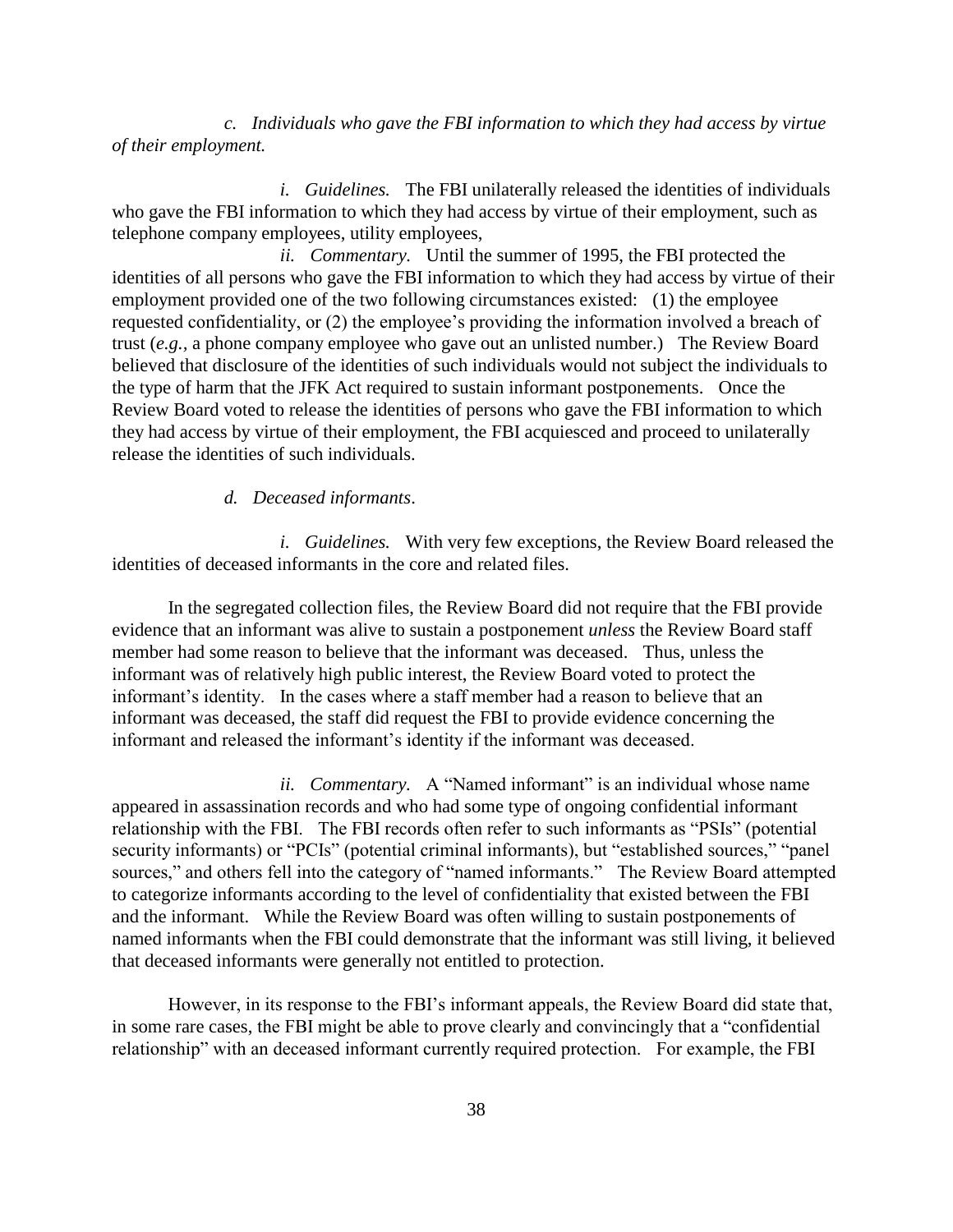could have shown that the relatives of a high-level organized crime informant could still be at risk of retaliation.

The Review Board debated extensively the issue of what constituted adequate evidence that an informant was currently living. Specifically, the Board had to determine what evidence was necessary to prove that someone who, according to a search of the FBI's computer databases, is now living, is in fact the same individual named as an FBI informant.

Ultimately, the Review Board determined that the FBI must verify that the informant was still alive by matching the informant's name plus date of birth or social security number. The Review Board did not consider name alone or name plus general location to be adequate evidence that an informant was still living.

*e. "Negative Contacts": Informants who provided no assassination-related information to the FBI.*

*i. Review Board guidelines.* When an FBI agent asked an informant for information on a particular topic and the informant reported that he or she has no information to provide, the FBI called the contact a "negative contact." Where the FBI adequately identified the "negative contact" informant as still living, the Review Board agreed to postpone for 10 years "negative contact" named informants and all specific identifying information, such as street addresses, telephone numbers, and informant-specific portions of FBI case numbers and file numbers. An informant was "adequately identified as still living" if the FBI identified him or her through current information with a living person with the same name and other specifically identifying information (*e.g.,* name and date of birth or social security number.)

Where the FBI did not adequately identify the informant as still living, the Review Board voted to release the name and any accompanying identifying information. *See* d. (Deceased Informants) above.

The FBI unilaterally released all unclassified "negative contact" (definition below) symbol number informants.

*ii. Commentary.* In the FBI's early investigations into the assassination of President Kennedy, Director Hoover ordered special agents to ask all informants for relevant information. Even when informants reported that they knew nothing that would assist the FBI in its investigation, FBI agents filed reports in the assassination investigation file documenting the "negative contact."

As a result of Director Hoover's broad directive to agents to question all informants concerning the assassination, the assassination investigation file provides a reasonably comprehensive picture of the state of the FBI's informant network in late 1963 and early 1964. The FBI, of course, preferred that this overview of its informant operations not be disclosed to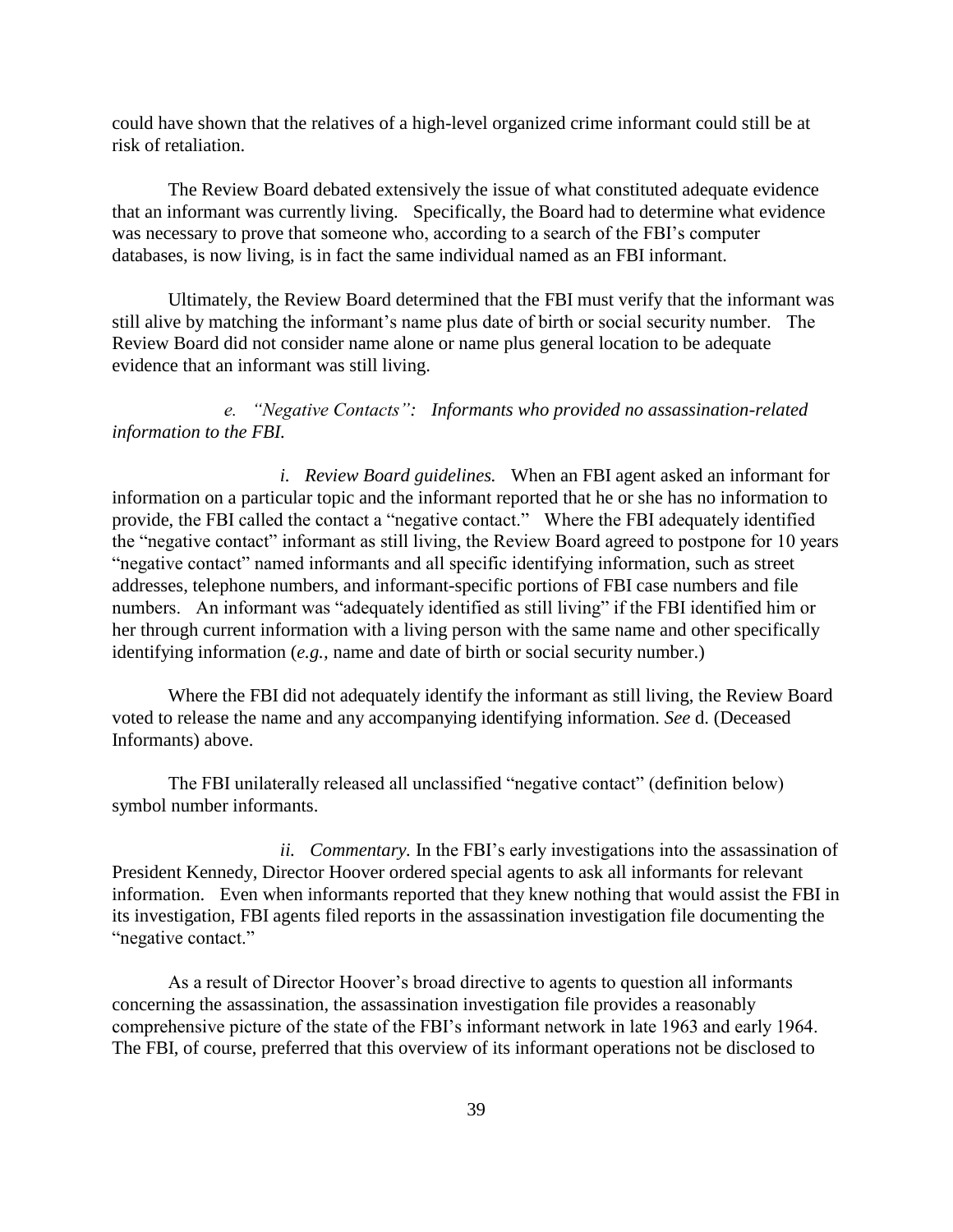the public. The Review Board acknowledged that the public had little or no interest in knowing the identities of each "negative contact" informant. At the same time, the Review Board believed that the public did have an interest in having accurate information concerning the FBI's activities in the days and weeks following the assassination. As a compromise, the FBI agreed that it would unilaterally release all unclassified negative contact symbol number informants (on the theory that, with no additional information from or about the informant, no researcher could ever determine the identity of the informant) and the Review Board agreed that it would protect those "negative contact" named informants that were still alive (on the theory that, since they provided no information about the assassination, there was little value to be gained from disclosing the identities of hundreds of living FBI informants.)

# *f. "Positive Contacts": Informants who provided at least some assassination-related information to the FBI*.

*i. Review Board guidelines*. "Postive contact" informants are informants who provided at least *some* assassination-related information. Where the FBI adequately identified the informant as still living, the Review Board adopted a case-by-case approach, considering the factors listed in the commentary below. When the Review Board voted to postpone the identity of a "positive contact" informant, it voted to postpone it for ten (10) years, and adopted appropriate substitute language. The Review Board released informant names if the informant was of particular relevance to the assassination.

Where the FBI did not adequately identify the informant as still living, the Review Board released the informant's name and any accompanying information. *See* 4. (Deceased Informants) above.

*ii. Commentary*. The Review Board's decision making with regard to "positive contact" informant postponements involved an evaluation of some combination of the following factors: (A) the significance of the information that the informant provided to understanding of the assassination; (B) the importance of the identity of the informant to assessing the accuracy of the reported information; and (C) the significance of the threat of harm to the informant from disclosure, considering the following: (1) whether the informant is still living, and if so, whether the informant still lives in the same area; (2) the amount of time that has passed since the informant last provided information; (3) the type of information the informant provided; (4) the level of confidentiality that existed between the FBI and the informant at the time that the informant provided the information; and (5) any specific evidence of possible harm or retaliation that might come to the informant or his or her relatives.

Although no one factor was dispositive in every case, the Board considered certain factors to be more important than others in making decisions to release records. For example, if public interest in a particular document was high, the Board released informant names in the document even though the Bureau was able to provide evidence that would have otherwise justified postponement of the informant's identity.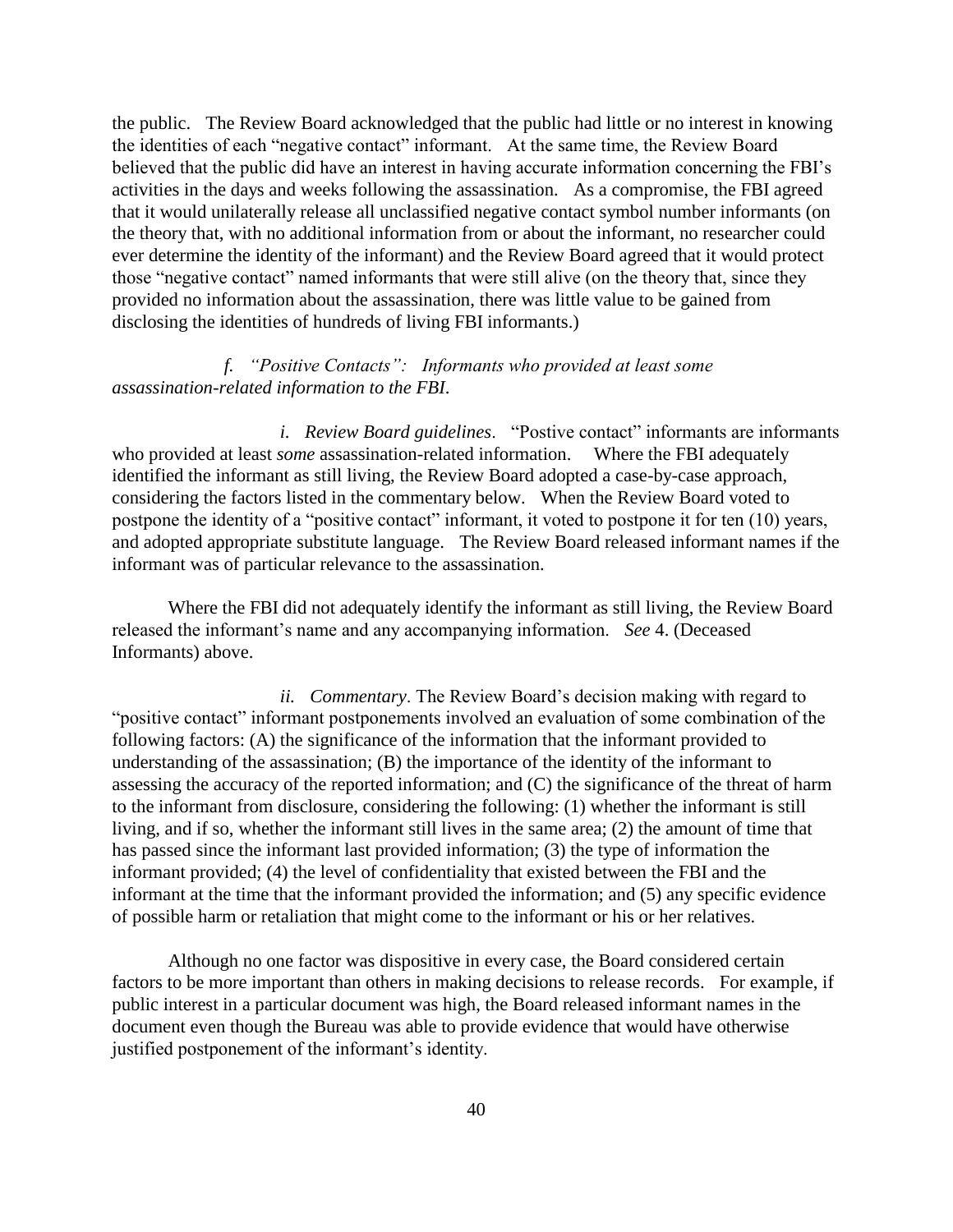In those cases where the Review Board agreed to protect an informant's name and specific identifying information, substitute language such as "informant Name," "street address," "informant file number," or "informant symbol number" replaced the redacted information.

### *g. FBI informant symbol numbers and file numbers.*

*i. Review Board guidelines.* As a general rule, the Review Board routinely agreed to postpone for ten (10) years the "numeric" portion of informant symbol numbers and the "case number" portion of informant file numbers, *provided* that the informant's symbol number had not already been made public. The Review Board used the phrases "informant symbol number" and "informant file number" as substitute language.

Routine exceptions to this rule occurred in two types of documents: *First,* in documents that refer to an informant by both name and symbol (and/or file) number, the Review Board considered the symbol number to be specific information that might identify an informant*; Second*, the FBI agreed to unilaterally release the entire symbol number for "unclassified" negative-contacts" -- those FBI informants who were asked about a particular subject, but had no "positive" information. (*see* c. FBI Informants: Negative Contacts.)

The non-routine exception to the general rule arose in documents in which the unredacted information in the document *unambiguously* identified the informant. Such documents were not routine because the Board didl not agree to protect the numeric portions of the informant's symbol and file number in a document that otherwise revealed the informant's identity.

*ii. Commentary.* When the FBI had an informant who provides "valuable and sensitive information to the FBI on a regular basis" quoting FBI position paper, the FBI may have assigned a "symbol number" to the informant. The informant did not know his or her symbol number. Rather, the symbol number was an internal number that allowed an FBI agent to write reports about the informant and information that the informant provides to the FBI without writing the informant's name. Most informant symbol numbers consisted of three parts -- the prefix indicated the field office to which the informant reported (*e.g.* "NY" for New York, "DL" for Dallas, "TP" for Tampa), the numeric portion corresponded directly to a particular informant, and the suffix indicated whether the informant usually provided the FBI with information about criminal (C) or security (S) cases. In longer, formal FBI reports from field offices to headquarters, where many informants were used, the FBI added yet another layer of security to the informant's identity by assigning temporary symbol numbers  $(T-1, T-2, etc. ...)$ .

The Review Board came to believe that, in the majority of the FBI's assassination records, disclosure of the numeric portions of the symbol number (and the numeric portions of the corresponding informant file) were of little public interest. Rather than require the FBI to research the status of every symbol number informant, the Review Board determined that it would allow the FBI to protect the numeric portions of informant symbol numbers and file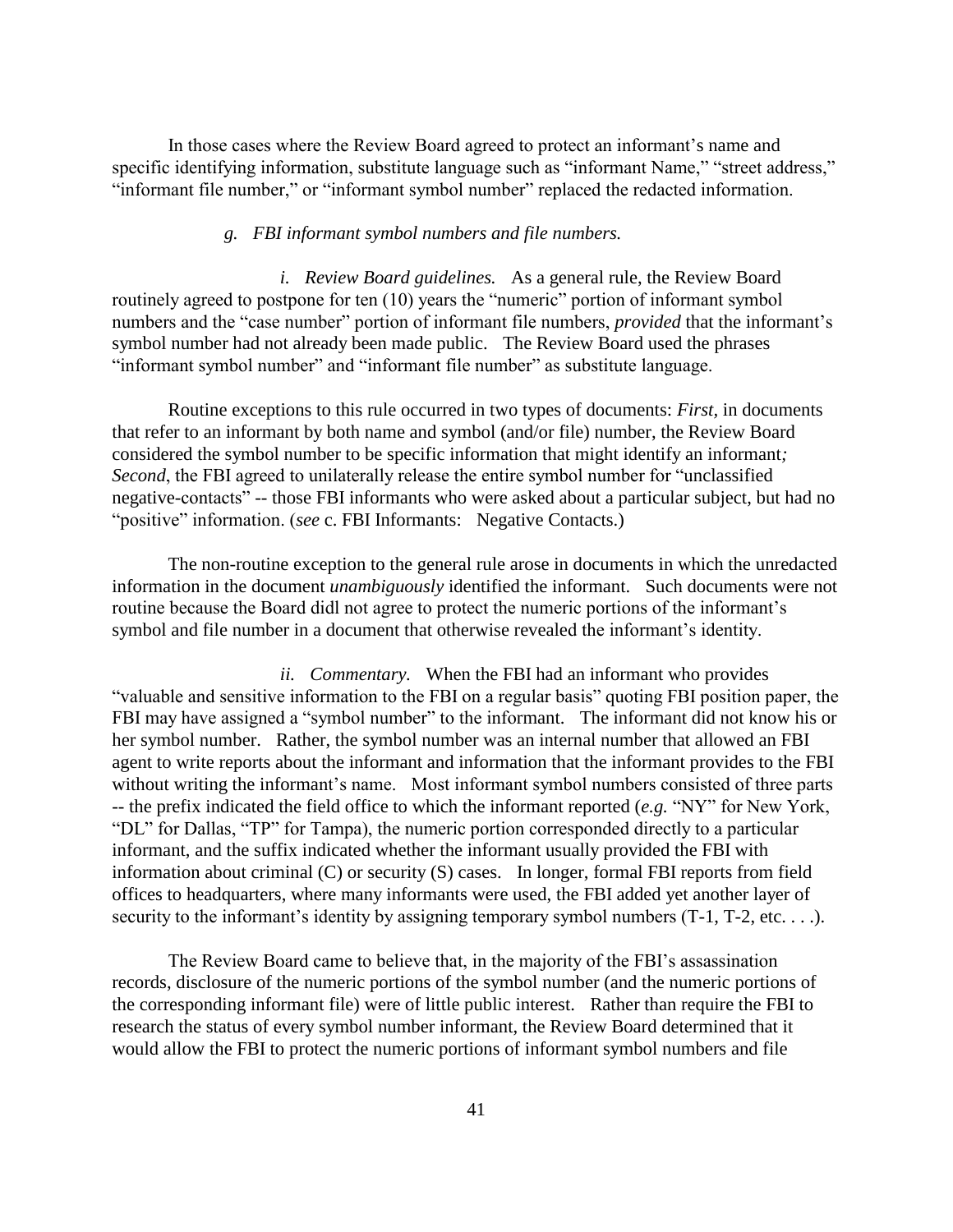numbers, reserving the right to request evidence on any informant the Review Board considered to be of significant public interest.

In support of its argument to keep the symbol and file numbers for informants secret, the FBI argued that the "mosaic theory" justified postponement of any portion of an informant's symbol number. The Review Board rejected the mosaic theory as the sole basis for postponement of symbol numbers, or for any other particular postponement issue, simply because the mosaic theory itself contains no limiting principle. However, the JFK Act required the Review Board to balance any incrementally greater risk that the release of further information will lead to disclosure of (and harm to) the informant against the public interest in releasing the information. In striking this balance, the Review Board gave great weight to the public interest in the information provided. In the "core and related" files, the Review Board did not postpone the information provided by symbol number informants even though it would postpone the numeric portion of the symbol number.

The Review Board has consistently released the prefixes and suffixes of informant symbol numbers, even in cases where it sustained the "numeric" part of the symbol number. Thus, for the hypothetical symbol number "NY 1234-C," "NY" and "-C" would be released, even if the Review Board sustained postponement of the "1234." After the Review Board's action, researchers would know that the informant was run by the New York City field office and reported on criminal (rather than "security") cases, but may not know the informant-specific numeric portion of the symbol number.

In the "core and related" files, the Review Board did not postpone any part of a "T-symbol" number. Rather, the FBI began to unilaterally release these "temporary symbols" under the JFK Act after the Review Board's first few discussions about informant postponements.

# **6. Confidential relationships between governments and cooperating foreign governments.**

### *Text of Section 6(4)*

*. . .clear and convincing evidence that the public disclosure of the assassination record would compromise the existence of an understanding of confidentiality currently requiring protection between a Government agent and a cooperating individual or a foreign government, and public disclosure would be so harmful that it outweighs the public interest;*

*a. Foreign liaison postponements in the FBI files.*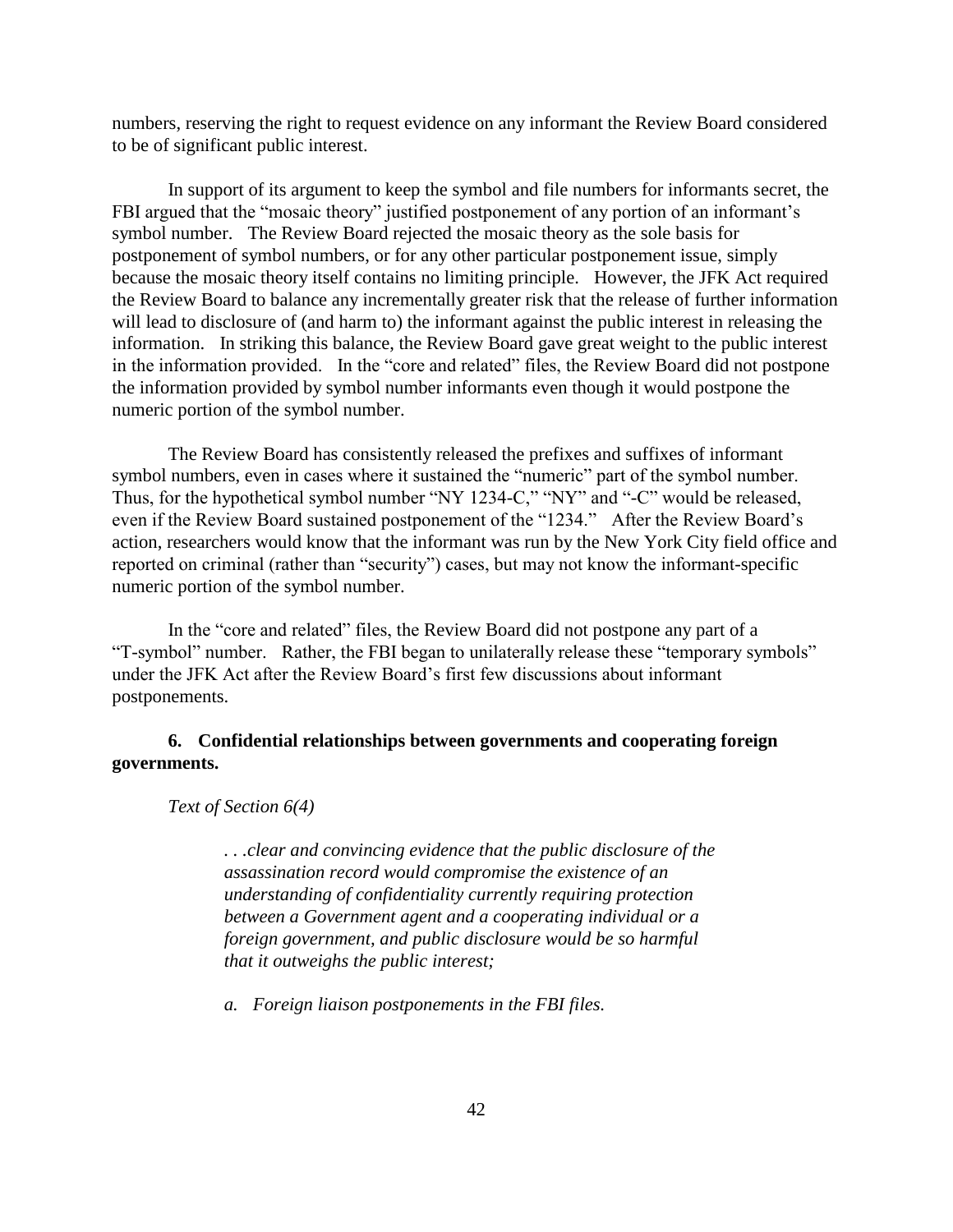*i. Review Board guidelines.* Information that the FBI receives from cooperating foreign governments appears throughout the FBI's files. The official position of the FBI is that any foreign government information in FBI files is the property of the foreign government, and as such, the FBI cannot release the information without first obtaining the consent of the foreign government that provided the information. When the Review Board believed that information in FBI records truly was "foreign government" information, it worked with the FBI to approach the foreign governments and attempt to persuade the foreign government that it is in our countries' mutual interests to release liaison information in assassination records. When necessary, the Review Board requested the assistance of the State Department in approaching foreign governments.

In the segregated collection files, the Review Board recognized that the cost of releasing foreign government information far outweighed the benefits of releasing information of marginal relevance, as most of the segregated collection files are. Thus, the Board sustained postponements of foreign government information in the segregated collection files, provided the information was not assassination-related.

*ii. Commentary.* Given that the FBI has a great deal of foreign government information in its files, the FBI asked the Review Board to postpone release of all such information because it adheres to the position that it does not have authority to release another government's information. The Review Board did not necessarily agree with the FBI's position that the United States cannot unilaterally release information received from another government.

On August 8, 1995, the FBI appealed to the president the Review Board's decisions to release five documents that contained foreign relations postponements. The FBI made three arguments in support of its postponements: *first,* the fact of the liaison relationship between the FBI and the foreign government in question was a classified secret; *second,* the FBI had never officially released documents demonstrating the nature of the relationship between the FBI and foreign government; and *third,* release of information about the relationship would cause dramatic harm to the United States' foreign relations with the foreign government in question.

Three days later, on August 11, 1995, the Review Board responded to the president that its research in publicly available sources supported the Review Board's decisions to release the five records at issue. In response to the FBI's first two arguments, the Review Board explained that the FBI had publicly announced its liaison relationship with the foreign government at issue more than thirty years ago, and that the FBI *had already* released assassination records that described the FBI's liaison relationship with the foreign government. The Review Board offered a three part response to the FBI's third argument that harm would result from release of information about the liaison relationship: *first*, the FBI had not met the "clear and convincing evidence" standard because it had not identified a particular harm that would result, *second,* if foreign relations would be harmed as a result of release of information about the liaison relationship, the harm would have already occurred when the relationship was previously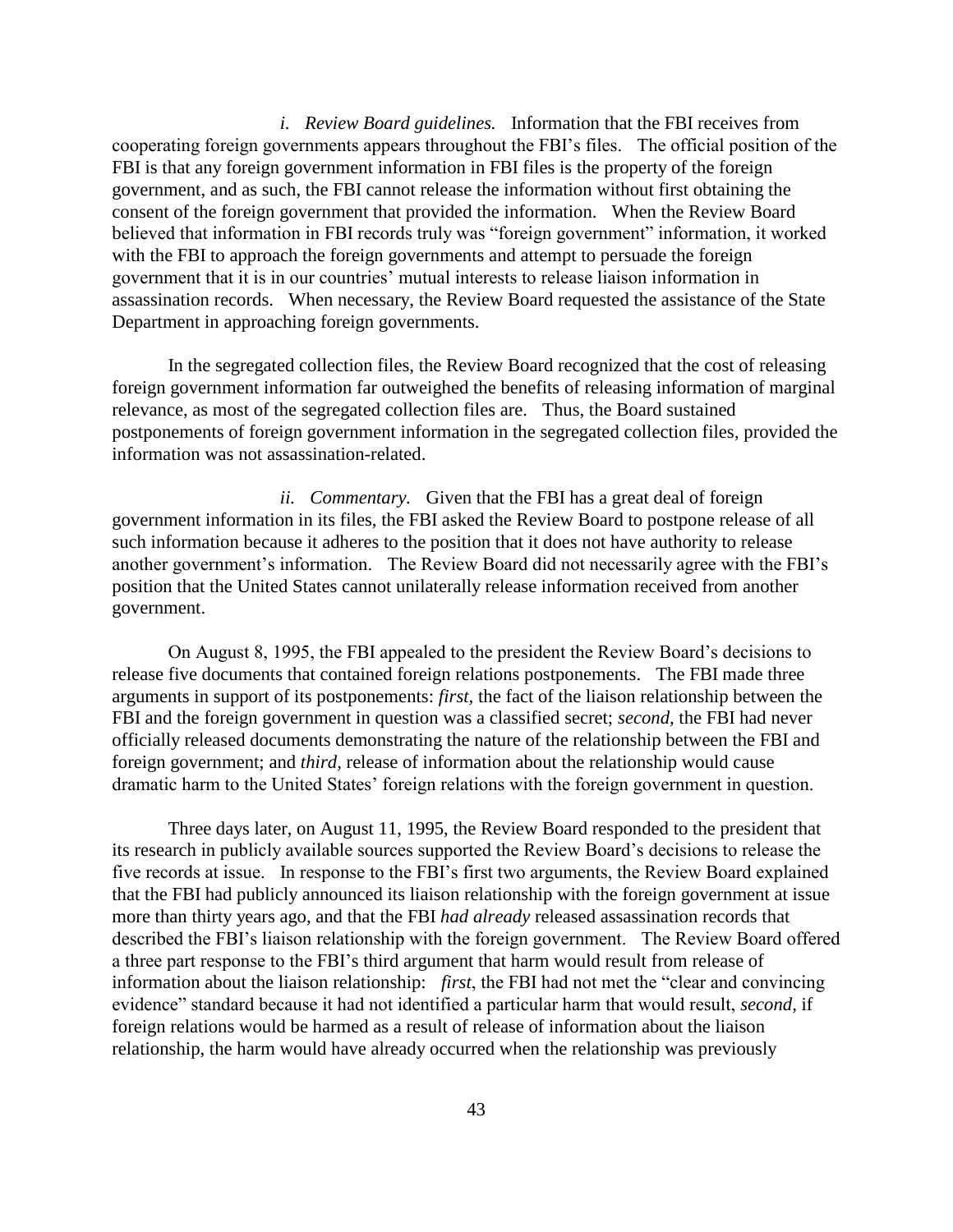disclosed by the FBI; and *third,* harm to foreign relations was unlikely because the information in the documents is the type of information that we would expect governments to share in law enforcement activities.

The FBI then consulted representatives of the foreign government to ask whether the foreign government would object to an official disclosure of the liaison relationship. The foreign government asked the FBI not to reveal the relationship, and the FBI argued to the president that the United States should respect the request of the foreign government. The Review Board noted that, had the FBI released the records without consulting the foreign government, foreign relations would not have been harmed, but since the FBI did consult the foreign government, the FBI itself had created a foreign relations problem. Despite the paradox that resulted from the FBI's consultation with the foreign government, the Review Board took the position that the foreign government's desire that the FBI not release the information was a relevant factor in the balancing test but that, in this case, the public interest in disclosure outweighed the foreign government's unexplained desire to protect the information.

After the FBI and the Review Board briefed the issues to the president, representatives of the Review Board and the FBI met with the White House Counsel's Office. The White House asked the Review Board to reconsider its decisions on the documents on appeal, but also instructed the FBI to provide the Review Board with postponement-specific evidence in support of its claimed postponements. The Review Board and the FBI agreed to the White House request and entered into a Stipulation on August 30, 1995.

In an attempt to understand the position of the foreign government, the Review Board met with representatives of the State Department and the foreign government to discuss the documents at issue. As a result of the meeting, the foreign government agreed to release of the overwhelming majority of information in the documents. The Review Board agreed to sustain the one postponement that the foreign government requested, which was the name of the employee of the foreign government, recognizing that the identity of the individual was of little or no interest to the public.

After the appeals process had ended, the FBI maintained its position that it could not release foreign government information without the consent of the foreign government. The Review Board recognized that it simply did not have the time or the resources to pursue release of each postponement in the same way that it pursued release of the five appealed documents. Initially, the Review Board had hoped to approach each foreign government separately in an attempt to convince the governments that release of liaison information in assassination records would benefit both the United States and the foreign governments. In the end, the Review Board recognized that the easiest way to release the foreign information in the FBI records would be for the FBI, through its "Legats" (Legal Attaches), to request the foreign government at issue to release the information. The Review Board saw three advantages to this approach: *first,* in those cases where the FBI was successful in obtaining release of the information, the record at issue would be available to the public with no further action by the Review Board; *second,* allowing the FBI to request release of foreign information using the same channels through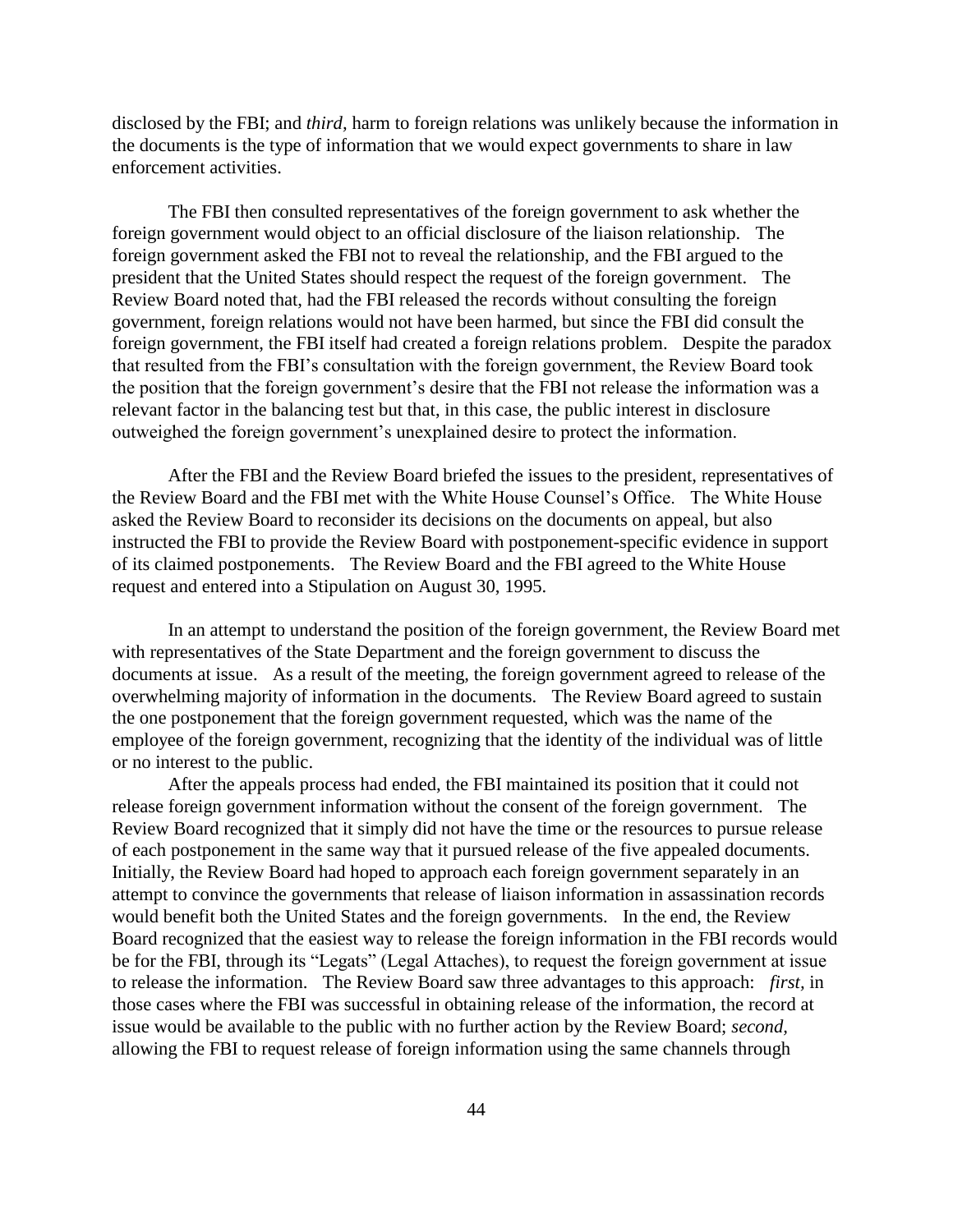which they obtain foreign information makes it possible for the FBI to maintain positive relations with their foreign contacts, and *third,* the Review Board relinquished no rights to make its own approach to the foreign government, either before or after the FBI Legat had approached its foreign contacts.

Practically, the FBI sent the records at issue to its Legats with a letter from Director Freeh explaining to the foreign government how important release of the information is to the FBI and to the American people. In addition to materials from the FBI, the Review Board enclosed a letter to the foreign governments explaining our statute and our mission and requested release of the records.

When the Legats were unsuccessful in obtaining the consent of the foreign government to release of the information, either because the Legat's contacts did not approve the release or because the Legat's local contacts no longer existed, the Review Board requested the State Department to approach the foreign government directly. Diplomatic channels proved to be a time-consuming way to release records. As of this writing (August 1998), the State Department was still awaiting responses from some foreign government officials as to whether the government could release their information in FBI records. The State Department assured the Review Board that it would continue to pursue release of this information even after the Review Board terminates its operations on September 30, 1998, and provide the information to the JFK Collection when it received decisions from the foreign governments at issue.

If the Review Board adopted the same policy on marginally relevant foreign government information in the segregated collections that it followed for records more closely related to the assassination, the Review Board and its staff would have spent the majority of the last year of the Review Board's operations approaching foreign governments to try to obtain the release of information that was of little public interest. The Review Board came to believe that the cost of release of the information outweighs the benefits of releasing this marginally relevant information in the segregated collection files. Thus, in its April 1998 meeting, it agreed to designate the irrelevant information as "NBR" and applied its "NBR" guidelines.

#### **7. Presidential Protection**

*Text of Section 6(5)*

*. . . clear and convincing evidence that the public disclosure of the assassination record would reveal a security or protective procedure currently utilized, or reasonably expected to be utilized, by the Secret Service or another Government agency responsible for protecting Government officials, and public disclosure would be so harmful that it outweighs the public interest.*

To date, the Secret Service has not relied on Section 6(5) of the JFK Act to support any requests for postponement of records.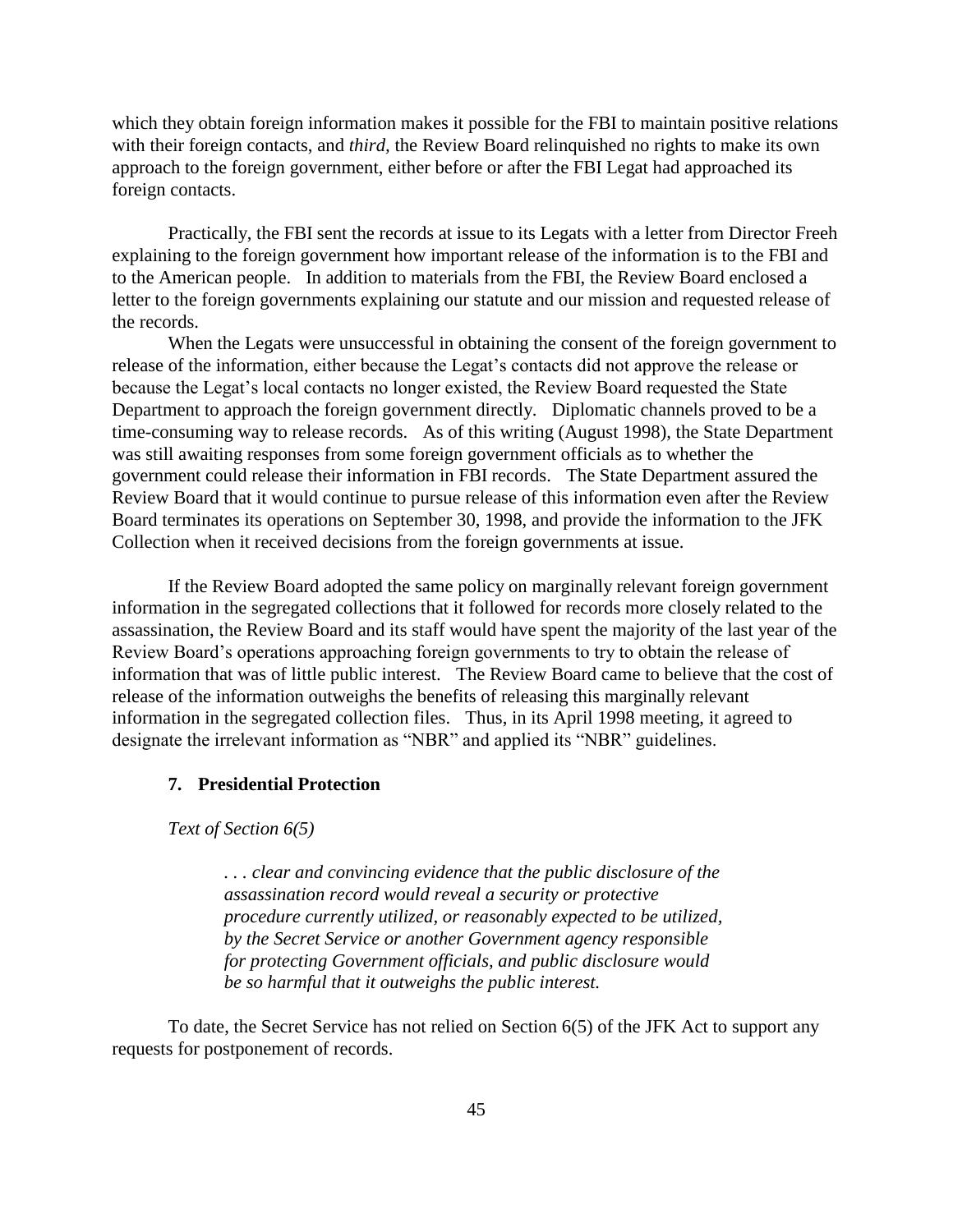# **C. JFK Act Exemptions**

### **1. Tax Return Information**

The Review Board encountered a wide variety of tax return information in its review of assassination records. Although current federal law prohibits the IRS and other federal agencies from disseminating tax return information, in the 1960s, the IRS often shared its information with law enforcement agencies including the FBI and investigative bodies such as the Warren Commission. The Warren Commission, in particular, collected tax data on many of the individuals that it studied, including Lee Harvey Oswald.

When Congress was considering the JFK Act, the IRS requested that the JFK Act trump current federal law protecting tax return information and allow the IRS to release tax return records relating to the assassination of the president. Congress refused to allow the IRS, or any other federal agency, to disclose tax return information. Thus, section 11(a) of the JFK Act reads, in relevant part,

When this Act requires transmission of a record to the Archivist or public disclosure, it shall take precence over any other law *(except section 6103 of the Internal Revenue Code) . . .*that would otherwise prohibit such transmission or disclosure...

Section 6103 is the section of the Internal Revenue Code prohibits federal government agencies that possess tax return information from disclosing that information.

While the Review Board understands Congressional reluctance to recklessly release the tax return information of American citizens, the Review Board is saddened that it could not make available to the public the tax return records of Lee Harvey Oswald for the years prior to the assassination. The Review Board received a number of inquiries from the public requesting that the Board release the Oswald tax returns so that the public could resolve inconsistencies in the data concerning Oswald's earnings. Although the IRS determined that the Review Board necessarily had to review tax return information in order to complete its work, it could not allow the Review Board to disclose tax return information unless Congress granted a specific exemption to the strictures of section 6103.

Thus, the Review Board strongly recommends that Congress enact legislation exempting Lee Harvey Oswald's tax return information from the protection afforded it by section 6103 of the Internal Revenue Code, and that such legislation direct that the Oswald tax returns be released to the public in the JFK Collection.

### **2. Records Under Seal**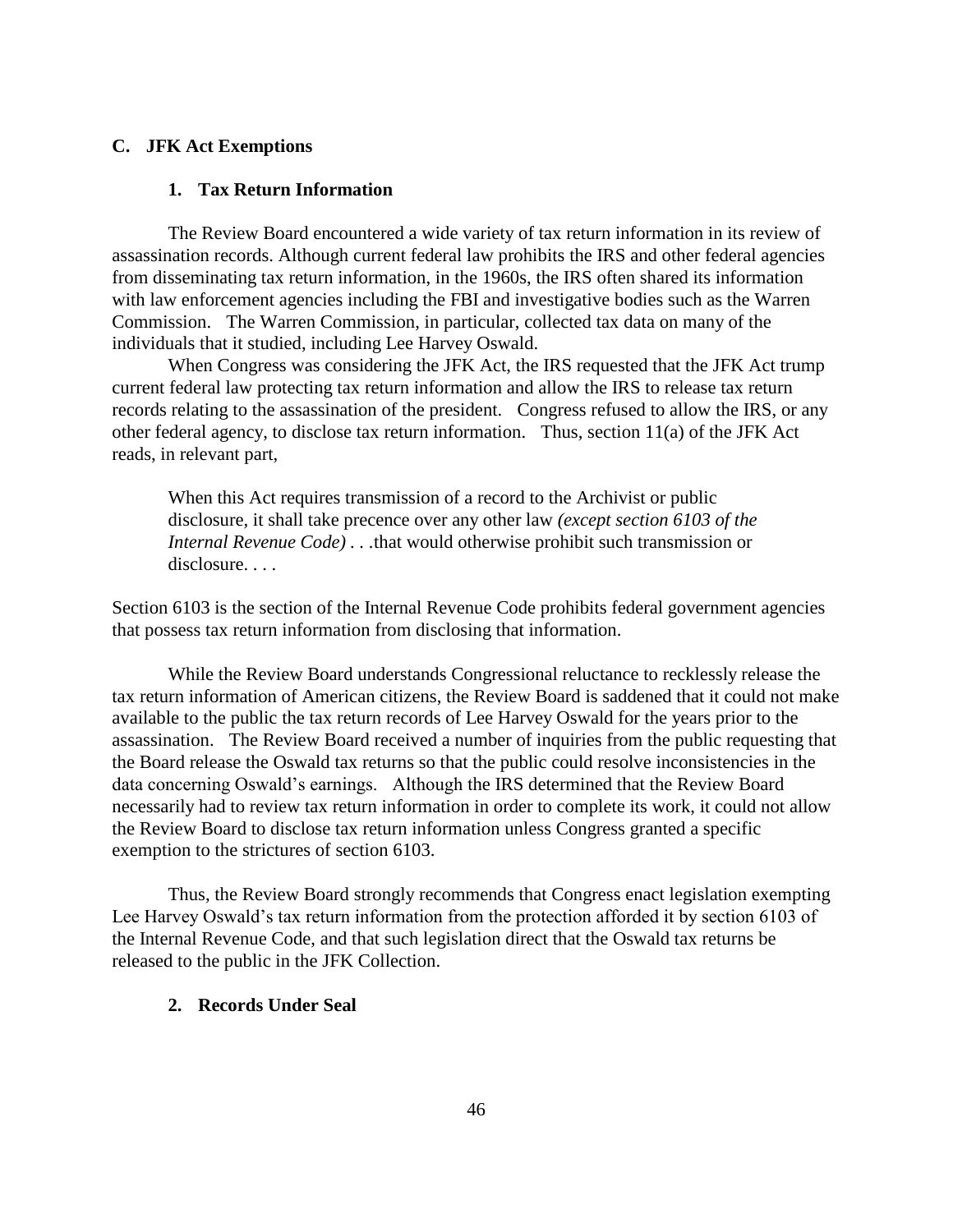Section 10 of the JFK Act allows the Review Board to identify records under seal of court and request the Attorney General's assistance in petitioning a court to lift its seal on the records. The Review Board only identified one instance where it believed that important assassination records remained under seal of court and it requested and obtained the assistance of the Department of Justice in lifting the seal on the records. *See* discussion of Carlos Marcello: BriLab records in Chapter 6, *infra.*

### **D. Conclusion**

When it first assembled, the Review Board faced the daunting task of setting the standard for the declassification of hundreds of thousands of federal records. These records included those under the purview of the CIA's Directorate of Operations (DO), which traditionally has been exempt from declassification review. In addition to the raw intelligence material included in the DO's files, CIA records also included sensitive records from the Counterintelligence Staff, the Office of Personnel, and Security. The Board also confronted the task of reviewing records from the National Security Agency, most of which were classified at the "Sensitive Compartmented Information" (SCI) level and had never previously been subject to any review outside of NSA. The Review Board ultimately reviewed for declassification some of the most secret records from many other agencies and offices, including FBI source files and Protective Research Section files of the Secret Service.

Although confronted with this daunting challenge, the Review Board effectively received little guidance either from past governmental experience or from Congress in the legislative history behind the JFK Act. The words of Section 6 proved, however, to be of significant importance to the Review Board and for the accomplishment of its work. As applied by the Review Board, the words of Section 6 established an entirely new standard for the release of governmental information.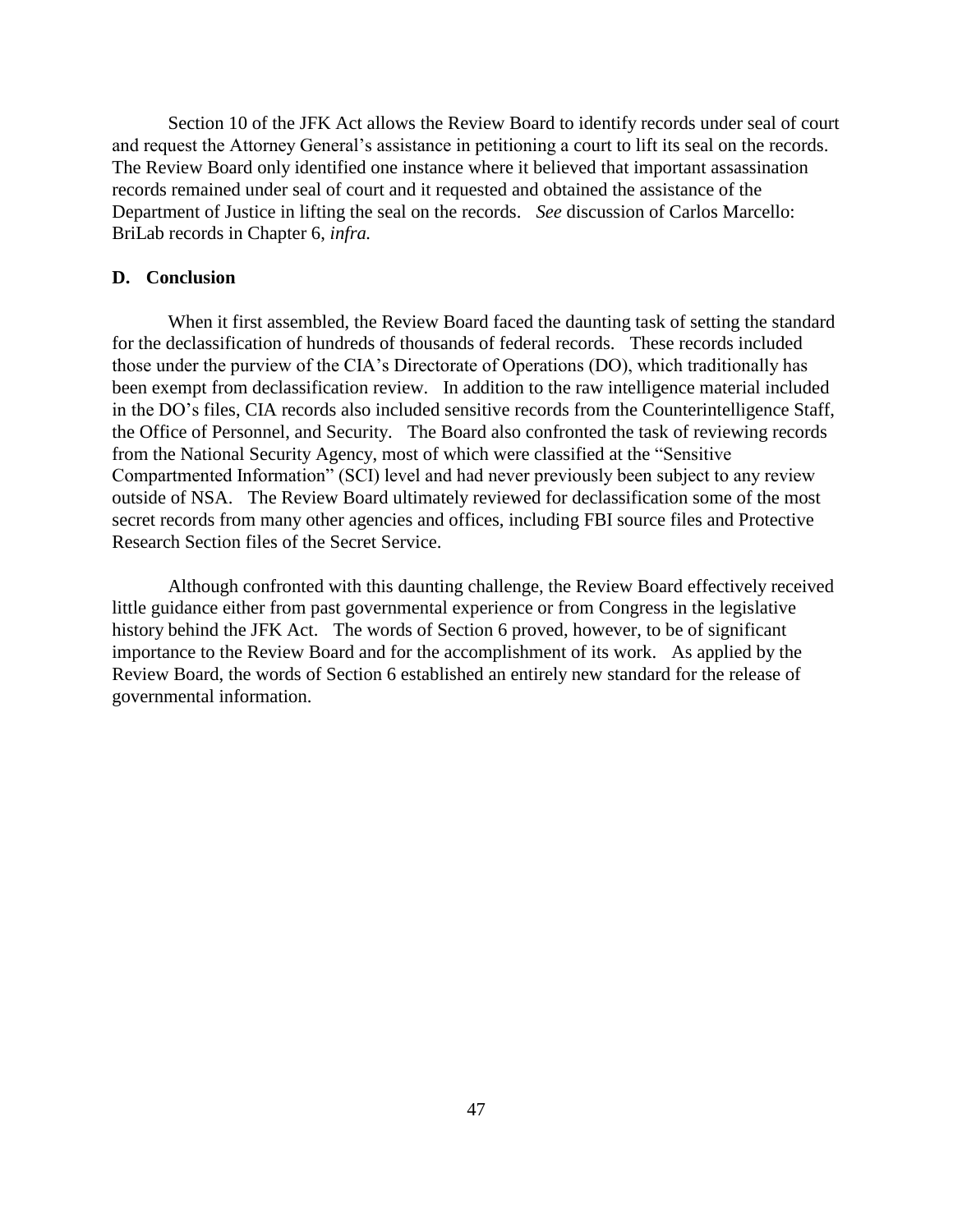# **CHAPTER 5 ENDNOTES**

i. 44 U.S.C. § 2107 (Supp. V 1994) (hereinafter "JFK Act").

ii. "[A]ll Government records related to the assassination of President Kennedy should carry a presumption of immediate disclosure." JFK Act, section 2(a)(2).

iii. 5 U.S.C. § 552 (1988) (hereinafter "FOIA").

 $\overline{a}$ 

iv. President Reagan's Exective Order was in effect at the time that the JFK Act was passed. *See* Exec. Order No. 12,356, 3 C.F.R. 166 (1982-1995) (hereinafter "Executive Order 12,356"). The current Executive Order is Exec. Order No. 12,958, 3 C.F.R. 333 (1995-present) (hereinafter "Executive Order 12,958").

v. *The Freedom of Information Act Exemptions***.**

- (b) This section does not apply to matters that are --
- (1) (A) specifically authorized under criteria established by an Executive order to be kept secret in the interest of national defense or foreign policy and
	- (B) are in fact properly classified pursuant to such Executive Order;
- (2) related solely to the internal personnel rules and practices of an agency;

(3) specifically exempted from disclosure by statute (other than section 552b of this title), provided that such statute

(A) requires that the matters be withheld from the public in such a manner as to leave no discretion on the issue, or

 (B) establishes particular criteria for withholding or refers to particular types of matters to be withheld;

(4) trade secrets and commercial or financial information obtained from a person and privileged and confidential;

(5) inter-agency or intra-agency memorandums or letters which would not be available by law to a party other than an agency in litigation with the agency;

(6) personnel and medical files and similar files the disclosure of which would constitute a clearly unwarranted invasion of personal privacy;

(7) records or information compiled for law enforcement purposes, but only to the extent that the production of such law enforcement records or information

(A) could reasonably be expected to interfere with enforcement proceedings,

(B) would deprive a person of a right to a fair trial or an impartial adjudication,

(C) could reasonably be expected to constitute an unwarranted invasion of personal privacy,

(D) could reasonably be expected to disclose the identity of a confidential source, including a State, local, or foreign agency or authority or any private institution which furnished information on a confidential basis, and, in the case of a record or information compiled by a criminal law enforcement authority in the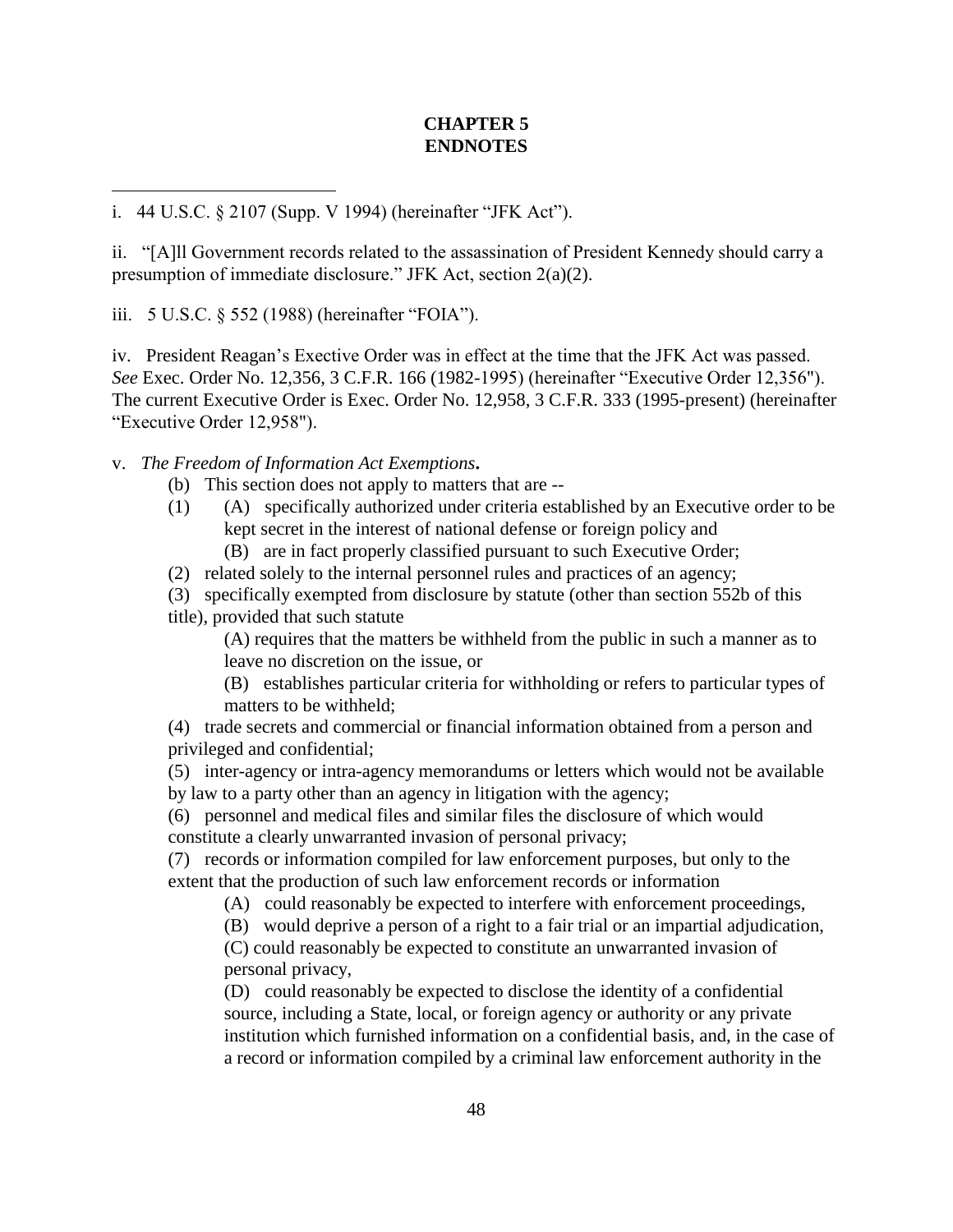course of a criminal investigation or by an agency conducting a lawful national security intelligence investigation, information furnished by a confidential source,

(E) would disclose techniques and procedures for law enforcement investigations or prosecutions, or would disclose guidelines for law enforcement investigations or prosecutions if such disclosure could reasonably be expected to risk circumvention of the law, or

(F) could reasonably be expected to endanger the life or physical safety of any individual;

(8) contained in or related to examination operating, or condition reports prepared by, on behalf of, or for the use of an agency responsible for the regulation or supervision of financial institutions; or

(9) geological and geophysical information and data, including maps, concerning wells.

vi. Executive Order 12,356 was not as disclosure-oriented as Executive Order 12,958. The Senate Report for the JFK Act notes that it believed that,

Executive Order 12,356, National Security Information, has precluded the release of [assassination] records. . . .

[L]egislation is necessary . . . because E.O. 12,356, "National Security Information," has eliminated the government-wide schedules for declassification and downgrading of classified information and has prevented the timely public disclosure of assassination records....

S. Rep. No. 102-328, 102d Cong., 2d Sess. 17, 20 (1992) ("Senate Report").

 $\overline{a}$ 

vii. Because the audience for this report presumably will encounter the current Executive Order more often, the standards for release of information under Executive Order 12,958 are quoted. We have not quoted the standards for release of information under Executive Order 12,356.

viii. *Executive Order 12,958, Section 3.4(a)-(b): Automatic Declassification (April 17, 1995).* (a) Subject to paragraph (b), below, within 5 years from the date of this order, all classified information contained in records that (1) are more than 25 years old, and (2) have been determined to have permanent historical value under title 44, United States Code, shall be automatically declassified whether or not the records have been reviewed. Subsequently, all classified information in such records shall be automatically declassified no longer than 25 years from the date of its original classification, except as provided in paragraph (b), below.

(b) An agency head may exempt from automatic declassification under paragraph (a), above, specific information, the release of which should be expected to:

(1) reveal the identity of a confidential human source, or reveal information about the application of an intelligence source or method, or reveal the identity of a human intelligence source when the unauthorized disclosure of that source would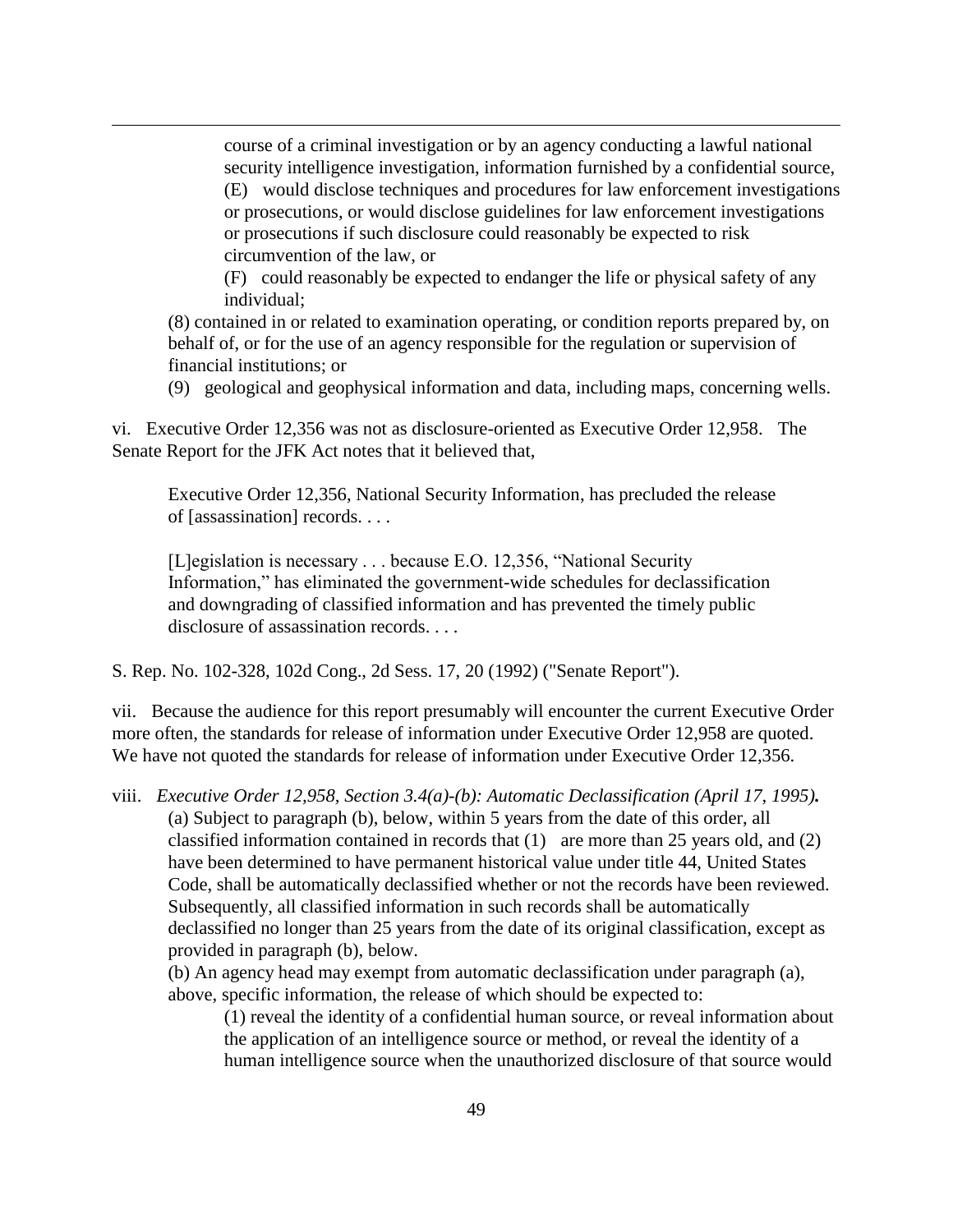clearly and demonstrably damage the national security interests of the United States;

(2) reveal information that would assist in the development or use of weapons of mass destruction;

(3) reveal information that would impair U.S. cryptologic systems or activities; (4) reveal information that would impair the application of state of the art technology within a U.S. weapon system;

(5) reveal actual U.S. military war plans that remain in effect;

(6) reveal information that would seriously and demonstrably impair relations between the United States and a foreign government, or seriously and demonstrably undermine ongoing diplomatic activities of the United States; (7) reveal information that would clearly and demonstrably impair the current ability of United States Government officials to protect the President, Vice President, and other officials for whom protection services, in the interest of national security, are authorized;

(8) reveal information that would seriously and demonstrably impair current national security emergency preparedness plans; or

(9) violate a statute, treaty, or international agreement.

ix.  $5 \text{ U.S.C. }$ §  $552(b)(3)$ .

 $\overline{a}$ 

x. 5 U.S.C. § 552(b)(7).

xi. The Senate believed that the "legislation is necessary" in part "because congressional records related to the assassination would not otherwise be subject to public disclosure until at least the year 2029." S. Rep. at 20. The "FOIA does not provide public access to unpublished congressional records." CRS Report for Congress: President John F. Kennedy Assassination Records Disclosure: An overview (March 3, 1993).

xii. *See* H.R. Rep. No. 625, 102d Cong., 2d Sess., pt. 1, at 18 (1992).

- xiii. Section  $2(a)(2)$  (emphasis added).
- xiv. Section  $2(A)(7)$  (emphasis added).
- xv. *See* Sections 6, 9(c)(1).
- xvi. H.R. Rep. No. 625, 102d Cong., 2d Sess., pt. 1, at 25 (1992).
- xvii. H.R. Rep. No. 625, 102d Cong., 2d Sess., pt. 1, at 16 (1992) (emphasis added).
- xviii. H. Rep. No. 625, 102d Cong., 2d Sess., pt. 1, at 26 (1992) (emphasis added).